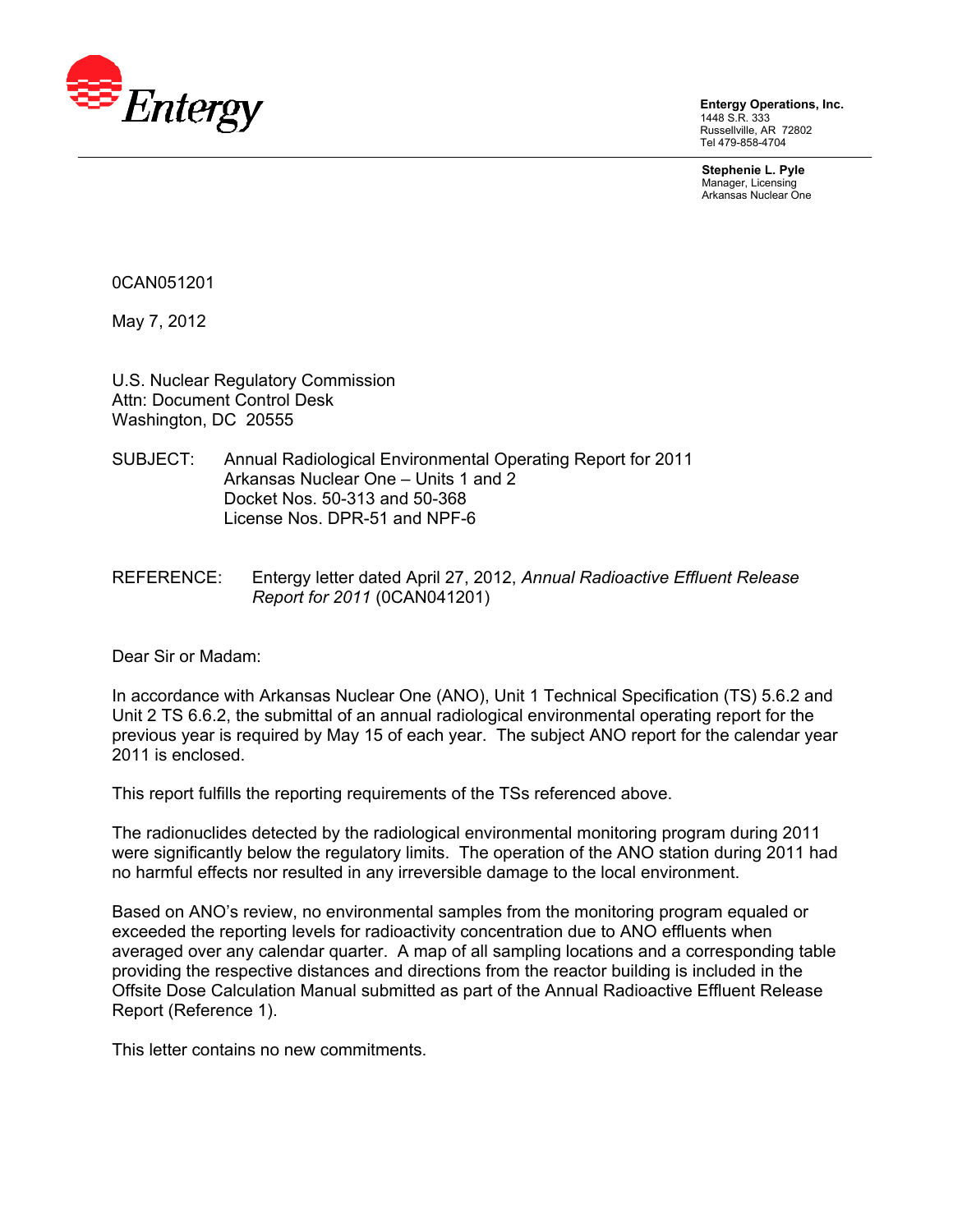If you have any questions or require additional information, please contact me.

Sincerely,

## **ORIGINAL SIGNED BY STEPHENIE L. PYLE**

SLP/rwc

Enclosure: Annual Radiological Environmental Operating Report for 2011

cc: Mr. Elmo E. Collins Regional Administrator U. S. Nuclear Regulatory Commission, Region IV 1600 East Lamar Boulevard Arlington, TX 76011-4511

> NRC Senior Resident Inspector Arkansas Nuclear One P.O. Box 310 London, AR 72847

U. S. Nuclear Regulatory Commission Attn: Mr. Kaly Kalyanam MS O-8 B1 One White Flint North 11555 Rockville Pike Rockville, MD 20852

Mr. Bernard R. Bevill Arkansas Department of Health Radiation Control Section 4815 West Markham Street Slot #30 Little Rock, AR 72205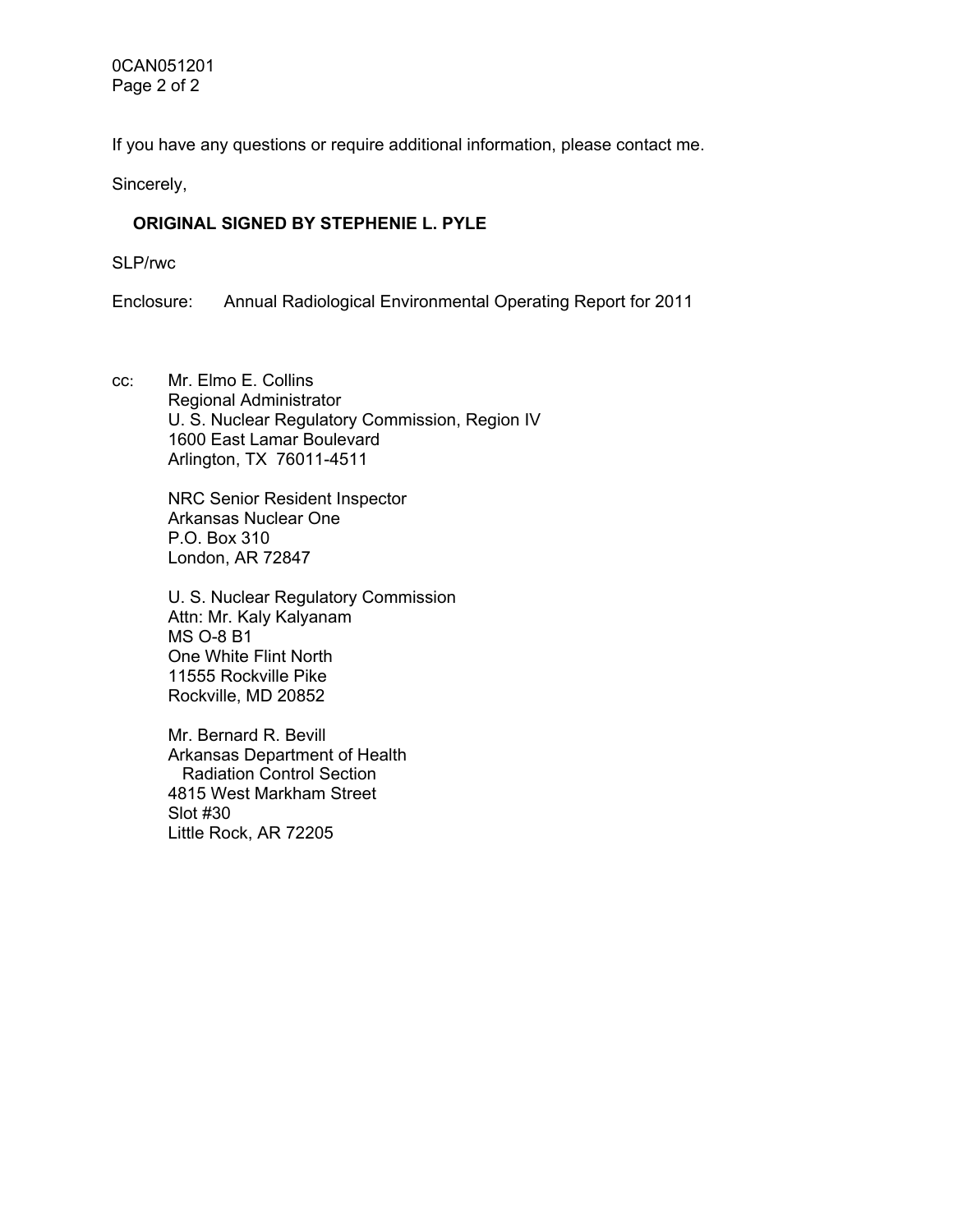**Enclosure to** 

## **0CAN051201**

**Annual Radiological Environmental Operating Report for 2011**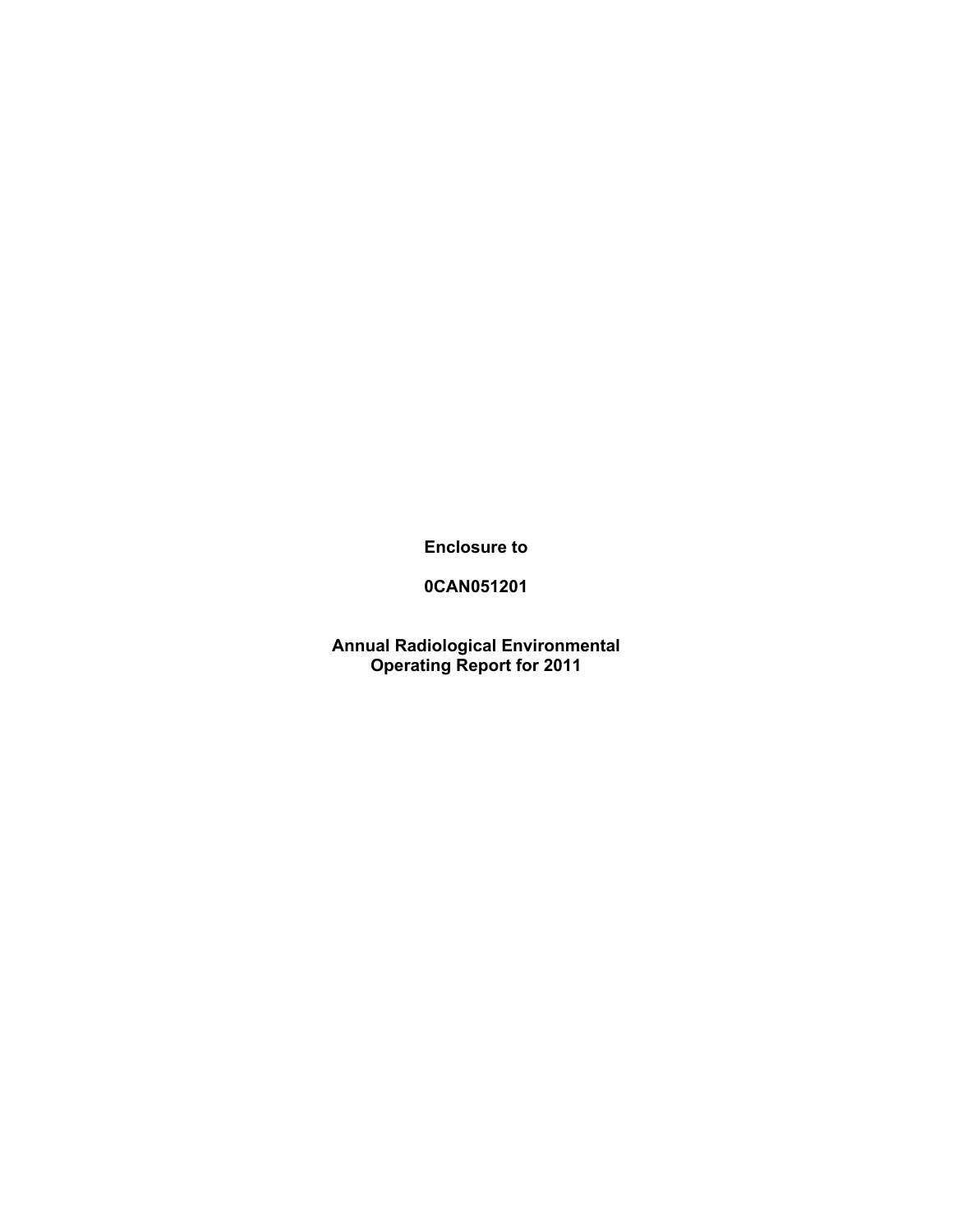## **Table of Contents**

| 1.0            |                     |                                                                     |  |
|----------------|---------------------|---------------------------------------------------------------------|--|
|                | 1.1                 |                                                                     |  |
|                | 1.2                 |                                                                     |  |
|                | 1.3                 |                                                                     |  |
| 2.0            |                     |                                                                     |  |
|                | 2.1                 |                                                                     |  |
|                | 2.2                 |                                                                     |  |
|                | 2.3                 |                                                                     |  |
|                | 2.4                 |                                                                     |  |
|                | 2.5                 |                                                                     |  |
|                | 2.6                 |                                                                     |  |
|                | 2.7                 |                                                                     |  |
|                | 2.8                 |                                                                     |  |
|                | 2.9                 |                                                                     |  |
| 3.0            |                     |                                                                     |  |
|                | 3.1                 |                                                                     |  |
| <b>Tables</b>  |                     |                                                                     |  |
| Table 1.1      |                     |                                                                     |  |
| Table 2.1      |                     |                                                                     |  |
| Table 3.1      |                     | Radiological Environmental Monitoring Program Summary21             |  |
|                |                     |                                                                     |  |
| <b>Figures</b> |                     |                                                                     |  |
| Figure 1-1     |                     |                                                                     |  |
| Figure 1-2     |                     |                                                                     |  |
| Figure 1-3     |                     |                                                                     |  |
|                | Attachments         |                                                                     |  |
|                | Attachment 1        | 2011 Radiological Monitoring Report Summary of Monitoring Results25 |  |
|                | <b>Attachment 2</b> |                                                                     |  |
|                | Attachment 3        |                                                                     |  |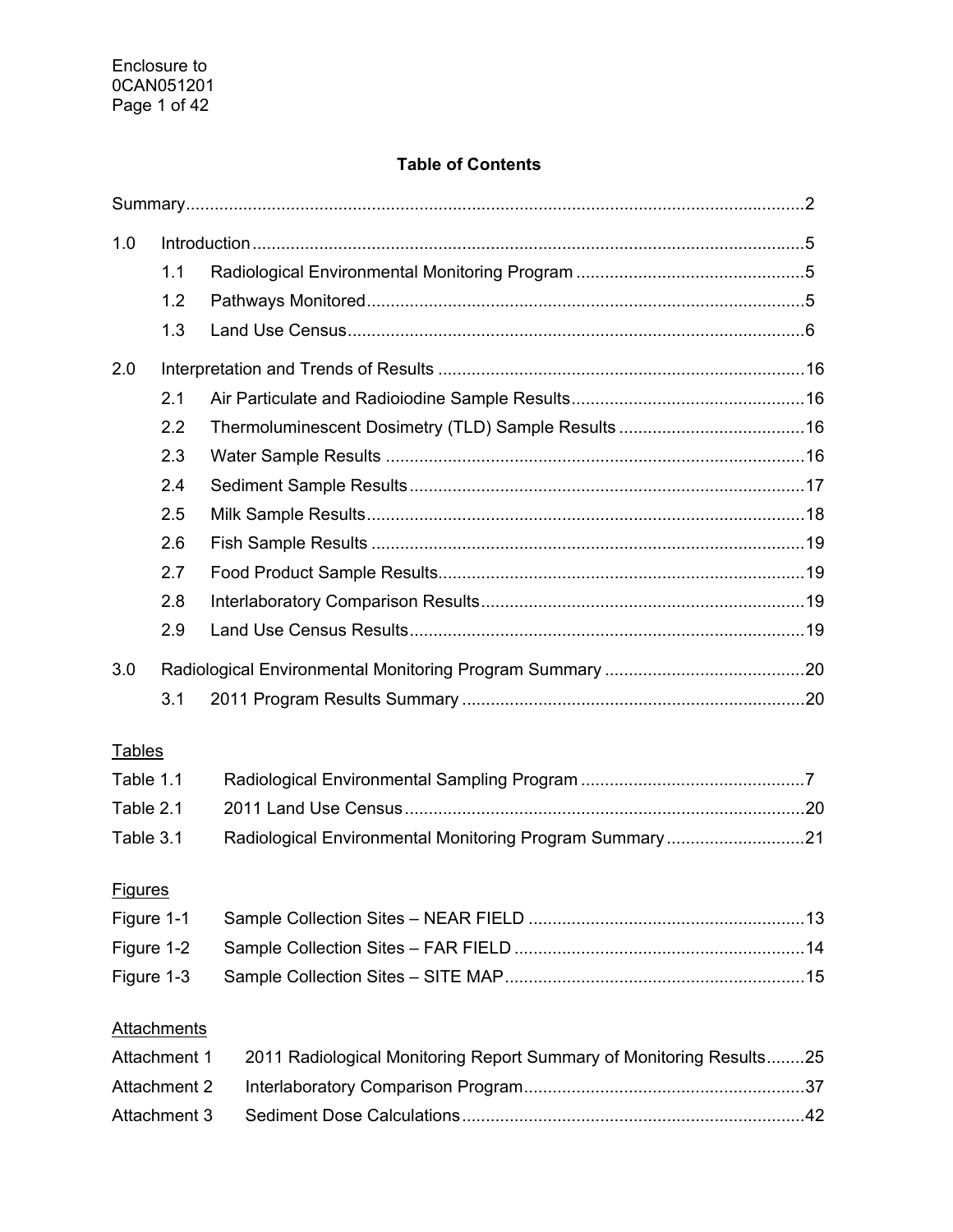Enclosure to 0CAN051201 Page 2 of 42

#### **Summary**

The Annual Radiological Environmental Operating Report (AREOR) presents data obtained through analyses of environmental samples collected for Arkansas Nuclear One's (ANO's) Radiological Environmental Monitoring Program (REMP) for the period January 1, 2011 through December 31, 2011. This report fulfills the requirements of ANO Unit 1 Technical Specification (TS) 5.6.2 and Unit 2 TS 6.6.2.

During 2011, as in previous years, ANO detected radionuclides attributable to plant operations at the discharge location (Station 8) where previously monitored liquid radioactive effluent from the plant is periodically discharged in accordance with the regulatory criteria established in the Offsite Dose Calculation Manual (ODCM). ANO personnel routinely monitor results from this area in order to note any trends. The review of results from this area indicates the following:

• Tritium levels in the surface water media continue to be below regulatory reporting limits and are consistent with concentrations that would typically be seen at this location as discussed in Section 2.3 of this AREOR.

Gross beta concentrations at the Station 14 (City of Russellville) indicator drinking water location continue to remain consistent with previous operational measurements and similar to the levels detected at the Station 57 (City of Danville) control drinking water location.

In 2011, ANO detected radioactivity attributed to the Fukushima Daiichi Nuclear Power Plant accident (Mach 11, 2011). CR-ANO-C-2011-00916

#### Radiological Environmental Monitoring Program

ANO established the REMP prior to the station becoming operational (1974) to provide data on background radiation and radioactivity normally present in the area. ANO has continued to monitor the environment by sampling air, water, sediment, fish and food products, as well as measuring radiation directly. ANO also samples milk if milk-producing animals are present commercially within five miles of the plant.

The REMP includes sampling indicator and control locations within an approximate 20-mile radius of the plant. The REMP utilizes indicator locations near the site to show any increases or buildup of radioactivity that might occur due to station operation, and control locations farther away from the site to indicate the presence of only naturally occurring radioactivity. ANO personnel compare indicator results with control and preoperational results to assess any impact ANO operation might have had on the surrounding environment.

In 2011, ANO personnel collected environmental samples for radiological analysis. They compared results of indicator locations with control locations and previous studies and concluded that overall no significant relationship exists between ANO operation and effect on the plant environs. The review of 2011 data, in many cases, showed undetectable radiation levels in the environment and in all instances, no definable trends related to significant pathways associated with ANO.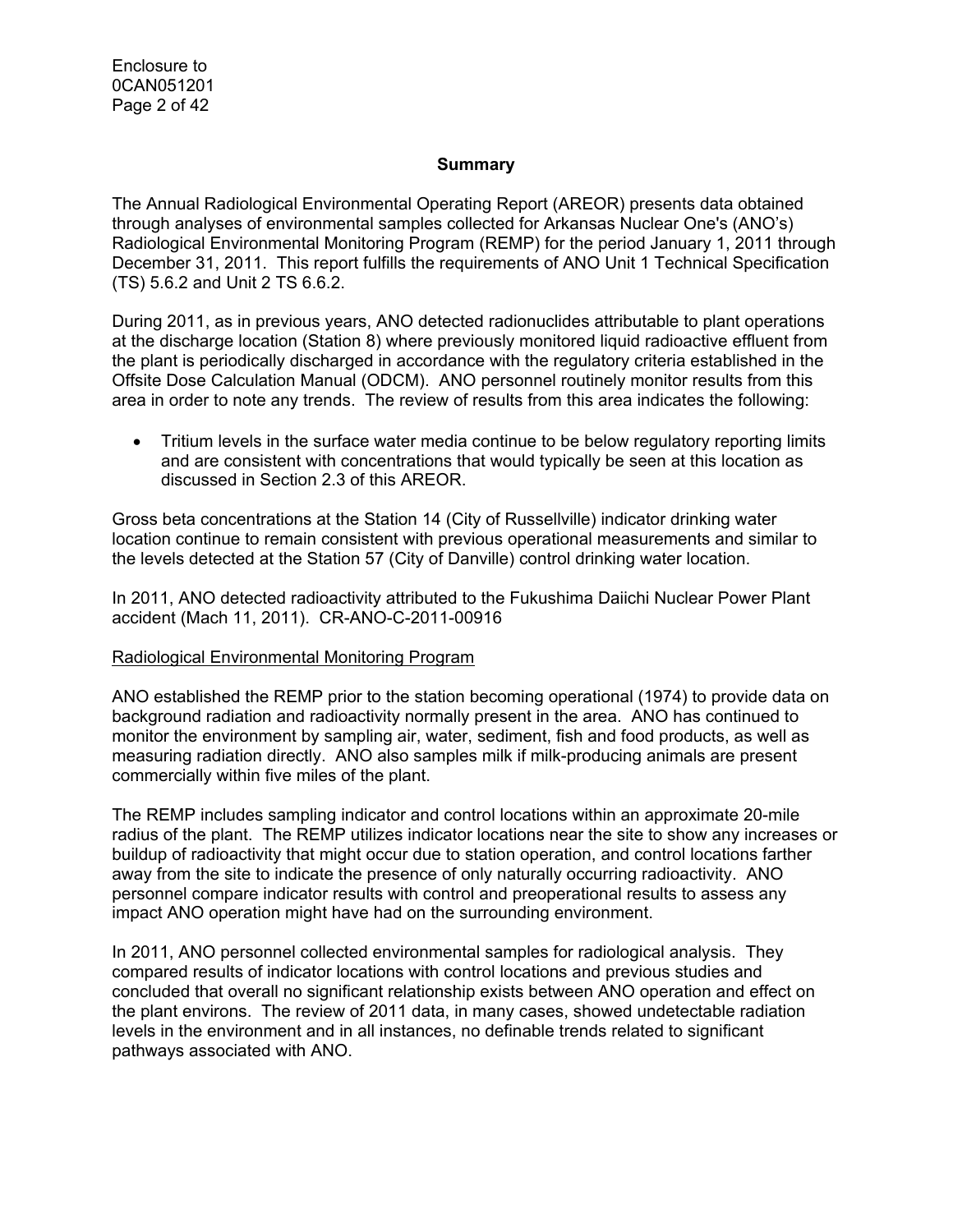#### Harmful Effects or Irreversible Damage

The REMP monitoring did not detect any harmful effects or evidence of irreversible damage in 2011. Therefore, no analysis or planned course of action to alleviate problems was necessary.

#### Reporting Levels

ANO's review indicates that no samples equaled or exceeded reporting levels for radioactivity concentration in environmental samples due to ANO effluents, as outlined in ODCM Table 2.6-3, when averaged over any calendar quarter. Therefore, 2011 results did not trigger any Radiological Monitoring Program special reports.

#### Radioactivity Not Attributable to ANO

The ANO REMP has detected radioactivity attributable to other sources. These include the 25th Chinese nuclear test explosion in 1980 and the radioactivity plume release due to reactor core degradation at the Chernobyl Nuclear Power Plant in 1986. Prior to 1981, the ANO REMP detected radioactivity resulting from nuclear weapons testing, with Cesium-137 continuing to be periodically detected. In 2011, ANO detected I-131 radioactivity attributed to the Fukushima Daiichi Nuclear Power Plant accident (March 11, 2011).

#### Comparison to Federal and State Programs

ANO personnel compared REMP data to state monitoring programs as results became available. Historically, the programs used for comparison have included the U.S. Nuclear Regulatory Commission (NRC) Thermoluminescent Dosimeter (TLD) Direct Radiation Monitoring Network and the Arkansas Department of Health (ADH).

The NRC TLD Network Program was discontinued in 1998. Historically these results have compared to those from the ANO REMP. ANO TLD results continue to remain similar to the historical average and continue to verify that plant operation is not affecting the ambient radiation levels in the environment.

The ADH and the ANO REMP entail similar radiological environmental monitoring program requirements. These programs include collecting air samples and splitting or sharing sample media such as water, sediment and fish. Both programs have obtained similar results over previous years.

#### Sample Deviations

• Milk

The REMP did not include milk sampling within five miles of ANO in 2011 due to unavailability. The ODCM requires collection of milk samples, if available commercially within 5 miles of the plant. ANO personnel collected vegetation samples to monitor the ingestion pathway, as specified in the ODCM, because of milk unavailability.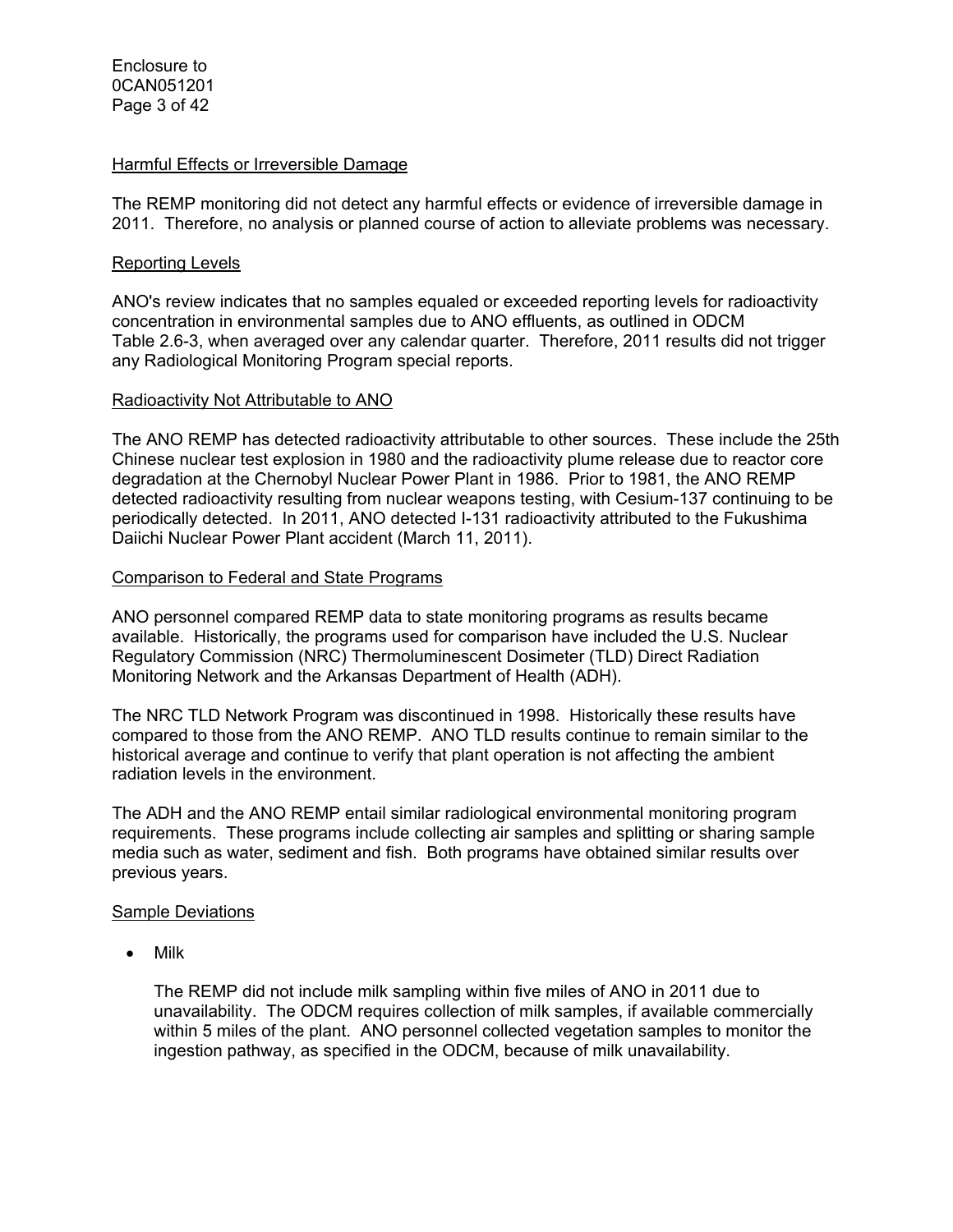- Required Lower Limit of Detection (LLD) Values; the following REMP LLDs were not met on short lived isotopes;
	- $\circ$  REMP Station #8 (discharge canal surface water), 5/31/11, (I-131)
	- $\circ$  REMP Station #58, Ground Water Monitoring Well 4/19/11 (I-131, Ba-140, La-140, Nb-95)
	- $\circ$  REMP Station #59, Ground Water Monitoring Well 4/19/11 (I-131, Ba-140, La-140, Nb-95)
	- $\circ$  REMP Station #61, Ground Water Monitoring Well 4/19/11, 7/26/11 (I-131, Ba-140, La-140, Nb-95)

These missed LLDs are the result of the conditions identified in CR-HQN-2011-0545 and CR-RBS-2011-5352. The failure to meet the required LLD's on short lived isotopes was due to equipment availability and laboratory capacity. Actions were taken to prevent reoccurrence of this situation.

This condition carried over into the analysis of second quarter 2011 Non-REMP ground water samples as part of the site Ground Water Protection Initiative (GPI) program. All of the remaining LLD analyses taken in support of the GPI were less than the LLD as required by the ODCM and EN-CY-111,"Radiological Ground Water Monitoring Program."

- $\circ$  Except as identified above, LLDs during this reporting period were within the acceptable limits required by Table 2.6-2 of the ODCM.
- Air Samples

Listed below are air sampler deviations that occurred during 2011 due to electrical power outages and equipment failure. These deviations did not result in the exceedance of the LLD values specified in the ODCM. As described in footnote (a) to ODCM Table 2.6-1, deviations are permitted from the required sampling schedule due to malfunction of sampling equipment and other legitimate reasons.

| <b>Station</b> | <b>Sampling Period</b>  | <b>Comment</b>                                                                                                                                             |
|----------------|-------------------------|------------------------------------------------------------------------------------------------------------------------------------------------------------|
| 06             | 01/04/2011 - 01/18/2011 | On 1/18/11, the run time meter had failed. Run<br>time meter replaced. (CR-ANO-C-2011-00164)                                                               |
| 07             | 03/29/2011 - 04/12/2011 | On 4-12-11, air sample pump discovered not<br>operating. Replaced sample pump.<br>(CR-ANO-C-2011-00954)                                                    |
| 56             | 11/22/2011 - 12/06/2011 | On 12-6-11, pump running with fewer than<br>expected run time hours recorded. Indicates a<br>power outage during sampling period.<br>(CR-ANO-C-2011-03218) |

• Missed Samples

No samples were missed during 2011.

• Unavailable Results

ANO received analytical results in adequate time for inclusion in this report.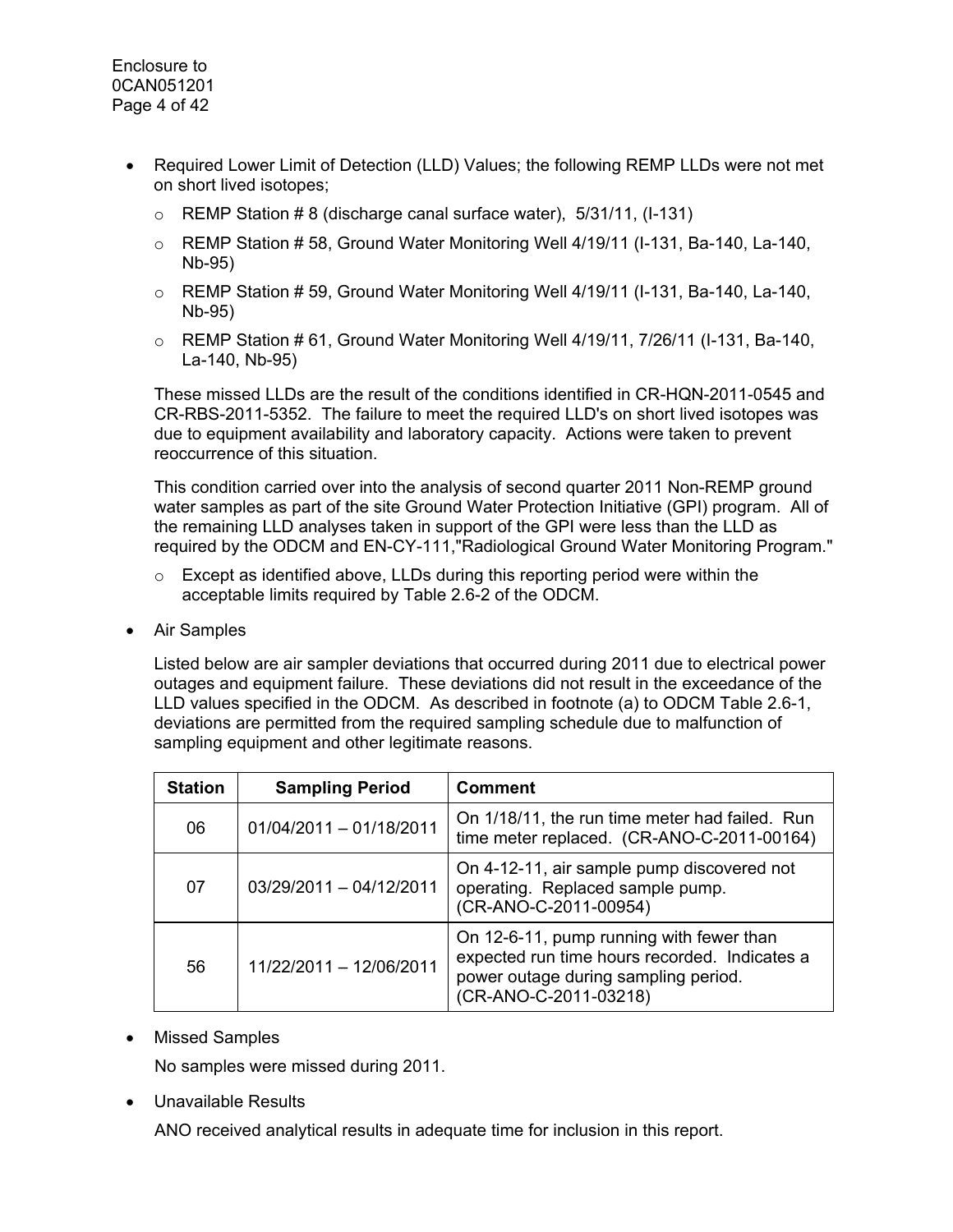#### Program Modifications

ANO added an additional Storm Water Runoff collection station (STR–6) to the REMP per CR-ANO-C-2011-00424. Storm water sampling is designated as "Not required for ODCM compliance". No other modifications to the REMP were made during 2011.

#### **Attachments**

Attachment 1 contains results of air, TLD, water, sediment, fish, and food product samples collected in 2011. TLDs were analyzed by a vendor (AREVA). All remaining samples were analyzed by River Bend Station's (RBS) Environmental Laboratory.

Attachment 2 also contains RBS' participation in the interlaboratory comparison program during 2011.

Attachment 3 contains dose calculations performed for sediment using a generalized equation from Regulatory Guide 1.109, "Calculation of Annual Doses to Man from Routine Releases of Reactor Effluents for the Purpose of Evaluating Compliance with 10 CFR Part 50, Appendix I," Revision 1.

#### **1.0 Introduction**

#### **1.1 Radiological Environmental Monitoring Program**

ANO established the REMP to ensure that plant operating controls properly function to minimize any associated radiation endangerment to human health or the environment. The REMP is designed for:

- Analyzing applicable pathways for anticipated types and quantities of radionuclides released into the environment.
- Considering the possibility of a buildup of long-lived radionuclides in the environment and identifying physical and biological accumulations that may contribute to human exposures.
- Considering the potential radiation exposure to plant and animal life in the environment surrounding ANO.
- Correlating levels of radiation and radioactivity in the environment with radioactive releases from station operation.

## **1.2 Pathways Monitored**

The airborne, direct radiation, waterborne and ingestion pathways are monitored as required by the ODCM. A description of the ANO REMP utilized to monitor the exposure pathways is described in Table 1.1 and shown in Figures 1-1, 1-2 and 1-3.

Section 2.0 of this report provides a discussion of 2011 sampling results and Section 3.0 provides a summary of results for the monitored exposure pathways.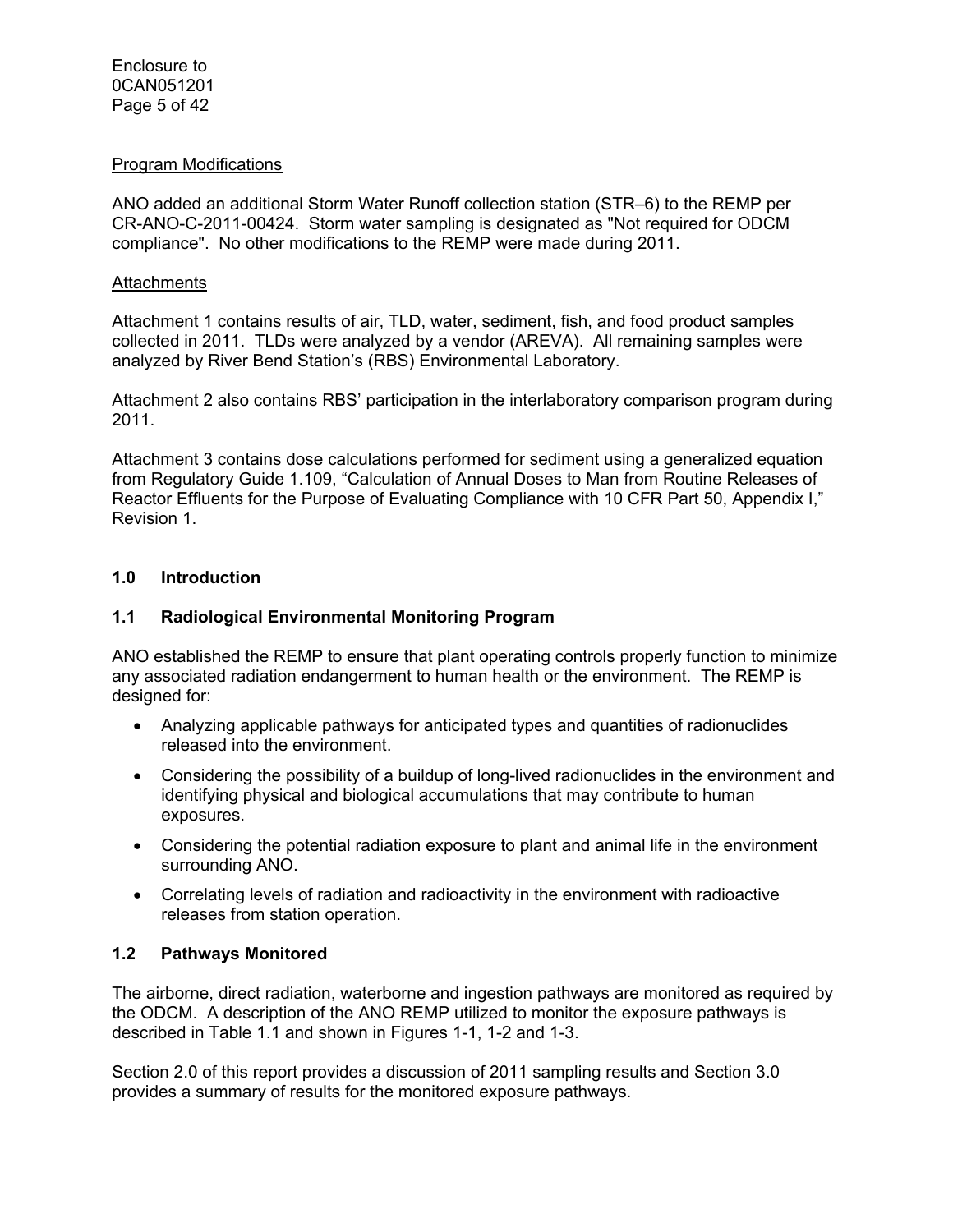## **1.3 Land Use Census**

ANO personnel conducts land use census biannually (once every two years) as required by ODCM Section 2.6.2. The latest land use census was conducted in 2011. The purpose of this census is to identify changes in uses of land within five miles of ANO that would require modifications to the REMP or ODCM. The most important criteria during this census are to determine location in each sector of the nearest:

- 1) Residence
- 2) Animal milked for human consumption
- 3) Garden of greater than 500 square feet producing fresh leafy (broadleaf) vegetables\*
- \* ANO personnel did not perform a garden census since ODCM Section 2.6.2 allows the routine sampling of broadleaf vegetation in the highest D/Q sector near the site boundary in lieu of the garden census.

The method used by ANO personnel for conducting the land use census is as follows:

- ANO personnel conducted door-to-door (drive by) field surveys in order to locate the nearest resident in each meteorological sector.
- Consultation with local agricultural authorities is used for the identification of commercial milk providers within five-miles of the Unit-1 reactor building.
- As a result of these surveys, the following information is obtained in each meteorological sector:
	- 1) Nearest permanent residence
	- 2) Nearest milking animal
- ANO personnel identify locations on the map, measure distances to ANO (or use a GPS system) and record results.
- Locations, if any, are identified which yield a calculated dose or dose commitments greater than those currently calculated in the ODCM.
- ANO personnel compare results to previous census.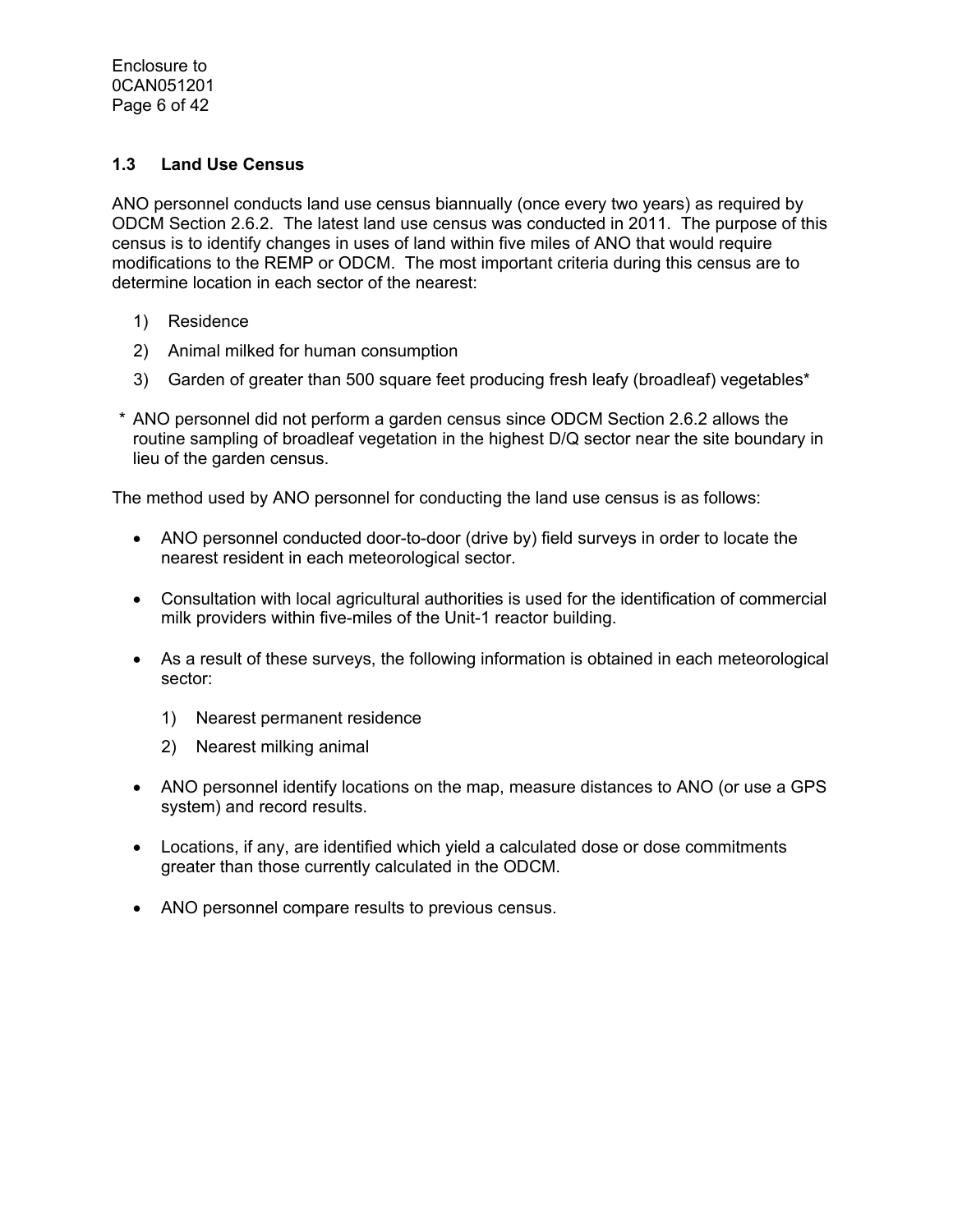## **TABLE 1.1**

| <b>Exposure</b><br>Pathway | Requirement                                                                                                                                                                | <b>Sample Point Description,</b><br><b>Distance and Direction</b>                                                                                                                                                                                                                                                                                                                          | <b>Sampling and Collection</b><br><b>Frequency</b> | <b>Type and Frequency Of Analyses</b>                                                                                                             |
|----------------------------|----------------------------------------------------------------------------------------------------------------------------------------------------------------------------|--------------------------------------------------------------------------------------------------------------------------------------------------------------------------------------------------------------------------------------------------------------------------------------------------------------------------------------------------------------------------------------------|----------------------------------------------------|---------------------------------------------------------------------------------------------------------------------------------------------------|
| Airborne                   | Radioiodine and Particulates<br>2 samples close to the Site Boundary, in<br>(or near) different sectors with the<br>highest calculated annual average<br>ground level D/Q. | Station 2 (243° - 0.5 miles) - South<br>of the sewage treatment plant.<br>Station 56 (264 $\degree$ - 0.4 miles) – West<br>end of the sewage treatment plant.                                                                                                                                                                                                                              |                                                    |                                                                                                                                                   |
|                            | Radioiodine and Particulates<br>1 sample from the vicinity of a<br>community having the highest calculated<br>annual average groundlevel D/Q.                              | Station 1 (88° - 0.5 miles) - Near<br>Continuous operation of<br>the meteorology tower.<br>sampler with sample collection<br>as required by dust loading but<br>at least once per 14 days.                                                                                                                                                                                                 |                                                    | Radioiodine Canister - Analyze at<br>least once per 14 days for I-131.<br>Particulate Sampler - Analyze for<br>gross beta radioactivity following |
|                            | Radioiodine and Particulates<br>1 sample from a control location<br>15 - 30 km (10 - 20 miles) distance.                                                                   | Station 7 (210° - 19.0 miles) -<br>Entergy Supply Yard on Highway 10<br>in Danville.                                                                                                                                                                                                                                                                                                       |                                                    | filter change.                                                                                                                                    |
|                            | Radioiodine and Particulates<br>One location sampled voluntarily by ANO.                                                                                                   | Station 6 (111° - 6.8 miles) -<br>Entergy local office in Russellville<br>(305 South Knoxville Avenue).                                                                                                                                                                                                                                                                                    |                                                    |                                                                                                                                                   |
| <b>Direct</b><br>Radiation | Thermoluminescent dosimetry (TLDs)<br>16 inner ring stations with two or more<br>dosimeters in each meteorological sector<br>in the general area of the Site Boundary.     | Station 1 (88° - 0.5 miles) - On a<br>pole near the meteorology tower.<br>Station 2 (243° - 0.5 miles) - South<br>of the sewage treatment plant.<br><b>Station 3 (5<math>^{\circ}</math> - 0.7 miles)</b> – West of<br>ANO Gate #2 on Highway 333<br>(approximately 0.35 miles)<br>Station 4 (181 $^{\circ}$ - 0.5 miles) - West<br>of May Cemetery entrance on south<br>side of the road. | Once per 92 days.                                  | Gamma Dose - Once per 92 days.                                                                                                                    |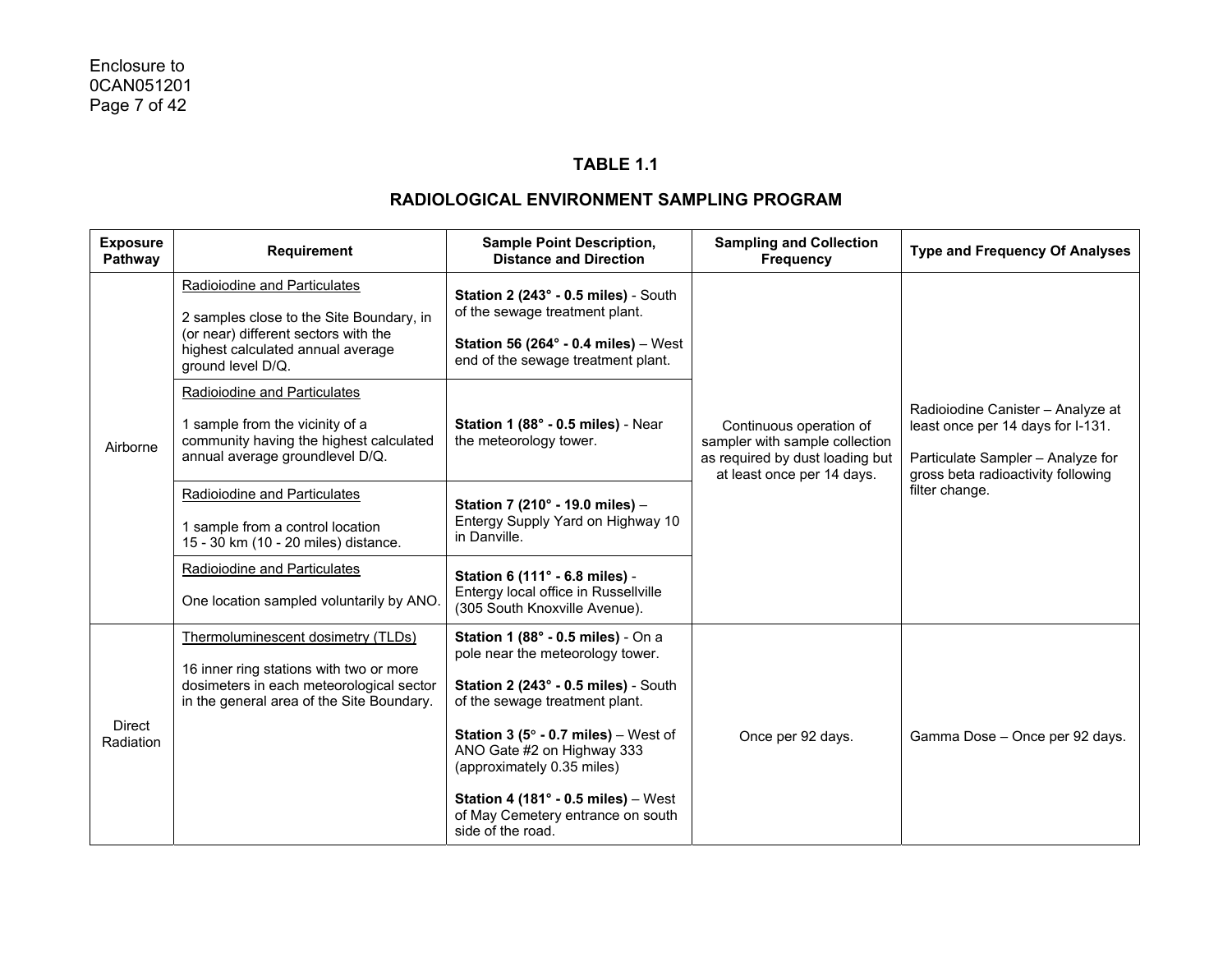| <b>Exposure</b><br>Pathway | Requirement                                                                                                                                    | <b>Sample Point Description,</b><br><b>Distance and Direction</b>                                                                                                                                                                                                                                                                                                                                                                                                                                                                                                                                                                                                                                                                                                                                                                                                            | <b>Sampling and Collection</b><br><b>Frequency</b> | <b>Type and Frequency Of Analyses</b> |
|----------------------------|------------------------------------------------------------------------------------------------------------------------------------------------|------------------------------------------------------------------------------------------------------------------------------------------------------------------------------------------------------------------------------------------------------------------------------------------------------------------------------------------------------------------------------------------------------------------------------------------------------------------------------------------------------------------------------------------------------------------------------------------------------------------------------------------------------------------------------------------------------------------------------------------------------------------------------------------------------------------------------------------------------------------------------|----------------------------------------------------|---------------------------------------|
| <b>Direct</b><br>Radiation | <b>TLDs</b><br>16 inner ring stations with two or more<br>dosimeters in each meteorological sector<br>in the general area of the Site Boundary | <b>Station 56 (264° - 0.4 miles)</b> - West<br>end of the sewage treatment plant.<br>Station 108 (306° - 0.9 miles) -<br>South on Flatwood Road on a utility<br>pole.<br>Station 109 (291° - 0.6 miles) -<br>Utility pole across from the junction<br>of Flatwood Road and Round<br>Mountain Road.<br>Station 110 (138° - 0.8 miles) -<br>Bunker Hill Lane on the first utility<br>pole on the left.<br><b>Station 145 (28° - 0.6 miles) - Near</b><br>west entrance to the RERTC on a<br>utility pole.<br>Station 146 (45° - 0.6 miles) -<br>South end of east parking lot at<br>RERTC on a utility pole.<br>Station 147 (61° - 0.6 miles) - West<br>side of Bunker Hill Road,<br>approximately 100 yards from<br>intersection with State Highway 333.<br>Station 148 (122° - 0.6 miles) -<br>Intersection of Bunker Hill Road with<br>Scott Lane on county road sign post. | Once per 92 days.                                  | Gamma Dose - Once per 92 days.        |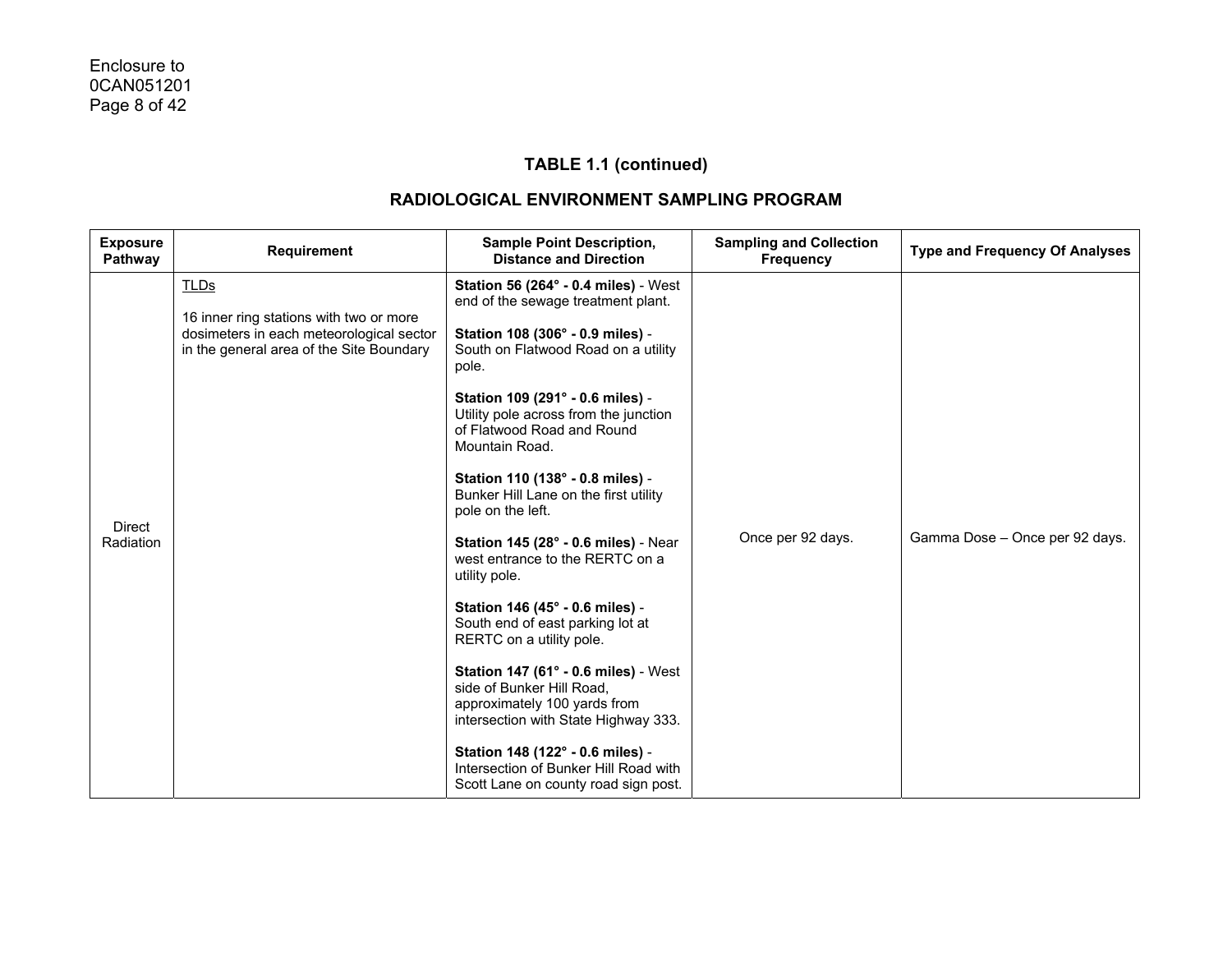| <b>Exposure</b><br>Pathway | <b>Requirement</b>                                                                                                                                                                                    | <b>Sample Point Description,</b><br><b>Distance and Direction</b>                                                                                                                                                                                                                                                                                                                                                                          | <b>Sampling and Collection</b><br><b>Frequency</b> | <b>Type and Frequency Of Analyses</b> |
|----------------------------|-------------------------------------------------------------------------------------------------------------------------------------------------------------------------------------------------------|--------------------------------------------------------------------------------------------------------------------------------------------------------------------------------------------------------------------------------------------------------------------------------------------------------------------------------------------------------------------------------------------------------------------------------------------|----------------------------------------------------|---------------------------------------|
| <b>Direct</b>              | TLDs<br>16 inner ring stations with two or more<br>dosimeters in each meteorological sector<br>in the general area of the Site Boundary                                                               | Station 149 (156° - 0.5 miles) - On<br>a utility pole on the south side of<br>May Road.<br>Station 150 (205° - 0.6 miles) -<br>North side of May Road on a utility<br>pole past the McCurley Place turn.<br>Station 151 (225° - 0.4 miles) -<br>West side of sewage treatment plant<br>near the lake on a metal post.<br>Station 152 (338° - 0.8 miles) -<br>South side of State Highway 333 on<br>a road sign post.                       |                                                    |                                       |
| Radiation                  | <b>TLDs</b><br>8 stations with two or more dosimeters in<br>special interest areas such as population<br>centers, nearby residences, schools, and<br>in 1 - 2 areas to serve as control<br>locations. | Station 6 (111° - 6.8 miles) -<br>Entergy local office in Russellville<br>(305 South Knoxville Avenue).<br>Station 7 (210° - 19.0 miles) -<br>Entergy Supply Yard on Highway 10<br>in Danville.<br>Station 111 (120° - 2.0 miles) -<br>Marina Road on a utility pole on the<br>left just prior to curve.<br>Station 116 (318° - 1.8 miles) -<br>Highway 333 and Highway 64 in<br>London on a utility pole north of the<br>railroad tracks. | Once per 92 days.                                  | Gamma Dose - Once per 92 days.        |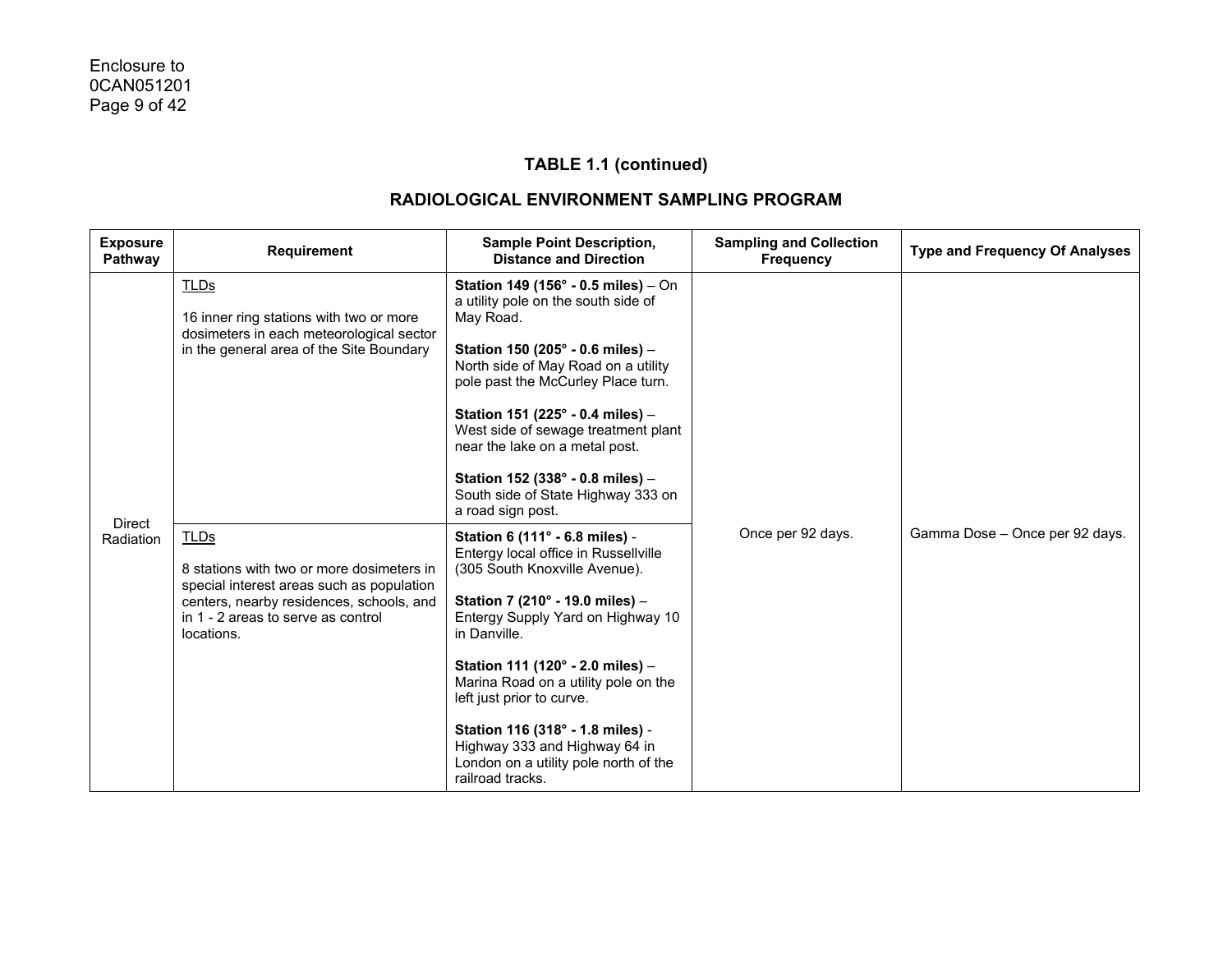| <b>Exposure</b><br>Pathway | <b>Requirement</b>                                                                                                                                                                                      | <b>Sample Point Description,</b><br><b>Distance and Direction</b>                                                                                                                                                                                                                                                                                                                                                                                                                                                      | <b>Sampling and Collection</b><br><b>Frequency</b> | <b>Type and Frequency Of Analyses</b>                                          |
|----------------------------|---------------------------------------------------------------------------------------------------------------------------------------------------------------------------------------------------------|------------------------------------------------------------------------------------------------------------------------------------------------------------------------------------------------------------------------------------------------------------------------------------------------------------------------------------------------------------------------------------------------------------------------------------------------------------------------------------------------------------------------|----------------------------------------------------|--------------------------------------------------------------------------------|
| Direct<br>Radiation        | <b>TLDs</b><br>8 stations with two or more dosimeters in<br>special interest areas such as population<br>centers, nearby residences, schools, and<br>in $1 - 2$ areas to serve as control<br>locations. | Station 125 (46° - 8.7 miles) -<br>College Street on a utility pole at the<br>southeast corner of the red brick<br>school building.<br>Station 127 (100° - 5.2 miles) -<br>Arkansas Tech Campus on a utility<br>pole across from Paine Hall.<br>Station 137 (151° - 8.2 miles) - On<br>a speed limit sign on the right in<br>front of the Morris R. Moore<br>Arkansas National Guard Armory.<br>Station 153 (304° - 9.2 miles) -<br>Knoxville Elementary School near<br>the school entrance gate on a utility<br>pole. | Once per 92 days.                                  | Gamma Dose - Once per 92 days.                                                 |
| Waterborne                 | Surface Water<br>1 indicator location (influenced by plant<br>discharge)<br>1 control location (uninfluenced by plant<br>discharge)                                                                     | Station 8 (166° - 0.2 miles) - Plant<br>discharge canal.<br>Station 10 (95 $^{\circ}$ - 0.5 miles) - Plant<br>intake canal.                                                                                                                                                                                                                                                                                                                                                                                            | Once per 92 days.                                  | Gamma isotopic and tritium<br>analyses once per 92 days.                       |
|                            | <b>Drinking Water</b><br>1 indicator location (influenced by plant<br>discharge)<br>1 control location (uninfluenced by plant<br>discharge)                                                             | Station 14 (70° - 5.1 miles) -<br>Russellville city water system from<br>the Illinois Bayou.<br>Station 57 (208° - 19.5 miles) -<br>Danville public water supply<br>treatment on Fifth Street.                                                                                                                                                                                                                                                                                                                         | Once per 92 days.                                  | I-131, gross beta, gamma isotopic<br>and tritium analyses once per 92<br>days. |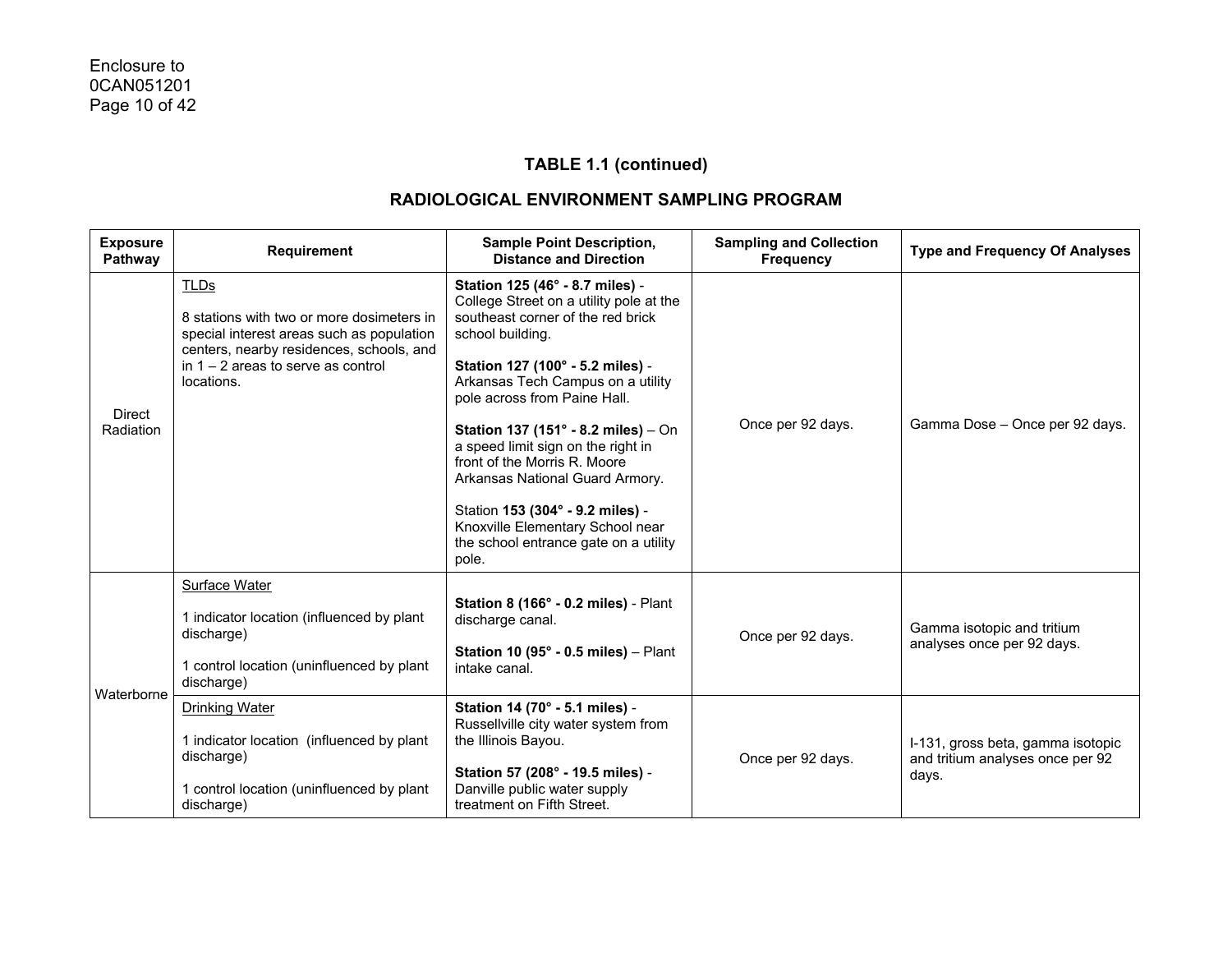| <b>Exposure</b><br>Pathway | Requirement                                                                                                                                                                                                                                                                                                                                                                                      | <b>Sample Point Description,</b><br><b>Distance and Direction</b>                                                                                                                            | <b>Sampling and Collection</b><br><b>Frequency</b> | <b>Type and Frequency Of Analyses</b>                          |
|----------------------------|--------------------------------------------------------------------------------------------------------------------------------------------------------------------------------------------------------------------------------------------------------------------------------------------------------------------------------------------------------------------------------------------------|----------------------------------------------------------------------------------------------------------------------------------------------------------------------------------------------|----------------------------------------------------|----------------------------------------------------------------|
| Waterborne                 | Sediment<br>1 indicator location (influenced by plant<br>discharge)<br>1 control location (uninfluenced by plant<br>discharge)                                                                                                                                                                                                                                                                   | Station 8 (243° - 0.9 miles) - Plant<br>discharge canal.<br>Station 16 (287° - 5.5 miles) -<br>Panther Bay on south side of<br>Arkansas River across from mouth<br>of Piney Creek.           | Once per 365 days.                                 | Gamma isotopic analysis once per<br>365 days.                  |
| Ingestion                  | Milk<br>1 indicator sample location within five-<br>mile distance if commercially available.<br>1 control sample location at a distance of<br>>five-miles when an indicator exists.                                                                                                                                                                                                              | Currently, no available milking<br>animals within 8 km of ANO.                                                                                                                               | Once per 92 days.                                  | Gamma isotopic and I-131<br>analyses once per 92 days.         |
|                            | Fish<br>1 sample of commercially and/or<br>recreationally important species in<br>vicinity of plant discharge.<br>1 sample of same species in area not<br>influenced by plant discharge.                                                                                                                                                                                                         | Station 8 (212 $^{\circ}$ - 0.5 miles) - Plant<br>discharge canal.<br>Station 16 (287° - 5.5 miles) -<br>Panther Bay on south side of<br>Arkansas River across from mouth<br>of Piney Creek. | Once per 365 days.                                 | Gamma isotopic on edible portions<br>once per 365 days.        |
|                            | Food Products<br>1 sample of broadleaf (edible or non-<br>edible) near the Site Boundary from one<br>of the highest anticipated annual average<br>groundlevel D/Q sectors, if milk sampling<br>is not performed.<br>1 sample location of broadleaf vegetation<br>(edible or non-edible) from a control<br>location $15 - 30$ km $(10 - 20$ miles)<br>distant, if milk sampling is not performed. | <b>Station 13 (273° - 0.5 miles)</b> - West<br>from ANO toward Gate 4 onto<br>Flatwood Road.<br>Station 55 (208° - 16.5 miles) -<br>Intersection of Highway 27 and 154.                      | Three per 365 days.                                | Gamma. isotopic and I-131<br>analyses three times per 365 days |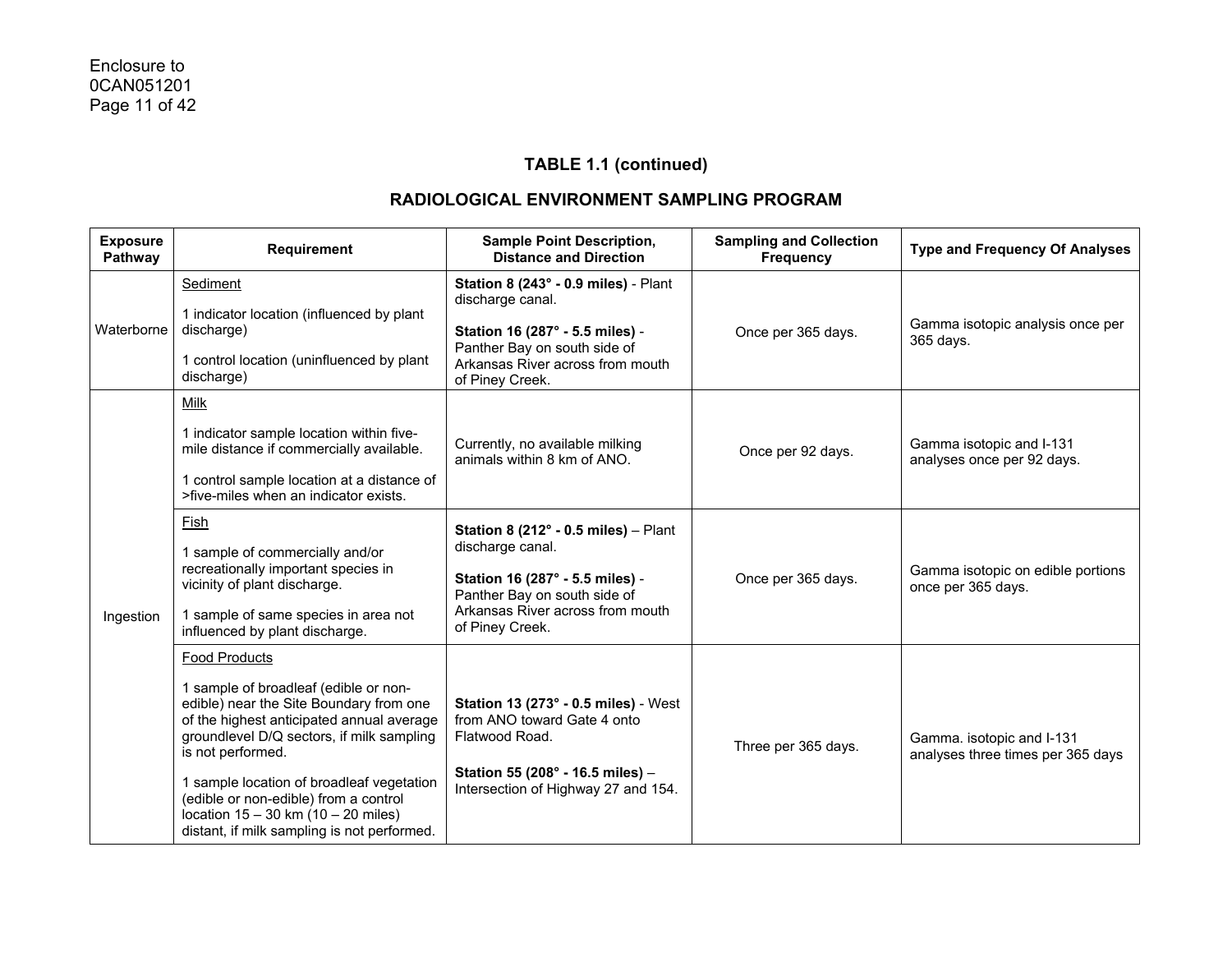| <b>Exposure</b><br>Pathway | Requirement                                                                                             | <b>Sample Point Description, Distance</b><br>and Direction                                                                                              | <b>Sampling and Collection</b><br><b>Frequency</b> | <b>Type and Frequency Of</b><br><b>Analyses</b>             |
|----------------------------|---------------------------------------------------------------------------------------------------------|---------------------------------------------------------------------------------------------------------------------------------------------------------|----------------------------------------------------|-------------------------------------------------------------|
|                            | sample location of Groundwater from a<br>control location up gradient from the<br>protected area        | Station 58 (GWM-1, 22° - 0.3 miles) -<br>North of Protected Area on Owner Control<br>Area (OCA). South of Outside Fab-Shop,<br>west side of access road | Once per 92 days                                   | Control, Tritium and Gamma<br>Isotopic, once per 92 days.   |
| Ground<br>water            | 3 sample locations of Groundwater from<br>indicator locations down gradient from<br>the protected area. | Station 59 (GWM-2, 185° - 0.1 miles) –<br>South of Protected Area on OCA. Near<br>Security barriers and discharge canal.                                | Once per 92 days                                   | Indicator, Tritium and Gamma<br>Isotopic, once per 92 days. |
|                            |                                                                                                         | Station 60 (GWM-3, 206 $^{\circ}$ - 0.1 miles) -<br>South of Protected area on OCA. West of<br>Station number 59 near wood line.                        | Once per 92 days                                   | Indicator, Tritium and Gamma<br>Isotopic, once per 92 days. |
|                            |                                                                                                         | Station 61 (GWM-4, $245^{\circ}$ - 0.1 miles) -<br>West of Protected Area on OCA. Edge of<br>parking lot, east of equipment laydown<br>area             | Once per 92 days                                   | Indicator, Tritium and Gamma<br>Isotopic, once per 92 days. |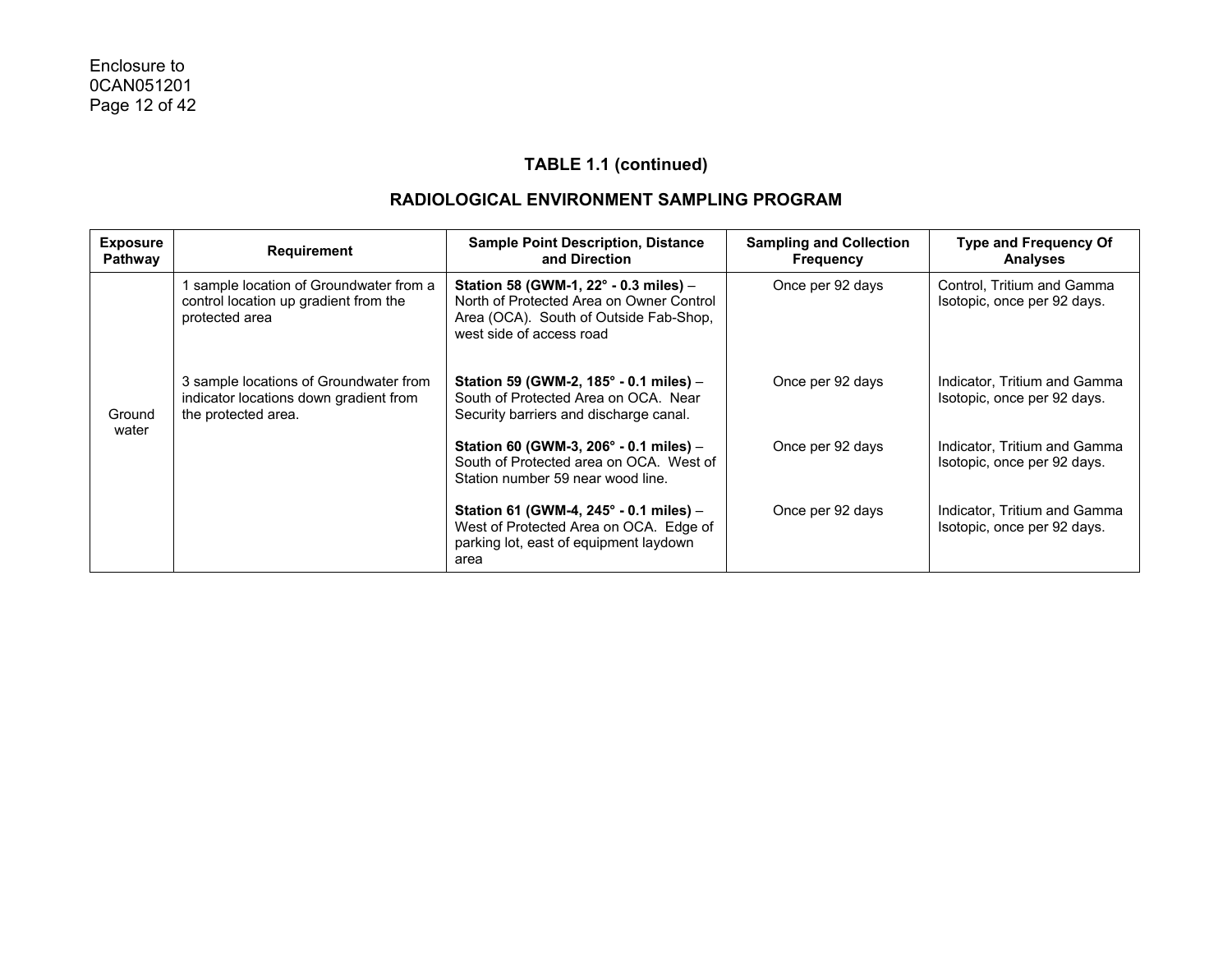



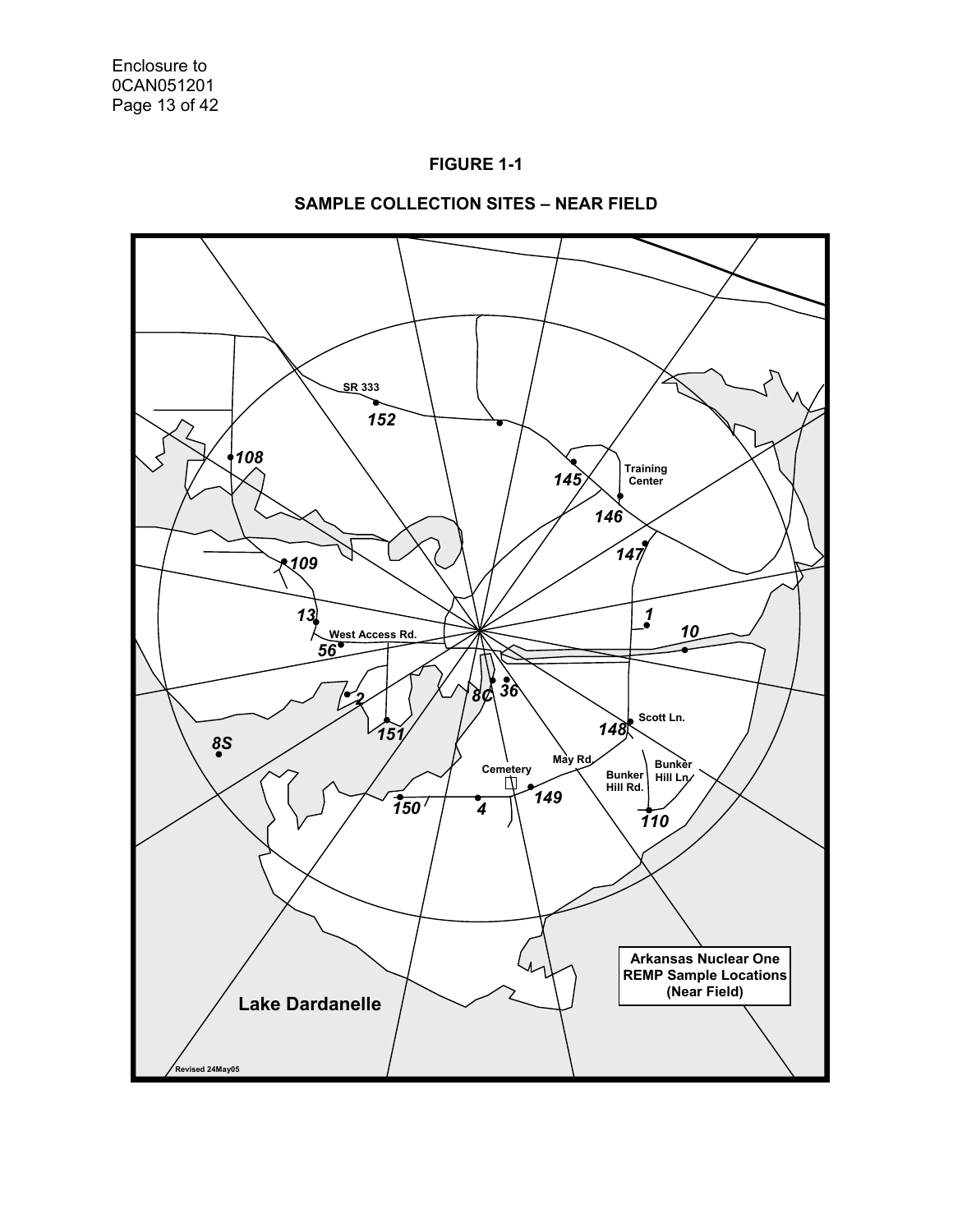



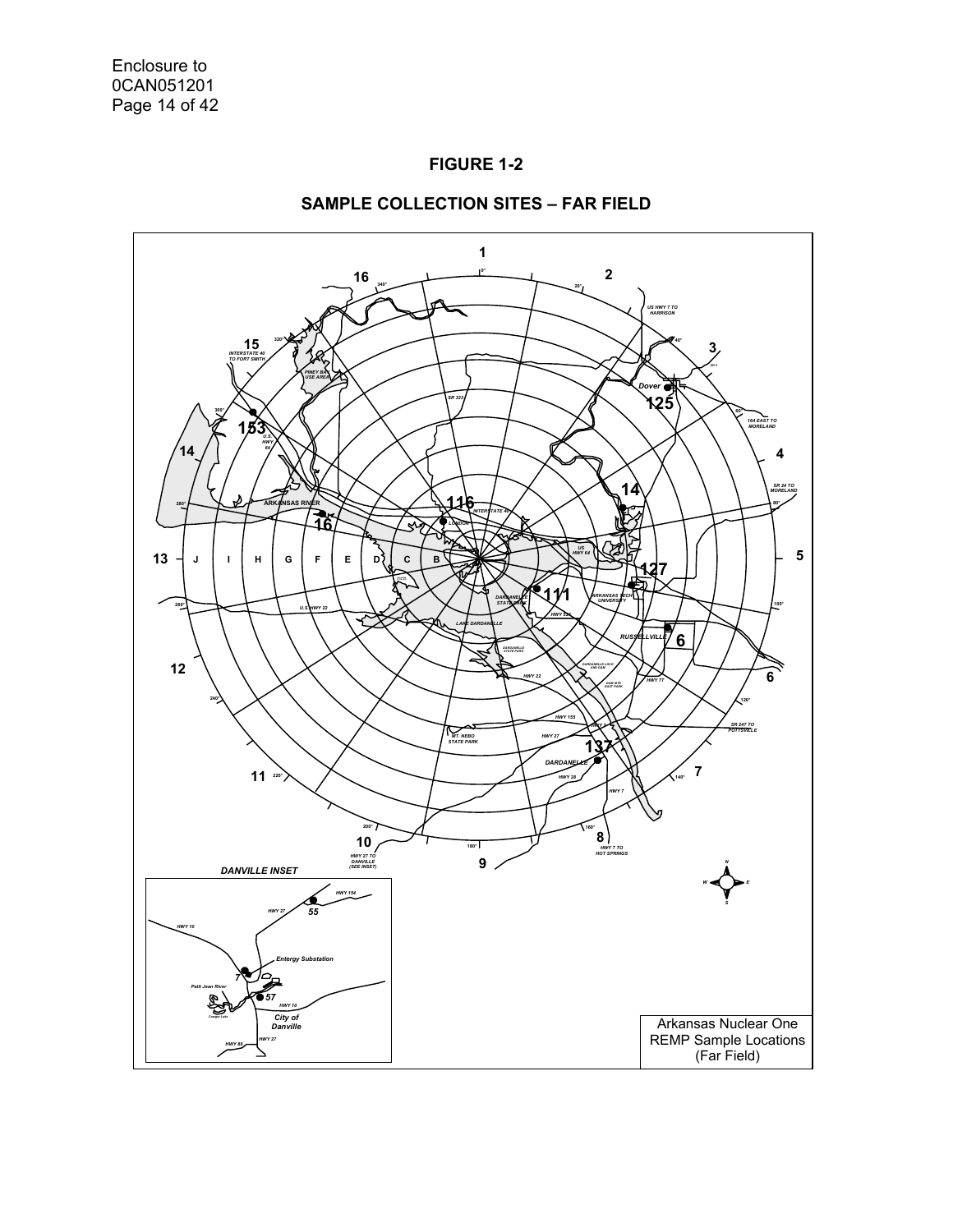



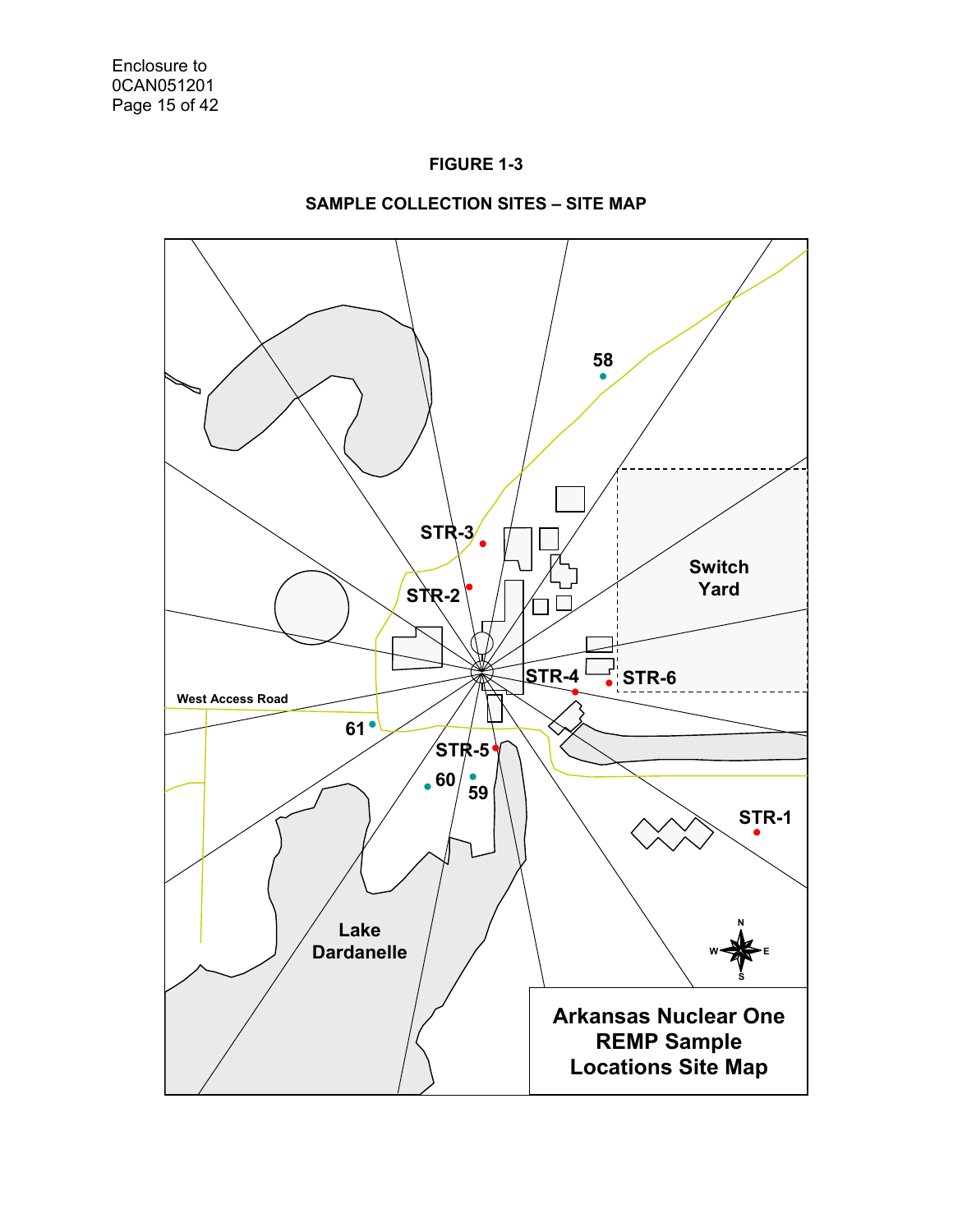Enclosure to 0CAN051201 Page 16 of 42

#### **2.0 Interpretation and Trends of Results**

#### **2.1 Air Particulate and Radioiodine Sample Results**

The REMP has detected radioactivity in the airborne pathway attributable to other sources. These include the 25th Chinese nuclear test explosion in 1980, the radioactive plume release due to reactor core degradation at Chernobyl Nuclear Power Plant in 1986 and the Fukushima Daiichi Nuclear Power Plant accident (Mach 11, 2011).

During 2011, Iodine-131 was detected in the radioiodine cartridges, as a result of the Fukushima Daiichi Nuclear Power Plant accident. As in past years, there were no other detections of I-131. Indicator gross beta air particulate results for 2011 were within the range of levels obtained in previous years of the operational REMP and well below preoperational levels as seen below. Results are reported as annual average picocuries per cubic meter (pCi/m<sup>3</sup>).

| <b>Monitoring Period</b>    | <b>Result</b> |
|-----------------------------|---------------|
| 2000 - 2010 (Minimum Value) | 0.020         |
| 2011 Value                  | 0.030         |
| 2000 - 2010 (Maximum Value) | 0.032         |
| Preoperational              | 0.050         |

In the absence of plant-related gamma radionuclides, gross beta activity is attributed to naturally occurring radionuclides. Table 3.1, which includes gross beta concentrations and provides a comparison of the indicator and control means and ranges, emphasizes the consistent trends seen in this pathway to support the presence of naturally occurring activity. Therefore, it can be concluded that the airborne pathway continues to be unaffected by ANO operations.

## **2.2 Thermoluminescent Dosimetry (TLD) Sample Results**

ANO reports measured dose as net exposure (field reading less transit reading) normalized to 92 days and relies on comparison of the indicator locations to the control as a measure of plant impact. ANO's comparison of the inner ring and special interest area TLD results to the control, as seen in Table 3.1, identified no noticeable trend that would indicate that the ambient radiation levels are being affected by plant operations. In addition, the inner ring value of 8.5 millirem (mrem) shown in Table 3.1 is within the historical bounds of 2000 – 2010 annual average results, which have ranged from 6.7 to 8.8 mrem. Overall, ANO concluded that the ambient radiation levels are not being affected by plant operations.

## **2.3 Water Sample Results**

Analytical results for 2011 surface water and drinking water samples were similar to those reported in previous years.

Surface water samples were collected and analyzed for gamma radionuclides and tritium. Gamma radionuclides were below detectable limits which is consistent with results seen in previous operational years. Tritium continues to be detected at the indicator location (Station 8) where previously monitored liquid radioactive effluent from the plant is periodically discharged in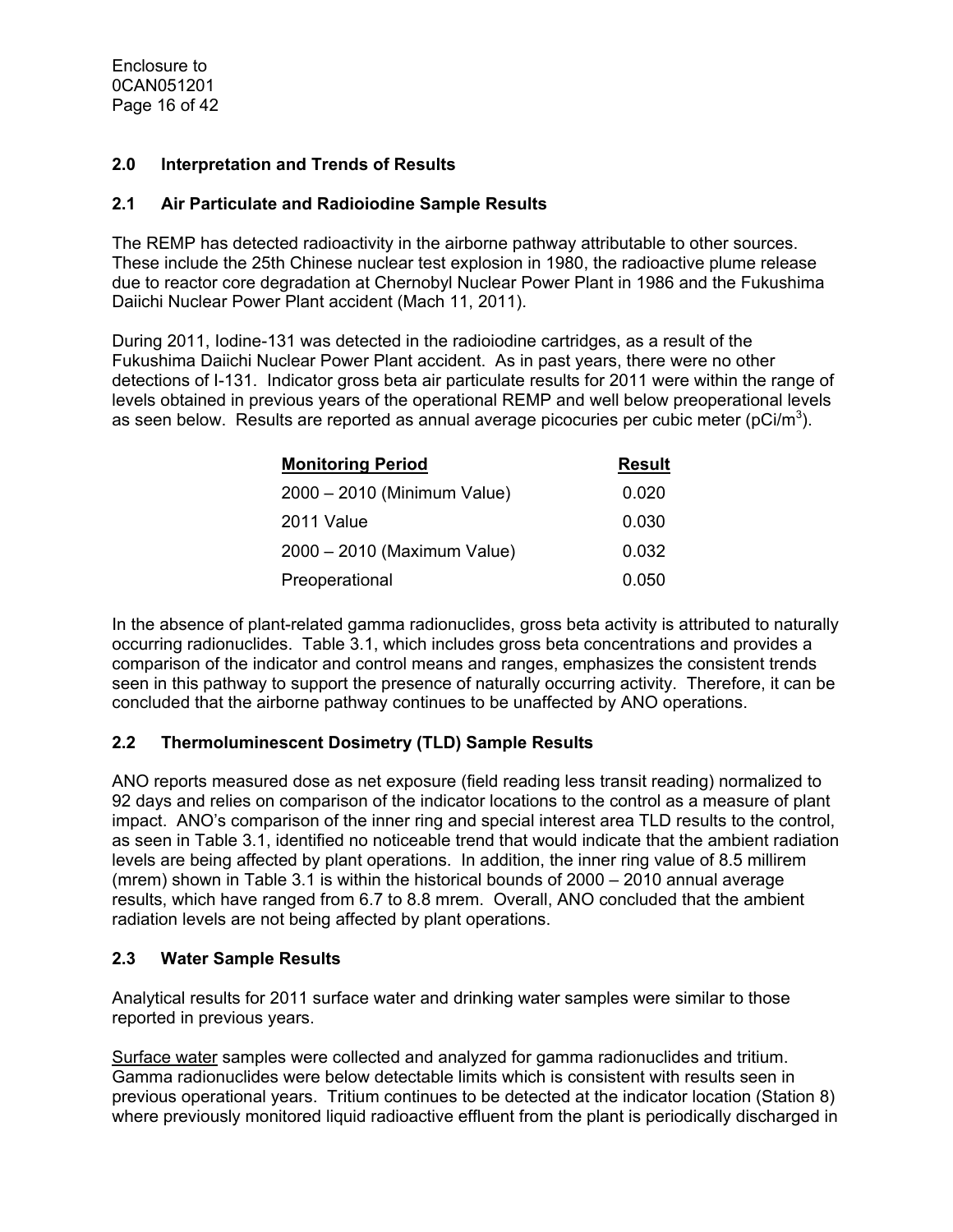Enclosure to 0CAN051201 Page 17 of 42

accordance with the regulatory criteria established in the ODCM. However, the levels detected are consistent with concentrations that would typically be seen at this location as shown below. Results are reported as annual average picocurie per liter (pCi/l).

| <b>Monitoring Period</b>    | <b>Result</b> |
|-----------------------------|---------------|
| 2000 - 2010 (Minimum Value) | 272.0         |
| 2011 Value                  | 915.5         |
| 2000 - 2010 (Maximum Value) | 1023.4        |
| Preoperational              | 200.0         |

ANO personnel have noted no definable increasing trends associated with the tritium levels at the discharge location. Levels detected during 2011 and previous operational years have been well below regulatory reporting limits. Therefore, the operation of ANO had no definable impact on this waterborne pathway during 2011 and levels of radionuclides remain similar to those obtained in previous operational years.

Drinking water samples were collected from two locations (indicator and control). Although ANO personnel utilize Station 14 (City of Russellville) as an indicator location due to the potential for the drinking water pathway to exist, the City of Russellville has not withdrawn water from Lake Dardanelle in the past several years.

Drinking water samples were analyzed for gross beta radionuclides, Iodine-131, gamma radionuclides and tritium. Gamma radionuclides, Iodine-131 and tritium concentrations were below the LLD limits at the indicator and control locations, which is consistent with preoperational and operational years. Gross beta concentrations at the indicator and control locations are similar as shown in Table 3.1. Listed below is a comparison of 2011 indicator results to preoperational and operational years. Results are reported as annual average pCi/l.

| Radionuclide   | 2011         | $2000 - 2010$ | <b>Preoperational</b> |
|----------------|--------------|---------------|-----------------------|
| Gross Beta     | 1.84         | 2.84          | 2.0                   |
| lodine-131     | $<$ LLD      | $<$ LLD       | $<$ LLD               |
| Gamma          | $<$ LLD      | $\leq$ IID    | < LLD                 |
| <b>Tritium</b> | $\leq$ I I D | $\leq$ IID    | 200.0                 |

ANO personnel have noted no definable trends associated with drinking water results at the indicator location. Therefore, the operation of ANO had no definable impact on this waterborne pathway during 2011 and levels of radionuclides remain similar to those obtained in previous operational years.

Groundwater samples were collected from four REMP locations (1 control, and 3 indicator locations). During 2011, ANO incorporated sixteen additional groundwater monitoring wells into the sites Groundwater Protection Initiative (GPI) site program. Sample data was compiled, organized and is reviewed annually at a minimum to: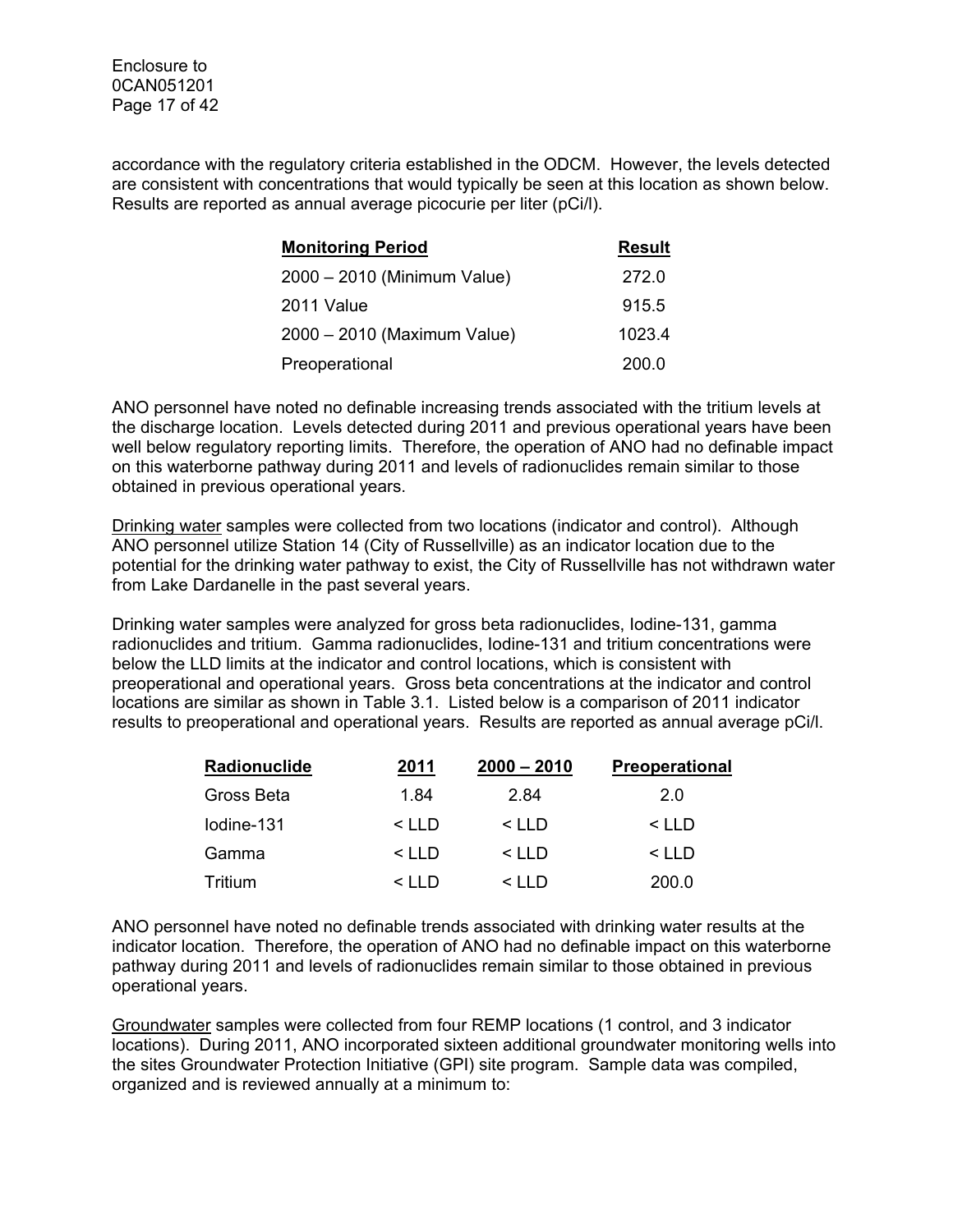- Analyze for increasing or decreasing trends at individual sample points, wells or groups of wells.
- Review the radionuclides detected to determine whether changes should be made to the analysis suites or sampling frequencies for each sampling location.
- Evaluate the locations of radionuclides in ground water to determine if changes should be made to the sampling locations.
- Review current investigation levels and determine if changes should be made.
- Determine if any change to the ODCM is required.
- Determine if a corrective actions/remediation is required.

Groundwater samples were analyzed for Tritium and Gamma radionuclides. Tritium and Gamma concentrations were below the LLD limits at the indicator and control locations. Listed below is a comparison of 2011 indicator results to past operational years. Results are reported as annual average pCi/l. REMP Groundwater data is captured in Tables 8.1 and 8.2. Therefore, ANO operations had no significant impact on the environment or public by this waterborne pathway.

| Radionuclide | 2011         | $2006 - 2010$ |
|--------------|--------------|---------------|
| lodine-131   | $\leq$ I I D | $\leq$ IID    |
| Gamma        | $\leq$ I I D | $\leq$ I I D  |
| Tritium      | $\leq$ IID   | $\leq$ IID    |

## **2.4 Sediment Sample Results**

Sediment samples were collected from two locations in 2011 and analyzed for gamma radionuclides. During 2011, CS-137 was detected at Station # 16 (control) at a level of 45.5 pCi/kg. As in past reports, this value is attributed to past weapons testing. (CR-ANO-C-2011- 02976). Station # 16 was resampled which resulted in less than LLD values. Listed below is a comparison of 2011 indicator results to past operational years. Therefore, ANO operations had no significant impact on the environment or public by this waterborne pathway. Results are reported as pCi/kg.

| <b>Monitoring Period</b>    | <b>Result</b> |
|-----------------------------|---------------|
| 2000 - 2010 (Minimum Value) | 41.79         |
| 2011 Value                  | 661.0         |
| 2000 - 2010 (Maximum Value) | 1170.0        |

Since reporting levels for radionuclides in sediment have not been established, an evaluation of potential dose to the public from this media was performed as shown in Attachment 3.

## **2.5 Milk Sample Results**

Milk samples were not collected during 2011 due to the unavailability of indicator locations within five-miles of ANO.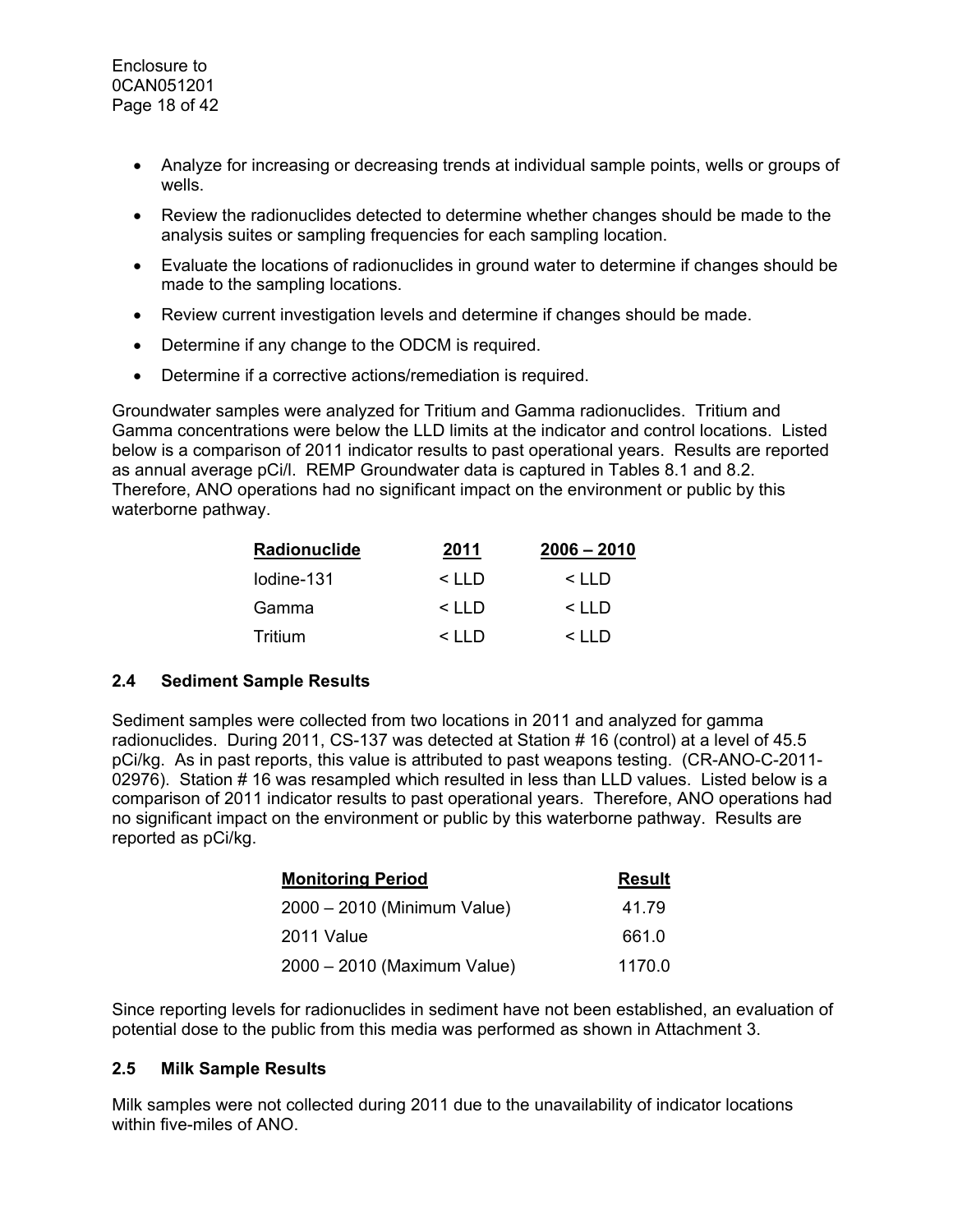Enclosure to 0CAN051201 Page 19 of 42

## **2.6 Fish Sample Results**

Fish samples were collected from two locations and analyzed for gamma radionuclides. In 2011, gamma radionuclides were below detectable limits which are consistent with the preoperational monitoring period and operational results since 1997. Therefore, based on these measurements, ANO operations had no significant radiological impact upon the environment or public by this ingestion pathway.

## **2.7 Food Product Sample Results**

The REMP has detected radionuclides prior to 1990 that are attributable to other sources. These include the radioactive plume release due to reactor core degradation at Chernobyl Nuclear Power Plant in 1986 and atmospheric weapons testing.

In 2011, food product samples were collected when available from two locations and analyzed for Iodine-131 and gamma radionuclides. The 2011 levels remained undetectable, as has been the case in previous years. Therefore, based on these measurements, ANO operations had no significant radiological impact upon the environment or public by this ingestion pathway.

## **2.8 Interlaboratory Comparison Results**

RBS' Environmental Laboratory analyzed interlaboratory comparison samples for ANO to fulfill the requirements of ODCM Section 2.6.3. Attachment 2 contains these results.

## **2.9 Land Use Census Results**

The latest land use census (performed in 2011) did not identify any new locations that yielded a calculated dose or dose commitment greater than those currently calculated (see Table 2.1).

Also, the land use census identified no milk-producing animals within a five-mile radius of the plant site. ANO personnel chose not to perform a garden census in 2009, which is allowed by ODCM Section 2.6.2, in lieu of broadleaf vegetation sampling in the meteorological sector (Sector 13) with the highest D/Q.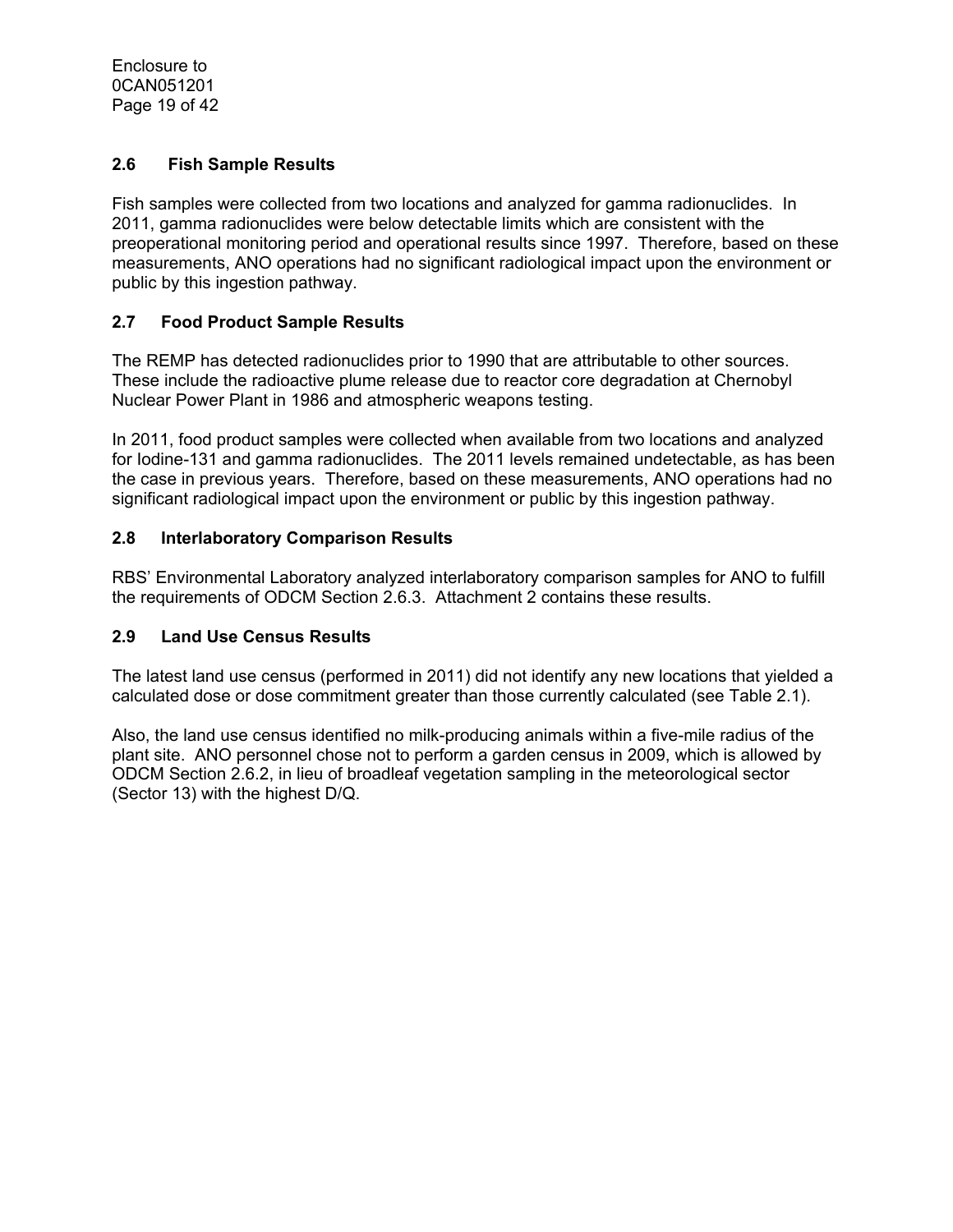## **TABLE 2.1**

#### **2011 LAND USE CENSUS**

## **Nearest Residence Within Five Miles**

| <b>Direction</b> | <b>Sector</b>           | <b>Distance (miles)</b> |
|------------------|-------------------------|-------------------------|
| N                | $\mathbf 1$             | 0.9                     |
| <b>NNE</b>       | $\overline{2}$          | 1.3                     |
| <b>NE</b>        | 3                       | 0.9                     |
| <b>ENE</b>       | $\overline{\mathbf{4}}$ | 0.8                     |
| Е                | 5                       | 0.8                     |
| ESE              | 6                       | 0.8                     |
| <b>SE</b>        | $\overline{7}$          | 0.8                     |
| <b>SSE</b>       | 8                       | 0.8                     |
| S                | $\boldsymbol{9}$        | 0.8                     |
| SSW              | 10                      | 0.7                     |
| <b>SW</b>        | 11                      | 2.8                     |
| <b>WSW</b>       | 12                      | 0.7                     |
| W                | 13                      | 0.8                     |
| <b>WNW</b>       | 14                      | 0.8                     |
| <b>NW</b>        | 15                      | 1.0                     |
| <b>NNW</b>       | 16                      | 0.9                     |

## **3.0 Radiological Environmental Monitoring Program Summary**

## **3.1 2011 Program Results Summary**

Table 3.1 summarizes the 2011 REMP results. ANO personnel did not use values reported as less than LLD or activity attributed to the Fukushima Daiichi Nuclear Power Plant accident when determining ranges and means for indicator and control locations.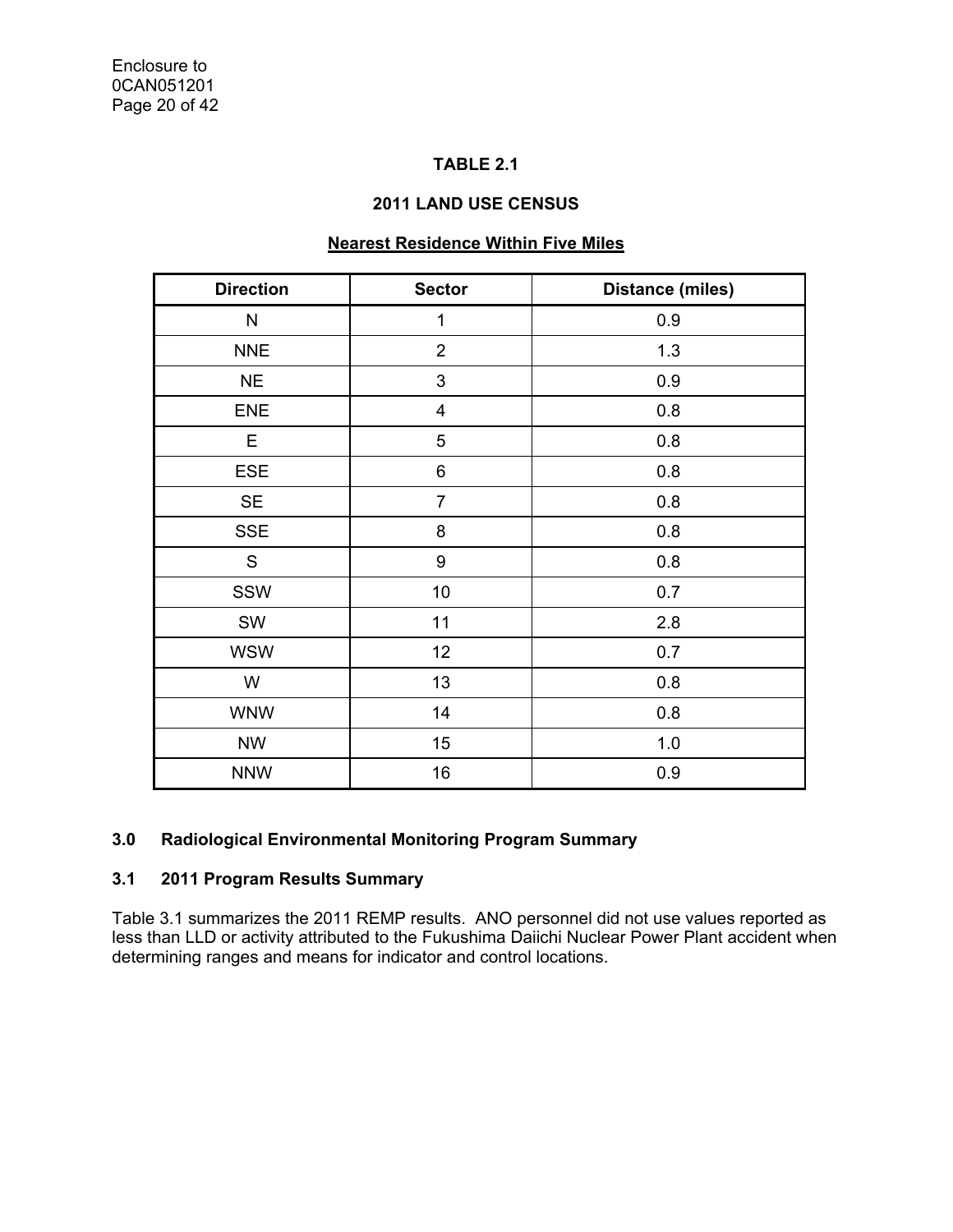## **TABLE 3.1**

#### **RADIOLOGICAL ENVIRONMENTAL MONITORING PROGRAM SUMMARY**

**Name of Facility:** ANO - Units 1 and 2 **Docket No:** 50-313 and 50-368. **Location of Facility:** Pope County, Arkansas **Reporting Period:** January - December 2011

| <b>Sample Type</b>                               | Type /                                          | LLD <sup>b</sup>                   | <b>Indicator</b>                                       |                                                | <b>Location with Highest Annual Mean</b> | <b>Control</b>                                         | Number of                                  |  |
|--------------------------------------------------|-------------------------------------------------|------------------------------------|--------------------------------------------------------|------------------------------------------------|------------------------------------------|--------------------------------------------------------|--------------------------------------------|--|
| (Units)                                          | <b>Number of</b><br><b>Analyses<sup>a</sup></b> |                                    | <b>Locations Mean</b><br>$(^{\circ}F)^{\circ}$ [Range] | Location <sup>d</sup>                          | Mean $(^{\circ}F)^{\circ}$ [Range]       | <b>Locations Mean</b><br>$(^{\circ}F)^{\circ}$ [Range] | <b>Non-Routine</b><br>Results <sup>e</sup> |  |
| <b>Air Particulates</b><br>(pCi/m <sup>3</sup> ) | GB / 130                                        | 0.01                               | 0.030(78/78)<br>$[0.016 - 0.050]$                      | Station 1<br>$(88^{\circ}, 0.5 \text{ mi})$    | 0.031(26/26)<br>$[0.016 - 0.050]$        | 0.027(52/52)<br>$[0.017 - 0.047]$                      | $\pmb{0}$                                  |  |
| <b>Airborne lodine</b><br>( $pCi/m^3$ )          | $1-131/122*$                                    | 0.07                               | $<$ LLD                                                | N/A                                            | N/A                                      | $<$ LLD                                                | 0                                          |  |
| <b>Inner Ring TLDs</b><br>(mR/Qtr)               | Gamma / 64                                      | (f)                                | 8.5(64/64)<br>$[6.1 - 10.3]$                           | Station 56<br>$(264^{\circ}, 0.4 \text{ mi})$  | 10.3(4/4)<br>$[9.8 - 10.8]$              | N/A                                                    | $\mathbf 0$                                |  |
| <b>Special Interest</b><br>TLDs (mR/Qtr)         | Gamma / 28                                      | (f)<br>7.6(28/28)<br>$[5.3 - 8.8]$ |                                                        | Station 116<br>$(318^{\circ}, 1.8 \text{ mi})$ | 8.8(4/4)<br>$[8.2 - 9.5]$                | N/A                                                    | $\pmb{0}$                                  |  |
|                                                  |                                                 | (f)                                |                                                        | Station 127<br>$(100^{\circ}, 5.2 \text{ mi})$ | 8.8(4/4)<br>$[8.3 - 9.7]$                | N/A                                                    | $\mathbf 0$                                |  |
|                                                  |                                                 | (f)                                |                                                        | Station 137<br>$(151^{\circ}, 8.2 \text{ mi})$ | 8.8(4/4)<br>$[8.3 - 9.5]$                | N/A                                                    | $\mathbf 0$                                |  |
| <b>Control TLD</b><br>(mR/Qtr)                   | Gamma / 4                                       | (f)                                | N/A                                                    | N/A                                            | N/A                                      | 6.9 $(4/4)$<br>$[5.9 - 8.2]$                           | $\mathbf 0$                                |  |

\* Fukushima Accident contributors removed from calculations.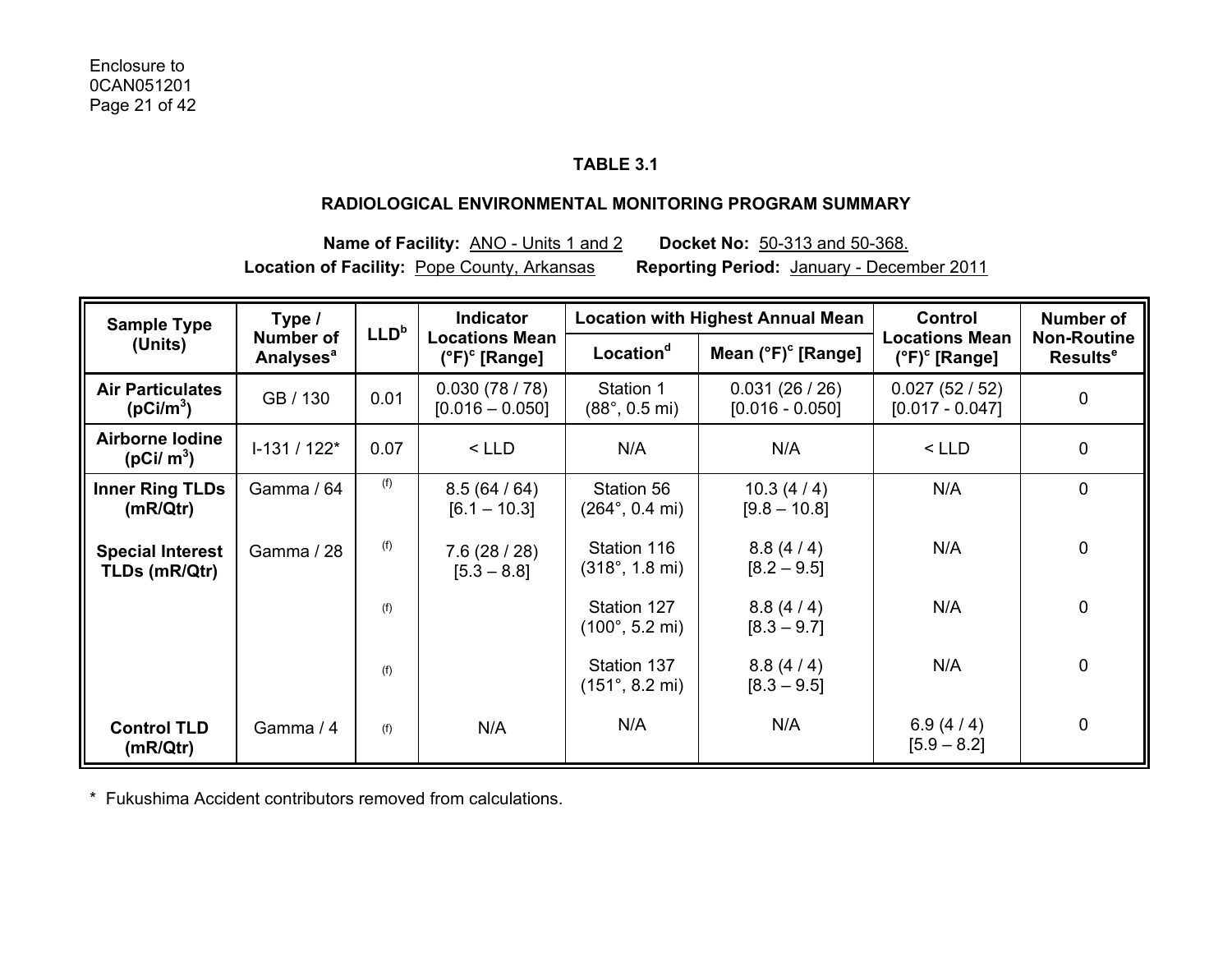## **RADIOLOGICAL ENVIRONMENTAL MONITORING PROGRAM SUMMARY**

| <b>Sample Type</b>              | Type /                                                                                                                                  | LLD <sup>b</sup>                                                 | <b>Indicator</b>                                                                                                                                |                                                                                                                    | <b>Location with Highest Annual Mean</b>                                                                | Control                                                                                                               | Number of                                        |  |
|---------------------------------|-----------------------------------------------------------------------------------------------------------------------------------------|------------------------------------------------------------------|-------------------------------------------------------------------------------------------------------------------------------------------------|--------------------------------------------------------------------------------------------------------------------|---------------------------------------------------------------------------------------------------------|-----------------------------------------------------------------------------------------------------------------------|--------------------------------------------------|--|
| (Units)                         | <b>Number of</b><br><b>Analyses<sup>a</sup></b>                                                                                         |                                                                  | <b>Locations Mean</b><br>$(^{\circ}F)^{\circ}$ [Range]                                                                                          | Location <sup>d</sup>                                                                                              | Mean $(°F)$ <sup>c</sup> [Range]                                                                        | <b>Locations Mean</b><br>$(^{\circ}F)^{\circ}$ [Range]                                                                | <b>Non-Routine</b><br><b>Results<sup>e</sup></b> |  |
| <b>Surface Water</b><br>(pCi/l) | $H - 3 / 8$<br>GS / 24<br>Mn-54<br>Fe-59<br>$Co-58$<br>$Co-60$<br>$Zn-65$<br>$Zr-95$<br><b>Nb-95</b><br>$I - 131$<br>$Cs-134$<br>Cs-137 | 3000<br>15<br>30<br>15<br>15<br>30<br>30<br>15<br>15<br>15<br>18 | 1017.0(3/4)<br>$[651.0 - 1718.0]$<br>$<$ LLD<br>$<$ LLD<br>$<$ LLD<br>$<$ LLD<br>$<$ LLD<br>$<$ LLD<br>$<$ LLD<br>$<$ LLD<br>$<$ LLD<br>$<$ LLD | Station 8<br>$(166^{\circ}, 0.2 \text{ mi})$<br>N/A<br>N/A<br>N/A<br>N/A<br>N/A<br>N/A<br>N/A<br>N/A<br>N/A<br>N/A | 1017.0(3/4)<br>$[651.0 - 1718.0]$<br>N/A<br>N/A<br>N/A<br>N/A<br>N/A<br>N/A<br>N/A<br>N/A<br>N/A<br>N/A | $<$ LLD<br>$<$ LLD<br>$<$ LLD<br>$<$ LLD<br>$<$ LLD<br>$<$ LLD<br>$<$ LLD<br>$<$ LLD<br>$<$ LLD<br>$<$ LLD<br>$<$ LLD | 0<br>0<br>0<br>0<br>0<br>0<br>0<br>0             |  |
|                                 | Ba-140<br>La-140                                                                                                                        | 60<br>15                                                         | $<$ LLD<br>$<$ LLD                                                                                                                              | N/A<br>N/A                                                                                                         | N/A<br>N/A                                                                                              | < LLD<br>$<$ LLD                                                                                                      | 0                                                |  |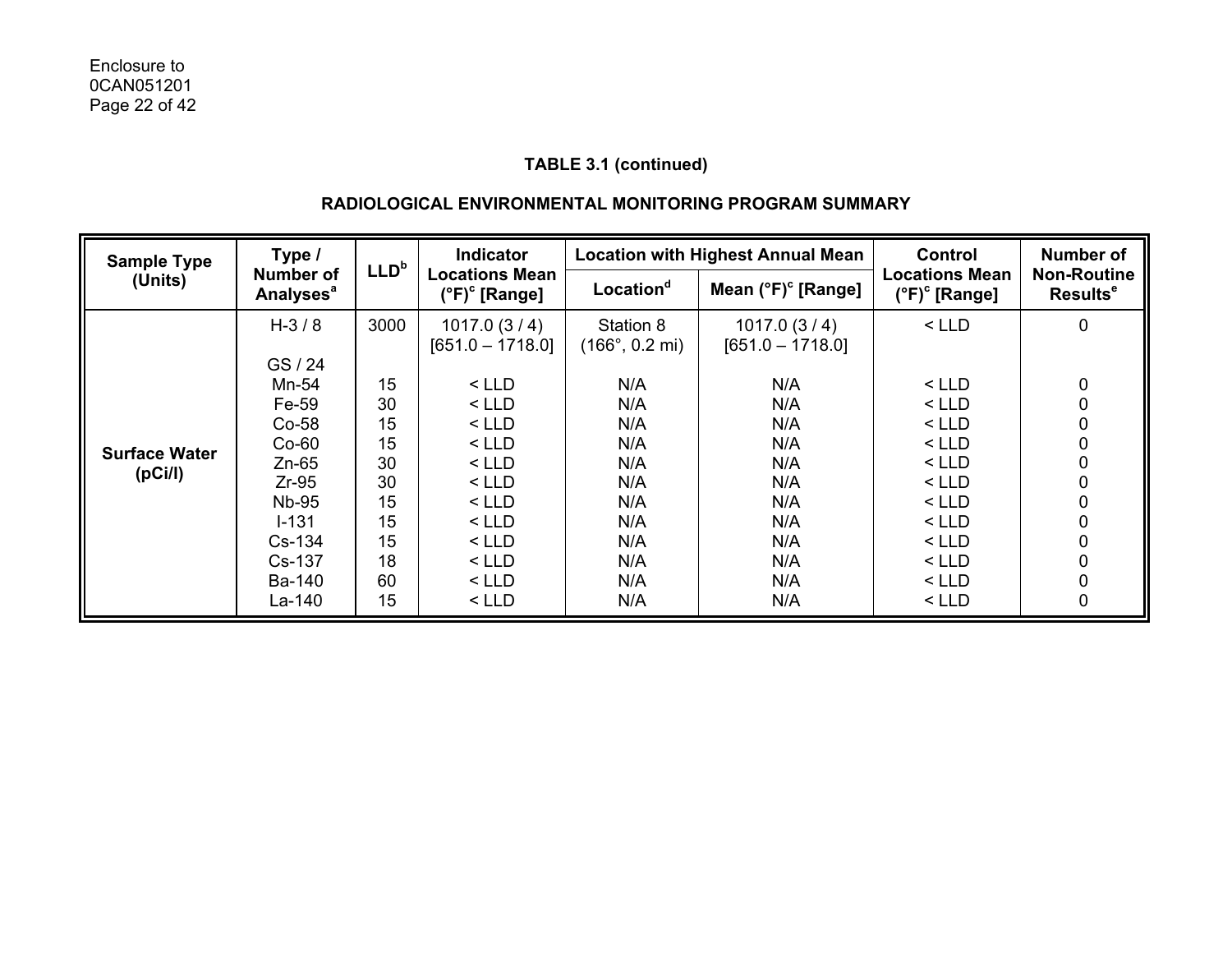## **RADIOLOGICAL ENVIRONMENTAL MONITORING PROGRAM SUMMARY**

| <b>Sample Type</b>    | Type /                                          | LLD <sup>b</sup> | <b>Indicator</b>                                       |                                              | <b>Location with Highest Annual Mean</b> | <b>Control</b>                                         | <b>Number of</b>                           |
|-----------------------|-------------------------------------------------|------------------|--------------------------------------------------------|----------------------------------------------|------------------------------------------|--------------------------------------------------------|--------------------------------------------|
| (Units)               | <b>Number of</b><br><b>Analyses<sup>a</sup></b> |                  | <b>Locations Mean</b><br>$(^{\circ}F)^{\circ}$ [Range] | Location <sup>d</sup>                        | Mean $(°F)$ <sup>c</sup> [Range]         | <b>Locations Mean</b><br>$(^{\circ}F)^{\circ}$ [Range] | <b>Non-Routine</b><br>Results <sup>e</sup> |
|                       | GB/8                                            | 4                | 2.13(2/4)<br>$[1.92 - 2.34]$                           | Station 14<br>$(70^{\circ}, 5.1 \text{ mi})$ | 1.55(4/4)<br>$[0.63 - 2.30]$             | 2.19(3/4)<br>$[0.98 - 3.62]$                           | 0                                          |
| $I-131/8$             |                                                 | 1.0              | $<$ LLD                                                | N/A                                          | N/A                                      | $<$ LLD                                                | $\pmb{0}$                                  |
|                       | $H - 3 / 8$                                     | 2000             | $<$ LLD                                                | N/A                                          | N/A                                      | $<$ LLD                                                | 0                                          |
|                       | GS/8                                            |                  |                                                        |                                              |                                          |                                                        |                                            |
|                       | Mn-54                                           | 15               | $<$ LLD                                                | N/A                                          | N/A                                      | $<$ LLD                                                | 0                                          |
| <b>Drinking Water</b> | Fe-59                                           | 30               | $<$ LLD                                                | N/A                                          | N/A                                      | $<$ LLD                                                | $\pmb{0}$                                  |
| (pCi/1)               | Co-58                                           | 15               | $<$ LLD                                                | N/A                                          | N/A                                      | $<$ LLD                                                |                                            |
|                       | $Co-60$                                         | 15               | $<$ LLD                                                | N/A                                          | N/A                                      | $<$ LLD                                                | $\begin{matrix}0\\0\end{matrix}$           |
|                       | $Zn-65$                                         | 30               | $<$ LLD                                                | N/A                                          | N/A                                      | $<$ LLD                                                |                                            |
|                       | $Zr-95$                                         | 30               | $<$ LLD                                                | N/A                                          | N/A                                      | $<$ LLD                                                |                                            |
|                       | <b>Nb-95</b>                                    | 15               | $<$ LLD                                                | N/A                                          | N/A                                      | $<$ LLD                                                |                                            |
|                       | Cs-134                                          | 15               | $<$ LLD                                                | N/A                                          | N/A                                      | $<$ LLD                                                |                                            |
|                       | Cs-137                                          | 18               | $<$ LLD                                                | N/A                                          | N/A                                      | $<$ LLD                                                | 0000000                                    |
|                       | Ba-140                                          | 60               | $<$ LLD                                                | N/A                                          | N/A                                      | $<$ LLD                                                |                                            |
|                       | La-140                                          | 15               | $<$ LLD                                                | N/A                                          | N/A                                      | $<$ LLD                                                |                                            |
| <b>Bottom</b>         | GS/3                                            |                  |                                                        |                                              |                                          |                                                        |                                            |
|                       | Cs-134                                          | 150              | $<$ LLD                                                | N/A                                          | $<$ LLD                                  | $<$ LLD                                                | 0                                          |
| <b>Sediment</b>       | Cs-137                                          | 180              | 661 (1/1)                                              | Station 8                                    | 661 (1/1)                                | 45.5 (2/2)                                             | $\mathbf 0$                                |
| (pCi/kg)              | Mn-54                                           | None             | 29.3(1/1)                                              | $(243^{\circ}, 0.9 \text{ mi})$              |                                          |                                                        |                                            |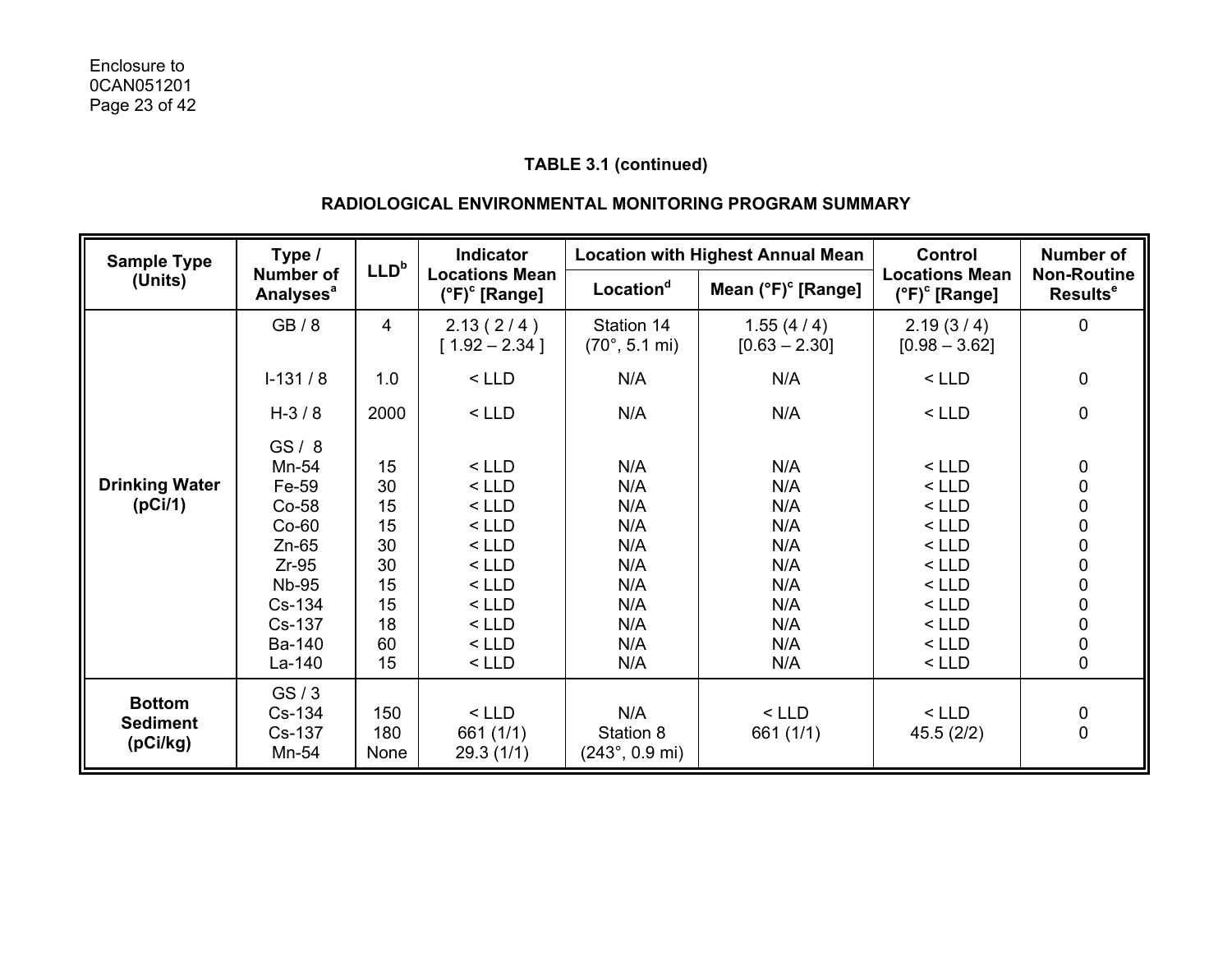## **RADIOLOGICAL ENVIRONMENTAL MONITORING PROGRAM SUMMARY**

| <b>Sample Type</b>                                         | Type /                                                                        |                                               | <b>Indicator</b>                                                          |                                               | <b>Location with Highest Annual Mean</b>      | Control                                                                   | <b>Number of</b>                           |  |
|------------------------------------------------------------|-------------------------------------------------------------------------------|-----------------------------------------------|---------------------------------------------------------------------------|-----------------------------------------------|-----------------------------------------------|---------------------------------------------------------------------------|--------------------------------------------|--|
| <b>Number of</b><br>(Units)<br><b>Analyses<sup>a</sup></b> |                                                                               | LLD <sup>b</sup>                              | <b>Locations Mean</b><br>(°F) <sup>c</sup> [Range]                        | Location <sup>d</sup>                         | Mean $(^{\circ}F)^{\circ}$ [Range]            | <b>Locations Mean</b><br>$(^{\circ}F)^{\circ}$ [Range]                    | <b>Non-Routine</b><br>Results <sup>e</sup> |  |
| Fish (pCi/kg)                                              | GS/2<br>Mn-54<br>Fe-59<br>$Co-58$<br>$Co-60$<br>$Zn-65$<br>$Cs-134$<br>Cs-137 | 130<br>260<br>130<br>130<br>260<br>130<br>150 | $<$ LLD<br>$<$ LLD<br>$<$ LLD<br>$<$ LLD<br>$<$ LLD<br>$<$ LLD<br>$<$ LLD | N/A<br>N/A<br>N/A<br>N/A<br>N/A<br>N/A<br>N/A | N/A<br>N/A<br>N/A<br>N/A<br>N/A<br>N/A<br>N/A | $<$ LLD<br>$<$ LLD<br>$<$ LLD<br>$<$ LLD<br>$<$ LLD<br>$<$ LLD<br>$<$ LLD | 0<br>0<br>0<br>0<br>0<br>0<br>0            |  |
| <b>Food Products</b><br>(pCi/kg)                           | $1-131/6$<br>GS/6<br>$Cs-134$<br>Cs-137                                       | 60<br>60<br>80                                | $<$ LLD<br>$<$ LLD<br>$<$ LLD                                             | N/A<br>N/A<br>N/A                             | N/A<br>N/A<br>N/A                             | N/A<br>N/A<br>N/A                                                         | 0<br>0<br>0                                |  |

<sup>a</sup> GB = Gross beta; I-131 = Iodine-131; H-3 = Tritium; GS = Gamma scan.

 $<sup>b</sup>$  LLD = Required lower limit of detection based on ANO Units 1 and 2 ODCM Table 2.6-2.</sup>

c Mean and range based upon detectable measurements only. Fraction of detectable measurements at specified locations is indicated in parenthesis (F).

- $d$  Locations are specified (1) by name and (2) degrees relative to reactor site.
- e Non-routine results are those which exceed ten times the control station value. If no control station value is available, the result is considered non-routine if it exceeds ten times the preoperational value for the location.

f LLD is not defined in ANO Units 1 and 2 ODCM Table 2.6-2.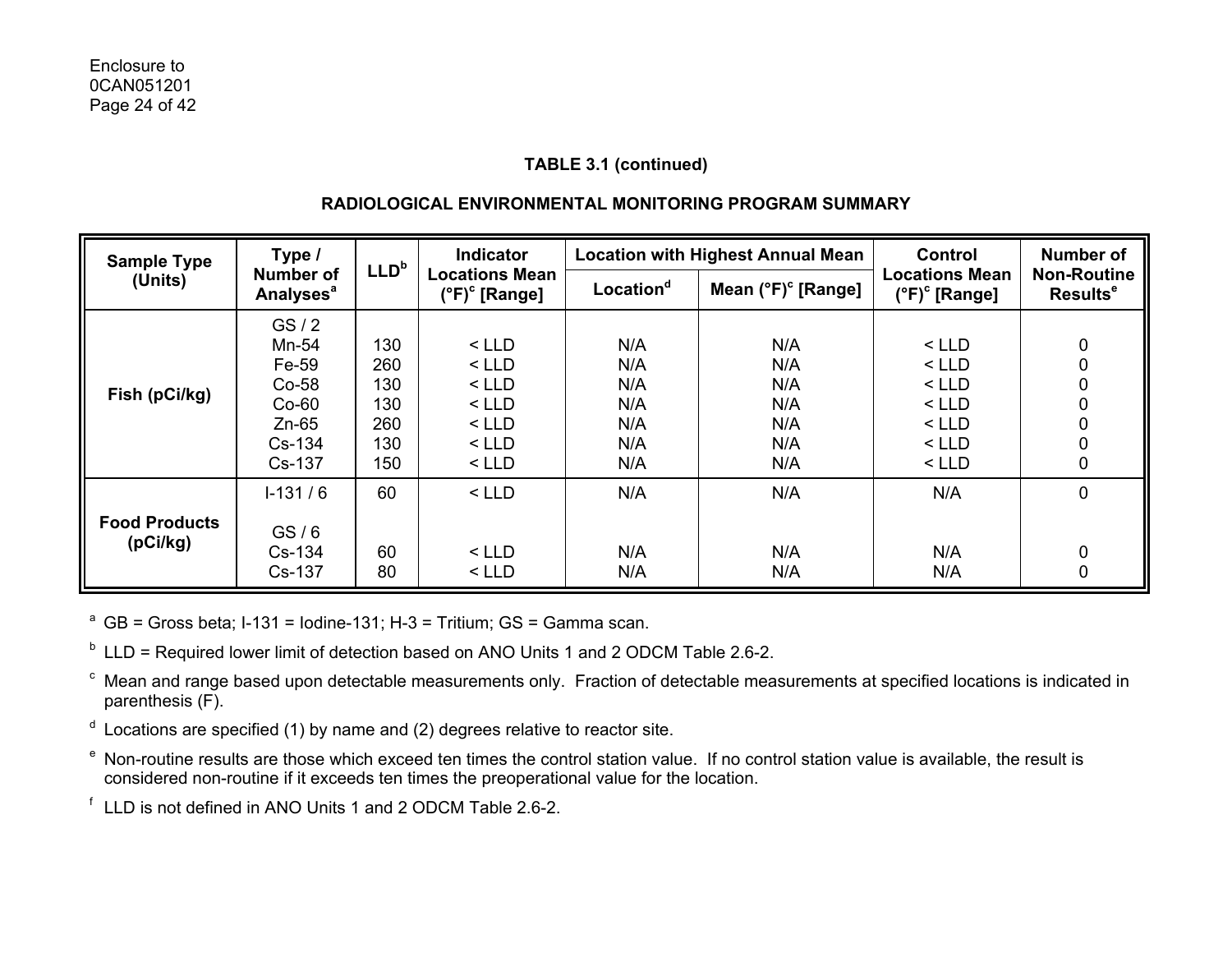# **Annual Radiological Environmental Operating Report for 2011**

# **ATTACHMENT 1**

# **SUMMARY OF MONITORING RESULTS**

## Table of Contents

| Table 1.1 |                                                       | 26 |
|-----------|-------------------------------------------------------|----|
| Table 1.2 |                                                       | 27 |
| Table 2.1 |                                                       | 28 |
| Table 2.2 |                                                       | 29 |
| Table 3.1 |                                                       | 30 |
| Table 3.2 |                                                       | 31 |
| Table 4.1 | Drinking Water (Gross beta, I-131 and Gamma Isotopic) | 32 |
| Table 4.2 |                                                       | 33 |
| Table 5.1 |                                                       | 33 |
| Table 6.1 |                                                       | 33 |
| Table 7.1 |                                                       | 34 |
| Table 8.1 |                                                       | 35 |
| Table 8.2 |                                                       | 36 |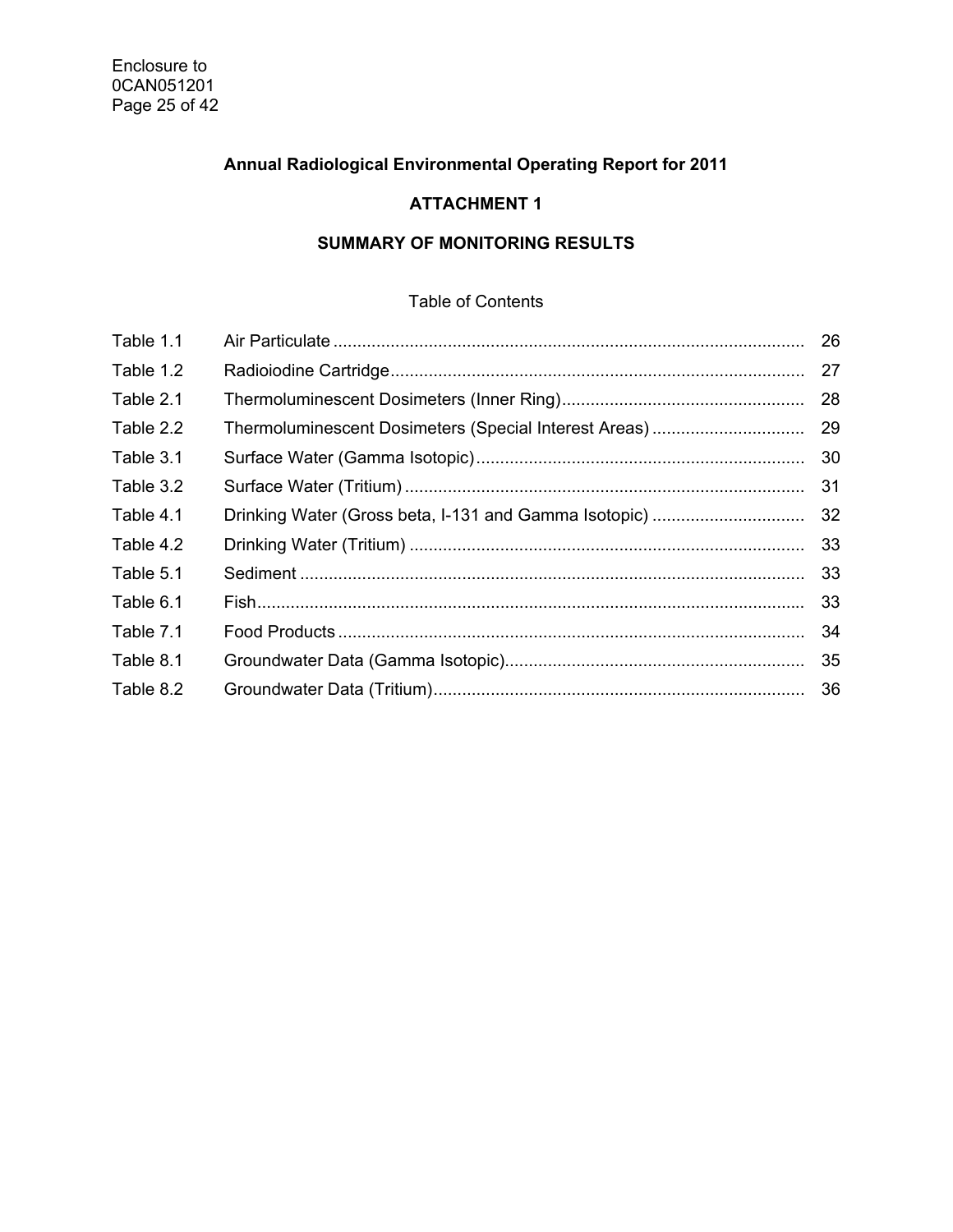# Sample Type: Air Particulate Analysis: Gross Beta Units: pCi/m<sup>3</sup> **Start Date End Date Station 1\* (Indicator) Station 2 (Indicator) Station 56 (Indicator) Station 6 (Control) Station 7 (Control) Required LLD**  $\rightarrow$  **0.01 0.01 0.01 0.01 0.01** 0.01 12/21/2010 01/04/2011 0.033 0.040 0.037 0.029 0.035 01/04/2011 01/18/2011 0.047 0.044 0.046 0.033 0.047 01/18/2011 02/01/2011 0.044 0.043 0.041 0.034 0.042 02/01/2011 02/15/2011 0.028 0.026 0.028 0.021 0.026 02/15/2011 03/01/2011 0.025 0.023 0.022 0.017 0.022 03/01/2011 03/15/2011 0.024 0.025 0.025 0.022 0.025 03/15/2010 03/29/2011 0.031 0.027 0.030 0.024 0.028 03/29/2010 04/12/2011 0.027 0.025 0.023 0.024 0.017 04/12/2011 04/26/2011 0.020 0.018 0.019 0.017 0.021 04/26/2011 05/10/2011 0.024 0.021 0.021 0.018 0.019 05/10/2011 05/24/2011 0.016 0.017 0.016 0.018 0.019 05/24/2011 06/07/2011 0.026 0.026 0.026 0.022 0.025 06/07/2011 06/21/2011 0.026 0.026 0.027 0.023 0.026 06/21/2011 07/05/2011 0.027 0.024 0.028 0.021 0.026 07/05/2011 07/19/2011 0.026 0.024 0.025 0.022 0.026 07/19/2011 08/02/2011 0.026 0.024 0.026 0.021 0.025 08/02/2011 08/16/2011 0.026 0.026 0.025 0.020 0.025 08/16/2011 08/30/2011 0.037 0.038 0.038 0.032 0.036 08/30/2011 09/13/2011 0.042 0.040 0.038 0.037 0.033 09/13/2011 09/27/2011 0.034 0.039 0.033 0.027 0.031 09/27/2011 10/11/2011 0.037 0.035 0.033 0.030 0.036 10/11/2011 10/25/2011 0.035 0.033 0.033 0.029 0.032 10/25/2011 11/08/2011 0.037 0.036 0.035 0.031 0.035

11/08/2011 11/22/2011 0.028 0.026 0.027 0.024 0.026 11/22/2011 12/06/2011 0.034 0.032 0.033 0.026 0.035 12/06/2011 12/20/2011 0.050 0.047 0.045 0.036 0.044

#### **Table 1.1**

Station with highest annual mean.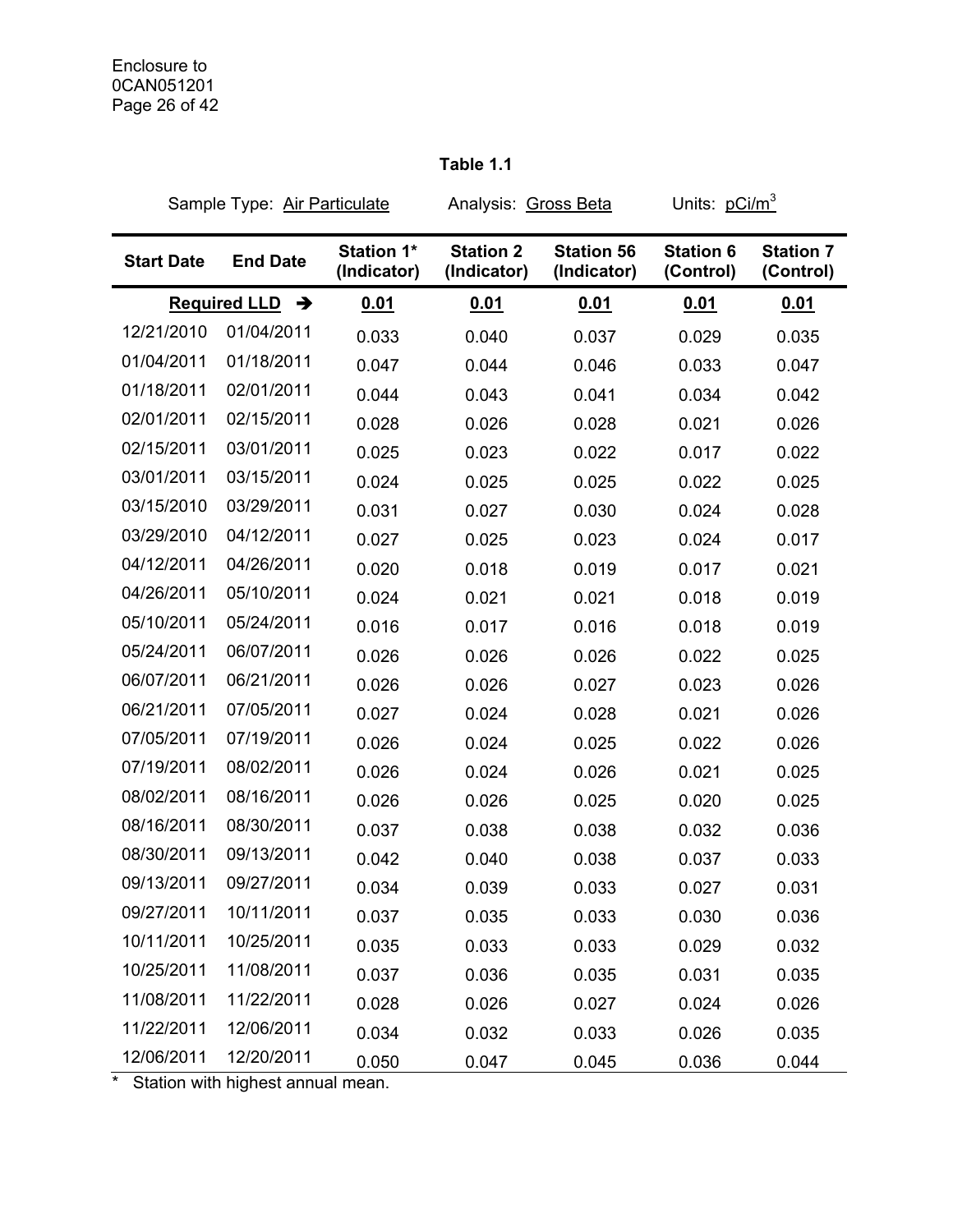#### **Table 1.2**

Sample Type: Radioiodine Cartridge Analysis: lodine-131 Units: pCi/m<sup>3</sup> **Start Date End Date Station 1\* (Indicator) Station 2 (Indicator) Station 56 (Indicator) Station 6 (Control) Station 7 (Control) Required LLD → 0.07 0.07 0.07 0.07 0.07 0.07** 12/21/2010 01/04/2011 < 0.019 < 0.024 < 0.016 < 0.020 < 0.020 01/04/2011 01/18/2011 < 0.025 < 0.020 < 0.020 < 0.022 < 0.023 01/18/2011 02/01/2011 < 0.022 < 0.020 < 0.016 < 0.021 < 0.018 02/01/2011 02/15/2011 < 0.015 < 0.020 < 0.017 < 0.016 < 0.013 02/15/2011 03/01/2011 < 0.041 < 0.035 < 0.022 < 0.035 < 0.015 03/01/2011 03/15/2011 < 0.027 < 0.027 < 0.028 < 0.018 < 0.021 03/15/2010 03/29/2011 **0.068\*\* 0.071\*\* 0.076\*\* 0.062\*\* 0.090\*\***  03/29/2010 04/12/2011 **0.035\*\*** < 0.034 **0.037\*\* 0.040\*\*** < 0.032 04/12/2011 04/26/2011 < 0.025 < 0.020 < 0.023 < 0.015 < 0.024 04/26/2011 05/10/2011 < 0.019 < 0.018 < 0.023 < 0.021 < 0.026 05/10/2011 05/24/2011 < 0.020 < 0.025 < 0.020 < 0.021 < 0.026 05/24/2011 06/07/2011 < 0.021 < 0.019 < 0.046 < 0.022 < 0.021 06/07/2011 06/21/2011 < 0.016 < 0.013 < 0.017 < 0.019 < 0.018 06/21/2011 07/05/2011 < 0.021 < 0.017 < 0.021 < 0.016 < 0.018 07/05/2011 07/19/2011 < 0.015 < 0.021 < 0.018 < 0.016 < 0.017 07/19/2011 08/02/2011 <0.021 <0.024 <0.026 <0.024 <0.022 08/02/2011 08/16/2011 < 0.017 < 0.020 < 0.017 < 0.016 < 0.020 08/16/2011 08/30/2011 < 0.012 < 0.011 < 0.012 < 0.012 < 0.011 08/30/2011 09/13/2011 < 0.018 < 0.017 < 0.018 < 0.013 < 0.016 09/13/2011 09/27/2011 < 0.013 < 0.022 < 0.013 < 0.013 < 0.011 09/27/2011 10/11/2011 < 0.010 < 0.014 < 0.013 < 0.010 < 0.015 10/11/2011 10/25/2011 < 0.018 < 0.021 < 0.016 < 0.014 < 0.020 10/25/2011 11/08/2011 < 0.010 < 0.011 < 0.015 < 0.015 < 0.018 11/08/2011 11/22/2011 < 0.019 < 0.017 < 0.014 < 0.016 < 0.012 11/22/2011 12/06/2011 < 0.016 < 0.017 < 0.015 < 0.018 < 0.020 12/06/2011 12/20/2011 < 0.016 < 0.026 < 0.026 < 0.022 < 0.021

**\* Station with highest annual mean.** 

**\*\* identifies Fukushima Nuclear Power Plant influence.**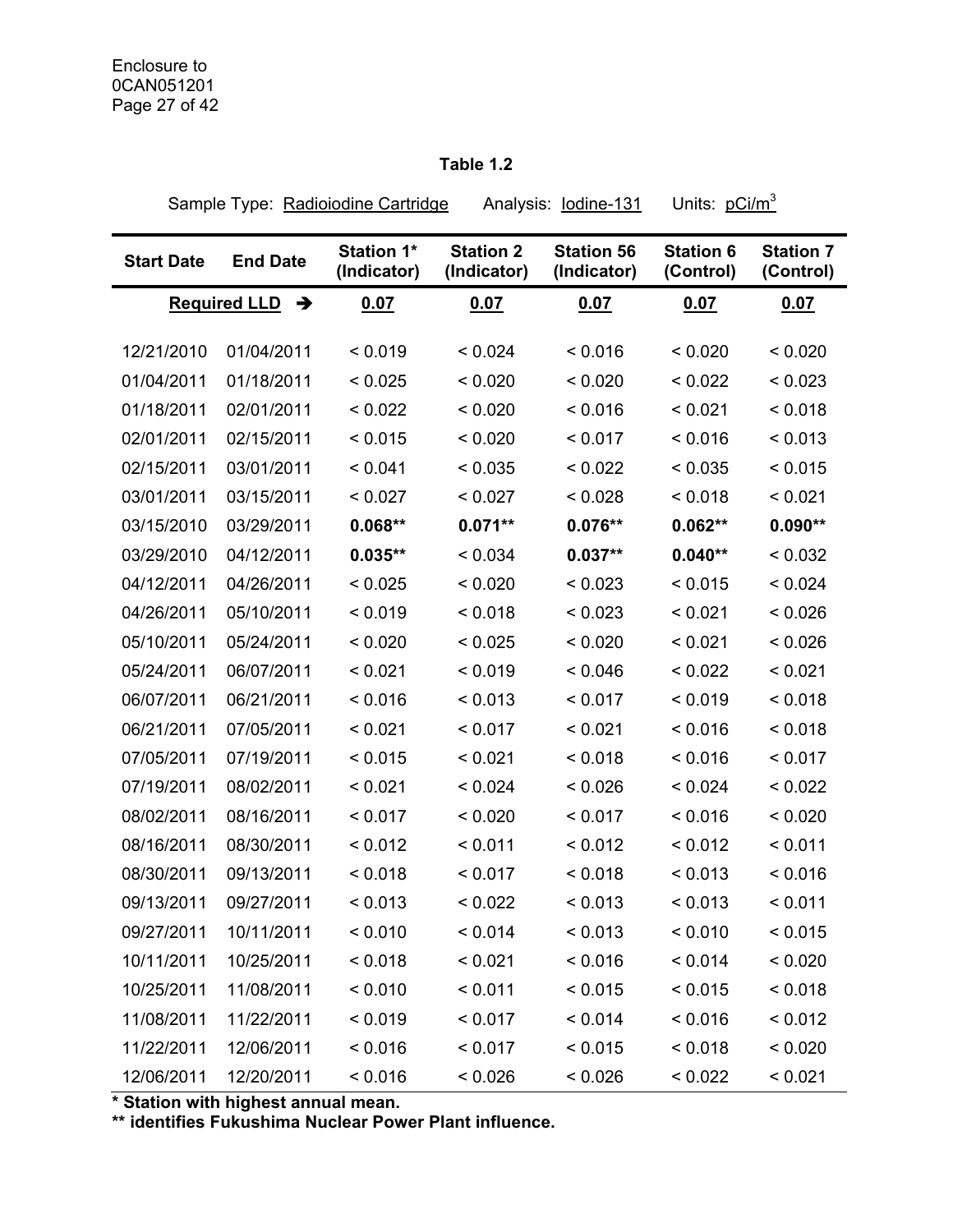# **Table 2.1**

Sample Type: Thermoluminescent Dosimeters Analysis: Gamma Dose Units: mrem/Qtr

|                         | <b>Inner Ring (Indicators)</b> |                       |                       |                       |                                  |  |  |  |  |  |
|-------------------------|--------------------------------|-----------------------|-----------------------|-----------------------|----------------------------------|--|--|--|--|--|
| <b>Station</b>          | 1st Qtr '11<br>(mrem)          | 2nd Qtr '11<br>(mrem) | 3rd Qtr '11<br>(mrem) | 4th Qtr '11<br>(mrem) | <b>Annual Mean '11</b><br>(mrem) |  |  |  |  |  |
| 1                       | 9.0                            | 8.4                   | 9.7                   | 9.0                   | 9.0                              |  |  |  |  |  |
| $\overline{2}$          | 8.8                            | 8.3                   | 9.2                   | 9.0                   | 8.8                              |  |  |  |  |  |
| 3                       | 5.6                            | 5.7                   | 7.1                   | 6.0                   | 6.1                              |  |  |  |  |  |
| $\overline{\mathbf{4}}$ | 8.3                            | 8.4                   | 8.9                   | 8.4                   | 8.5                              |  |  |  |  |  |
| $*56$                   | 10.8                           | 9.8                   | 10.6                  | 10.0                  | 10.3                             |  |  |  |  |  |
| 108                     | 8.8                            | 9.2                   | 9.9                   | 9.4                   | 9.3                              |  |  |  |  |  |
| 109                     | 8.9                            | 8.3                   | 10.4                  | 9.9                   | 9.4                              |  |  |  |  |  |
| 110                     | 8.6                            | 7.7                   | 9.3                   | 8.8                   | 8.6                              |  |  |  |  |  |
| 145                     | 8.5                            | 7.3                   | 8.9                   | 8.7                   | 8.4                              |  |  |  |  |  |
| 146                     | 8.9                            | 8.2                   | 8.7                   | 8.8                   | 8.7                              |  |  |  |  |  |
| 147                     | 7.1                            | 6.7                   | 7.9                   | 7.4                   | 7.3                              |  |  |  |  |  |
| 148                     | 8.9                            | 7.7                   | 9.4                   | 8.7                   | 8.7                              |  |  |  |  |  |
| 149                     | 7.8                            | 7.6                   | 8.7                   | 8.0                   | 8.0                              |  |  |  |  |  |
| 150                     | 9.2                            | 7.3                   | 8.9                   | 8.8                   | 8.6                              |  |  |  |  |  |
| 151                     | 8.1                            | 8.4                   | 9.3                   | 9.5                   | 8.8                              |  |  |  |  |  |
| 152                     | 6.9                            | 6.8                   | 7.6                   | 7.7                   | 7.3                              |  |  |  |  |  |

\* Station with highest annual mean.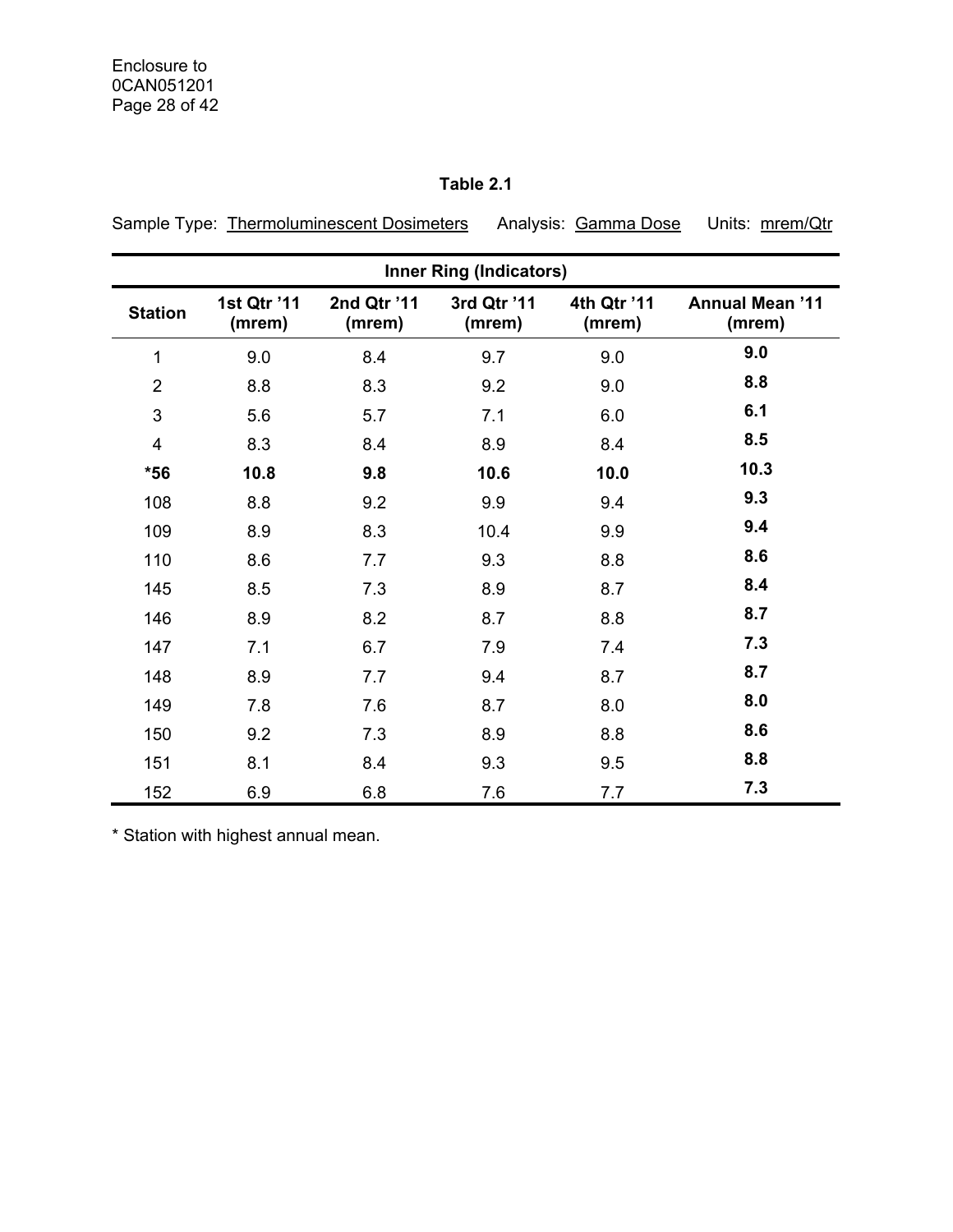## **Table 2.2**

|                | <b>Special Interest Areas - (Population Centers &amp; Schools)</b> |                       |                       |                       |                                  |  |  |  |  |  |
|----------------|--------------------------------------------------------------------|-----------------------|-----------------------|-----------------------|----------------------------------|--|--|--|--|--|
| <b>Station</b> | 1st Qtr '11<br>(mrem)                                              | 2nd Qtr '11<br>(mrem) | 3rd Qtr '11<br>(mrem) | 4th Qtr '11<br>(mrem) | <b>Annual Mean '11</b><br>(mrem) |  |  |  |  |  |
| 6              | 7.6                                                                | 7.0                   | 7.7                   | 7.2                   | 7.4                              |  |  |  |  |  |
| 111            | 5.7                                                                | 6.0                   | 6.0                   | 6.0                   | 5.9                              |  |  |  |  |  |
| $*116$         | 8.3                                                                | 8.2                   | 9.5                   | 9.0                   | 8.8                              |  |  |  |  |  |
| 125            | 5.2                                                                | 5.2                   | 5.7                   | 5.0                   | 5.3                              |  |  |  |  |  |
| $*127$         | 8.4                                                                | 8.8                   | 9.7                   | 8.3                   | 8.8                              |  |  |  |  |  |
| $*137$         | 8.8                                                                | 8.3                   | 9.5                   | 8.6                   | 8.8                              |  |  |  |  |  |
| 153            | 7.6                                                                | 7.8                   | 9.9                   | 8.7                   | 8.5                              |  |  |  |  |  |

Sample Type: Thermoluminescent Dosimeters Analysis: Gamma Dose Units: mrem/Qtr

\* Stations with highest annual mean.

| <b>Special Interest Areas - (Control)</b> |                              |                       |                       |                       |                                  |  |  |  |
|-------------------------------------------|------------------------------|-----------------------|-----------------------|-----------------------|----------------------------------|--|--|--|
| <b>Station</b>                            | <b>1st Qtr '11</b><br>(mrem) | 2nd Qtr '11<br>(mrem) | 3rd Qtr '11<br>(mrem) | 4th Qtr '11<br>(mrem) | <b>Annual Mean '11</b><br>(mrem) |  |  |  |
|                                           | 6.9                          | 5.9                   | 8.2                   | 6.7                   | 6.9                              |  |  |  |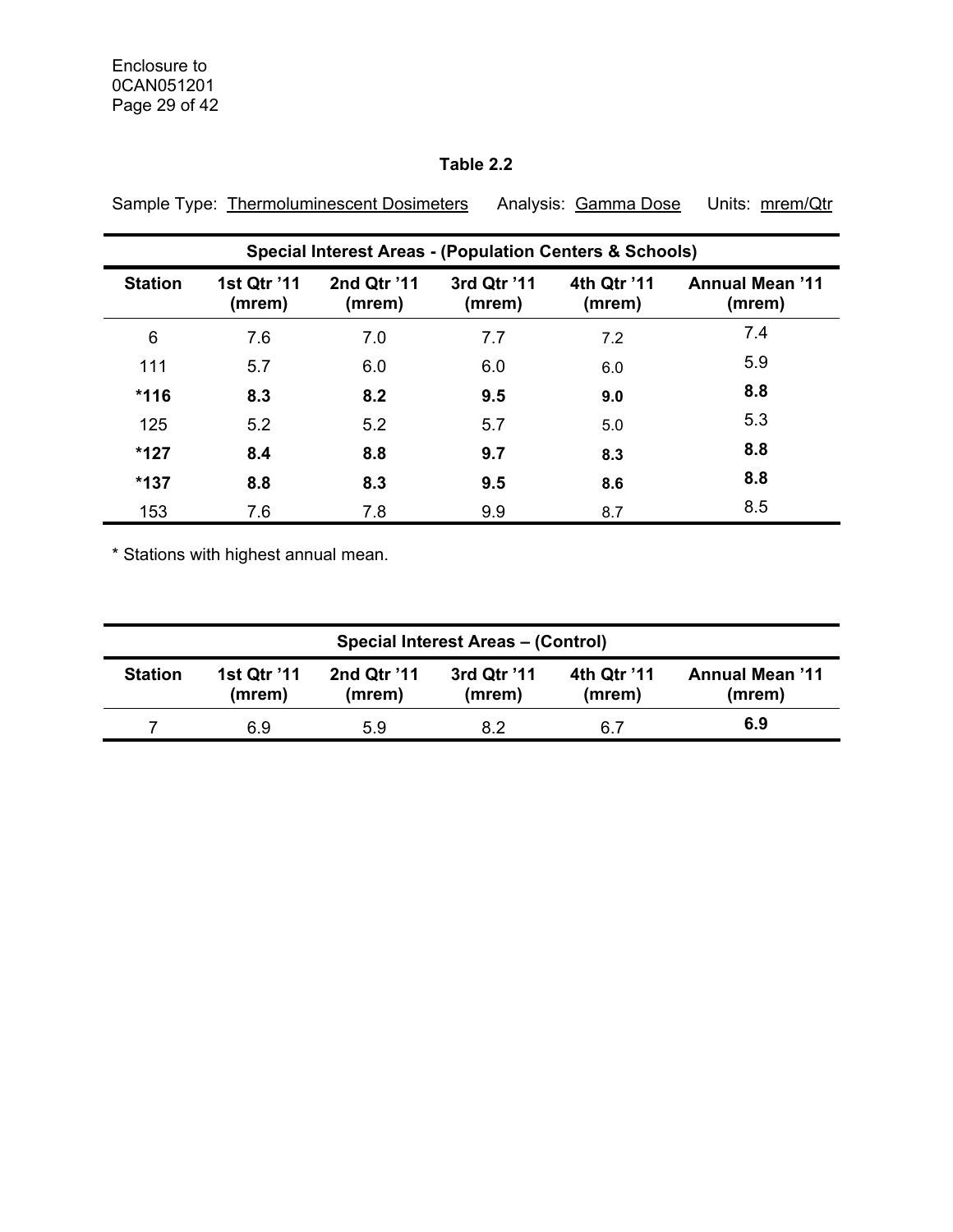**Table 3.1** 

|                                               |                          | Sample Type: Surface Water |                  |         |                                                         |         | Analysis: Gamma Isotopic |                  |                                               |                           | Units: pCi/l     |                  |                    |                    |
|-----------------------------------------------|--------------------------|----------------------------|------------------|---------|---------------------------------------------------------|---------|--------------------------|------------------|-----------------------------------------------|---------------------------|------------------|------------------|--------------------|--------------------|
| Location                                      | <b>Start Date</b>        | <b>End Date</b>            | Mn-54            | $Co-58$ | Fe-59                                                   | $Co-60$ | $Zn-65$                  | <b>Nb-95</b>     | $Zr-95$                                       | $I - 131$                 | $Cs-134$         | <b>Cs-137</b>    | <b>Ba-140</b>      | La-140             |
|                                               |                          | Required LLD $\rightarrow$ | 15               | 15      | 30                                                      | 15      | 30                       | 15               | 30                                            | 15                        | 15               | 18               | 60                 | 15                 |
| Station 8 (Indicator)                         | 12/31/2010               | 01/31/2011                 | < 5.29           | < 4.45  | < 4.62                                                  | < 4.22  | < 9.49                   | < 6.50           | < 7.12                                        | < 8.12                    | < 4.82           | < 4.03           | < 22.12            | < 8.67             |
| Station 10 (Control)                          | 12/31/2010               | 01/31/2011                 | < 4.90           | < 5.15  | < 12.63                                                 | < 4.53  | < 11.16                  | < 8.53           | < 12.16 < 10.90                               |                           | < 6.13           | < 5.30           | < 25.14            | < 10.57            |
| Station 8 (Indicator)                         | 01/31/2011               | 02/28/2011                 | < 5.04           | < 5.66  | < 11.11 < 4.28                                          | < 3.84  | < 9.62                   | < 7.24           | < 9.32                                        | < 5.81                    | < 4.65           | < 6.44           | < 17.40            | < 3.51             |
| Station 10 (Control)                          | 01/31/2011               | 02/28/2011                 | < 3.49           | < 4.75  | < 6.37                                                  |         | < 9.76                   | < 5.21           | < 7.89                                        | < 6.31                    | < 4.75           | < 3.81           | < 17.57            | < 6.94             |
| Station 8 (Indicator)                         | 02/28/2011               | 03/31/2011                 | < 3.94           | < 3.08  | < 6.51                                                  | < 3.24  | < 9.22                   | < 4.07           | < 5.72                                        | < 6.43                    | < 3.42           | < 3.98           | < 17.99            | < 7.46             |
| Station 10 (Control)                          | 02/28/2011               | 03/31/2011                 | < 5.83           | < 4.37  | < 4.79                                                  | < 3.07  | < 9.66                   | < 4.17           | < 8.17                                        | < 6.10                    | < 4.68           | < 5.65           | < 15.35            | < 6.33             |
| Station 8 (Indicator)                         | 03/31/2011               | 04/30/2011                 | < 2.98           | < 3.51  | < 7.37                                                  | < 3.33  | < 8.43                   | < 4.78           |                                               | < 6.94 < 14.92            | < 3.48           | < 3.72           | < 26.47            | < 8.94             |
| Station 10 (Control)                          | 03/31/2011               | 04/30/2011                 | < 4.82           | < 4.76  | < 9.23                                                  | < 3.49  | < 8.59                   | < 5.43           |                                               | < 8.65 < 14.58            | < 4.09           | < 4.35           | < 38.05            | < 11.86            |
| Station 8 (Indicator)                         | 04/30/2011               | 05/31/2011                 | < 2.02           | < 2.56  | < 5.94                                                  | < 2.05  | < 3.57                   | < 3.46           | < 4.33                                        | $<$ 3.98 < 15.22*         | < 2.47           | < 1.82           | < 23.27            | < 9.14             |
| Station 10 (Control)                          | 04/30/2011               | 05/31/2011                 | < 1.99           | < 2.09  | < 6.09                                                  | < 2.13  | < 4.29                   | < 2.84           |                                               | < 14.21                   | < 2.45           | < 2.24           | < 22.53            | < 8.68             |
| Station 8 (Indicator)                         | 05/31/2011               | 06/30/2011                 | < 4.74           | < 4.26  | < 9.14                                                  | < 4.37  | < 8.47                   | < 4.23           | < 7.98                                        | < 13.06                   | < 4.08           | < 3.72           | < 25.90            | < 11.03            |
| Station 10 (Control)                          | 05/31/2011               | 06/30/2011                 | < 3.04           | < 3.04  | < 7.97                                                  | < 2.74  | < 7.36                   | < 5.03           | < 5.50                                        | < 9.66                    | < 3.95           | < 3.60           | < 26.43            | < 5.53             |
| Station 8 (Indicator)                         | 06/30/2011               | 07/31/2011                 | < 2.94           | < 3.46  | < 7.48                                                  | < 3.31  | < 7.68                   | < 4.37           | < 6.45                                        | < 9.25                    | < 4.26           | < 3.86           | < 20.04            | < 7.55             |
| Station 10 (Control)                          | 06/30/2011               | 07/31/2011                 | < 4.04           | < 3.67  | < 9.94                                                  | < 3.56  | < 8.57                   | < 5.88           | < 6.44                                        | < 8.96                    | < 4.02           | < 4.17           | < 23.03            | < 8.62             |
| Station 8 (Indicator)                         | 07/31/2011               | 08/31/2011                 | < 5.74           | < 4.88  | < 11.90                                                 | < 4.94  | < 6.52                   | < 6.00           | < 9.20                                        | < 6.37                    | < 4.61           | < 5.62           | < 25.60            | < 7.78             |
| Station 10 (Control)                          | 07/31/2011               | 08/31/2011                 | < 4.91           | < 5.51  | < 7.16                                                  | < 5.69  | < 12.20                  | < 8.29           | < 12.20                                       | < 6.66                    | < 4.56           | < 4.26           | < 31.80            | < 10.40            |
| Station 8 (Indicator)<br>Station 10 (Control) | 08/31/2011<br>08/31/2011 | 09/30/2011<br>09/30/2011   | < 7.07<br>< 5.21 |         | $< 7.15$ $< 15.20$ $< 7.27$<br>$< 4.58$ < 10.60 < 4.90  |         | < 12.50<br>< 9.89        | < 7.71<br>< 6.46 | < 12.50 < 12.80<br>< 9.40                     | < 8.60                    | < 5.69<br>< 6.16 | < 6.78<br>< 7.04 | < 33.80<br>< 23.00 | < 13.80<br>< 8.31  |
| Station 8 (Indicator)<br>Station 10 (Control) | 09/30/2011<br>09/30/2011 | 10/31/2011<br>10/31/2011   | < 3.87<br>< 3.60 | < 3.41  | $< 3.37$ $< 10.50$ $< 3.91$<br>< 6.36                   | < 4.03  | < 6.99<br>< 7.51         | < 4.52<br>< 5.85 | < 7.66                                        | < 14.50<br>< 8.49 < 13.70 | < 3.79<br>< 3.54 | < 4.34<br>< 3.44 | < 36.60<br>< 26.20 | < 14.40<br>< 8.28  |
| Station 8 (Indicator)<br>Station 10 (Control) | 10/31/2011<br>10/31/2011 | 11/30/2011<br>11/30/2011   | < 4.76<br>< 4.84 |         | $< 5.42$ $< 13.60$ $< 13.80$<br>$< 5.43$ < 11.80 < 5.66 |         | < 10.60<br>< 12.00       | < 6.01           | < 9.46<br>< 6.32 < 10.70 < 7.33               | < 9.75                    | < 4.70<br>< 4.96 | < 4.59<br>< 6.27 | < 30.30<br>< 23.40 | < 9.54<br>< 12.70  |
| Station 8 (Indicator)<br>Station 10 (Control) | 11/30/2011<br>11/30/2011 | 12/31/2011<br>12/31/2011   | < 6.47<br>< 5.78 | < 4.10  | $< 5.41$ < 11.20 < 5.31<br>< 8.43                       | < 4.96  | < 10.40<br>< 10.20       | < 5.60           | $< 7.47$ $< 11.30$ $< 11.10$<br>< 9.02 < 9.65 |                           | < 4.67<br>< 4.27 | < 5.88<br>< 5.88 | < 31.20<br>< 34.40 | < 14.50<br>< 13.10 |

\* identifies a missed LLD value.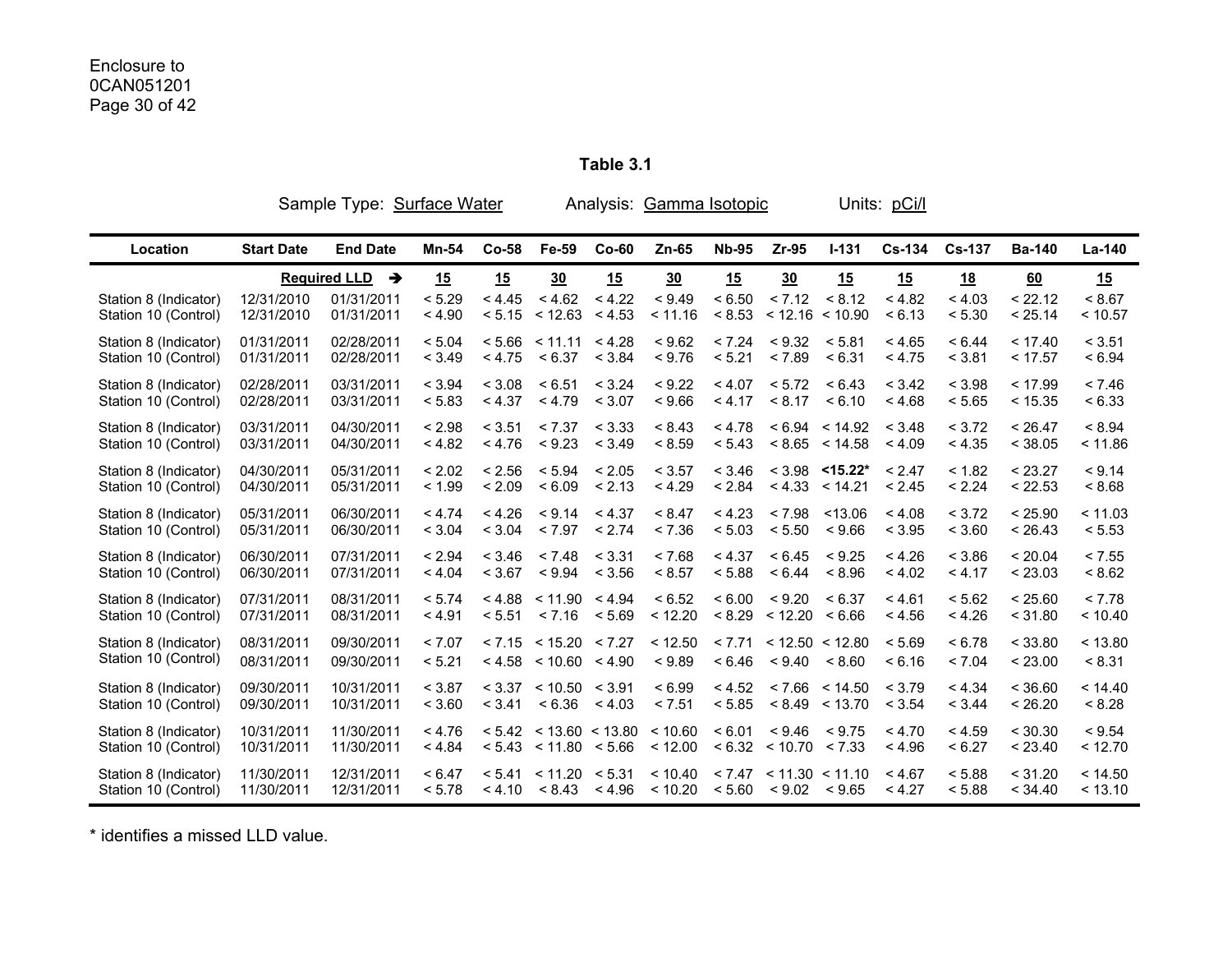## **Table 3.2**

|  | Sample Type: Surface Water |  |
|--|----------------------------|--|
|  |                            |  |

Analysis: Tritium Units: pCi/l

| Location                     | <b>Begin Date</b> | <b>End Date</b>          | $H-3$ |
|------------------------------|-------------------|--------------------------|-------|
|                              |                   | <b>Required LLD</b><br>→ | 3000  |
| <b>Station 8 (Indicator)</b> | 12/31/2010        | 03/31/2011               | 651   |
| <b>Station 10 (Control)</b>  | 12/31/2010        | 03/31/2011               | < 432 |
| <b>Station 8 (Indicator)</b> | 03/31/2011        | 06/30/2011               | 1718  |
| <b>Station 10 (Control)</b>  | 03/31/2011        | 06/30/2011               | < 405 |
| <b>Station 8 (Indicator)</b> | 06/30/2011        | 09/30/2011               | < 653 |
| <b>Station 10 (Control)</b>  | 06/30/2011        | 09/30/2011               | < 654 |
| <b>Station 8 (Indicator)</b> | 09/30/2011        | 12/31/2011               | 682   |
| <b>Station 10 (Control)</b>  | 09/30/2011        | 12/31/2011               | < 639 |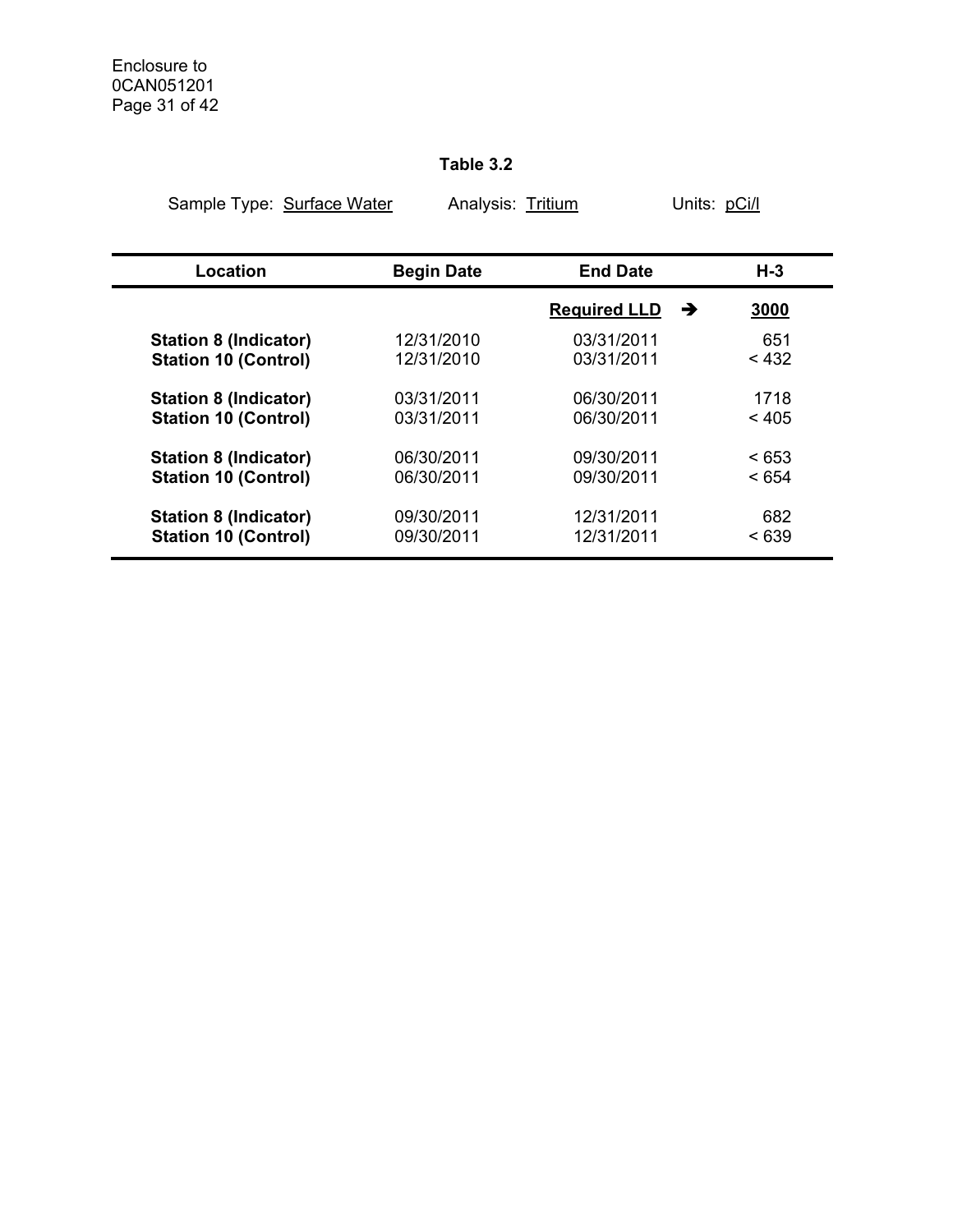**Table 4.1** 

| Sample Type: Drinking Water |                                  |                             |             |        |        |                  |         | Analysis: Gross Beta, Iodine-131, Gamma Isotopic |              |                    | Units: pCi/l |               |         |         |
|-----------------------------|----------------------------------|-----------------------------|-------------|--------|--------|------------------|---------|--------------------------------------------------|--------------|--------------------|--------------|---------------|---------|---------|
| Location                    | <b>Collection</b><br><b>Date</b> | <b>Gross</b><br><b>Beta</b> | $I - 131$   | Mn-54  | Co-58  | <b>Fe-59</b>     | $Co-60$ | $Zn-65$                                          | <b>Nb-95</b> | $Zr-95$            |              | Cs-134 Cs-137 | Ba-140  | La-140  |
|                             | <b>Required LLD</b><br>→         | 4.0                         | 1.0         | 15     | 15     | $\underline{30}$ | 15      | 30                                               | 15           | 30                 | 15           | 18            | 60      | 15      |
| Station 14 (Indicator)      | 03/15/2011                       | < 1.25                      | < 0.82      | < 5.16 | < 3.93 | < 8.27           | < 2.85  | < 9.53                                           | < 4.73       | < 5.25             | < 4.59       | < 4.26        | < 19.09 | < 6.55  |
| Station 57 (Control)        | 03/15/2011                       | 1.93                        | < 0.83      | < 2.68 | < 4.09 | < 6.83           | < 2.65  | < 5.16                                           | < 4.31       | < 6.78             | < 4.14       | < 4.00        | < 20.95 | < 5.55  |
| Station 14 (Indicator)      | 06/07/2011                       | 2.34                        | < 0.89      | < 3.38 | < 2.82 | < 7.19           | < 3.07  | < 7.50                                           | < 3.70       | < 6.79             | < 3.47       | < 3.14        | < 21.11 | < 7.79  |
| Station 57 (Control)        | 06/07/2011                       | 0.98                        | < 0.87      | < 3.90 | < 3.65 | < 8.70           | < 2.40  | < 8.33                                           | < 8.31       | < 4.11             | < 3.84       | < 4.11        | < 20.08 | < 9.71  |
| Station 14 (Indicator)      | 09/13/2011                       | < 1.86                      | ${}_{0.89}$ | < 4.91 | < 4.74 | < 3.30           | < 5.21  | < 6.28                                           | < 4.86       | < 7.61             | < 4.21       | < 5.40        | < 24.80 | < 10.20 |
| Station 57 (Control)        | 09/13/2011                       | < 1.87                      | < 0.94      | < 6052 |        | $< 5.72$ < 13.00 | < 3.72  | < 12.80                                          | < 4.98       | < 11.80            | < 6.41       | < 4.96        | < 23.10 | < 7.13  |
| Station 14 (Indicator)      | 12/20/2011                       | 1.92                        | < 0.95      | < 4.57 |        | < 5.64 < 13.30   | < 6.90  | < 11.40                                          | < 5.87       | $< 11.10$ $< 5.64$ |              | < 5.16        | < 24.90 | < 7.67  |
| Station 57 (Control)        | 12/20/2011                       | 3.62                        | < 0.87      | < 5.61 | < 5.90 | < 8.82           | < 3.95  | < 9.92                                           | < 5.87       | < 6.70             | < 4.28       | < 4.62        | < 31.00 | < 11.90 |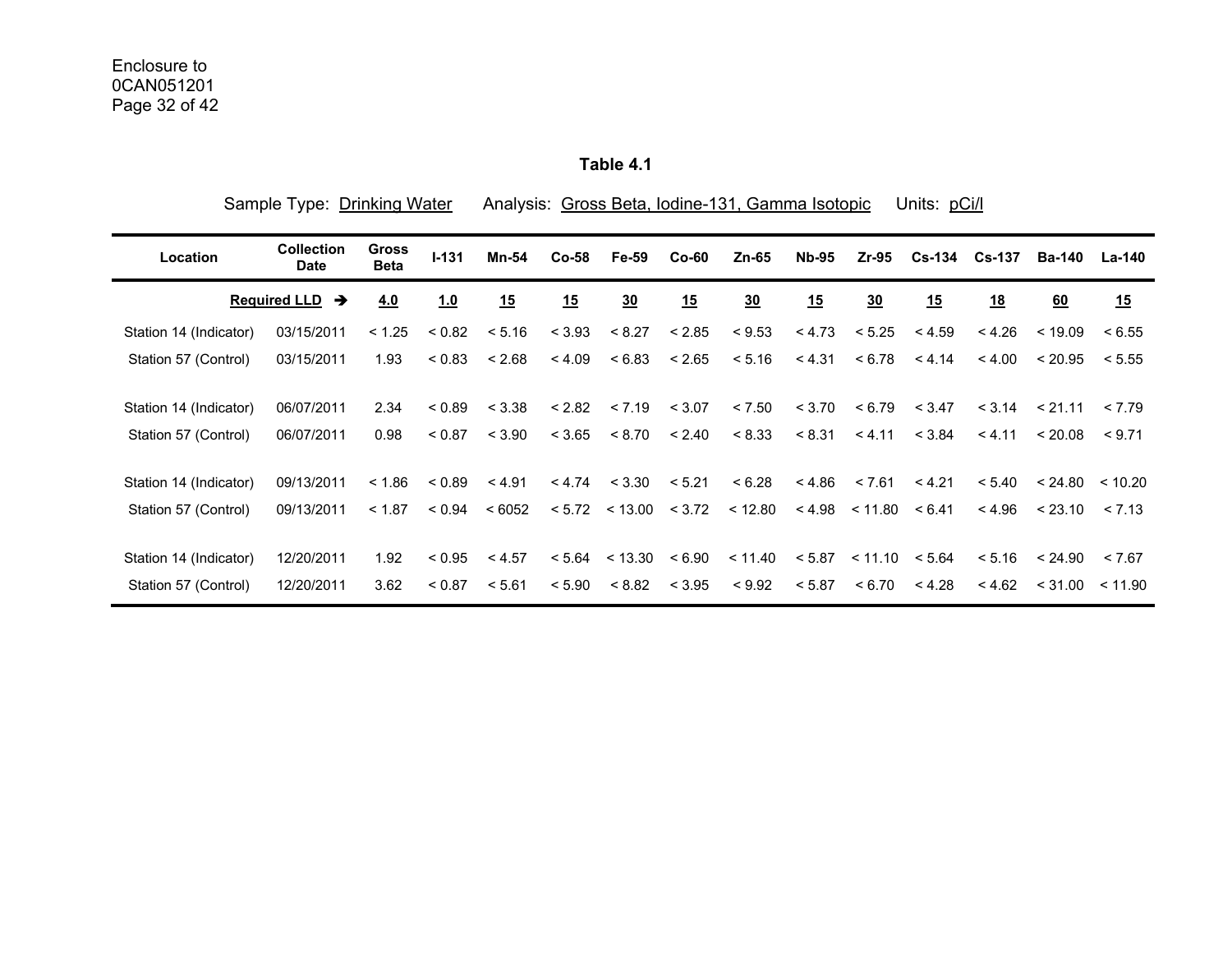## **Table 4.2**

| Sample Type: Drinking Water   | Analysis: Tritium        | Units: pCi/l |
|-------------------------------|--------------------------|--------------|
| Location                      | <b>Collection Date</b>   | $H-3$        |
|                               | <b>Required LLD</b><br>→ | <b>2000</b>  |
| Station 14 (Indicator)        | 03/15/2011               | < 511        |
| <b>Station 57 (Control)</b>   | 03/15/2011               | < 517        |
| <b>Station 14 (Indicator)</b> | 06/07/2011               | < 403        |
| <b>Station 57 (Control)</b>   | 06/07/2011               | < 412        |
| Station 14 (Indicator)        | 09/13/2011               | < 605        |
| <b>Station 57 (Control)</b>   | 09/13/2011               | < 604        |
| Station 14 (Indicator)        | 12/20/2011               | <642         |
| <b>Station 57 (Control)</b>   | 12/20/2011               | < 640        |

## **Table 5.1**

| Sample Type: Sediment                                         |                            | Analysis: Gamma Isotopic | Units: pCi/kg   |            |
|---------------------------------------------------------------|----------------------------|--------------------------|-----------------|------------|
| Location                                                      | <b>Collection Date</b>     | $Cs - 134$               | $Cs - 137$      | Mn-54      |
|                                                               | Required LLD $\rightarrow$ | <u> 150</u>              | <u>180</u>      | N/A        |
| <b>Station 8 (Indicator)</b>                                  | 10/13/2011                 | < 24.10                  | 661             | 29.30      |
| <b>Station 16 (Control)*</b><br><b>Station 16 (Control)**</b> | 10/25/2011<br>11/23/2011   | < 14.60<br>< 18.30       | 45.5<br>< 20.60 | N/A<br>N/A |

\* Positive Cs-137 detection. Back ground detection from past weapons testing. CR-ANO-C-2011 02976.

\*\* Station # 16 resample after positive Cs-137 detection.

## **Table 6.1**

| Sample Type: Fish           |                            |         | Analysis: Gamma Isotopic |         |            | Units: pCi/kg |               |               |
|-----------------------------|----------------------------|---------|--------------------------|---------|------------|---------------|---------------|---------------|
| Location                    | <b>Collection Date</b>     | Mn-54   | Co-58                    | Fe-59   | Co-60      | Zn-65         | <b>Cs-134</b> | <b>Cs-137</b> |
|                             | Required LLD $\rightarrow$ | 130     | <u>130</u>               | 260     | <u>130</u> | <u> 260</u>   | <u> 130</u>   | <u>150</u>    |
| Station 8 (Indicator)       | 9/29/2011                  | < 14.20 | < 15.00                  | < 45.20 | < 15.80    | < 23.90       | < 11.10       | < 11.50       |
| <b>Station 16 (Control)</b> | 9/27/2011                  | < 11.70 | < 12.10                  | < 39.30 | < 7.99     | < 26.00       | < 6.98        | < 7.48        |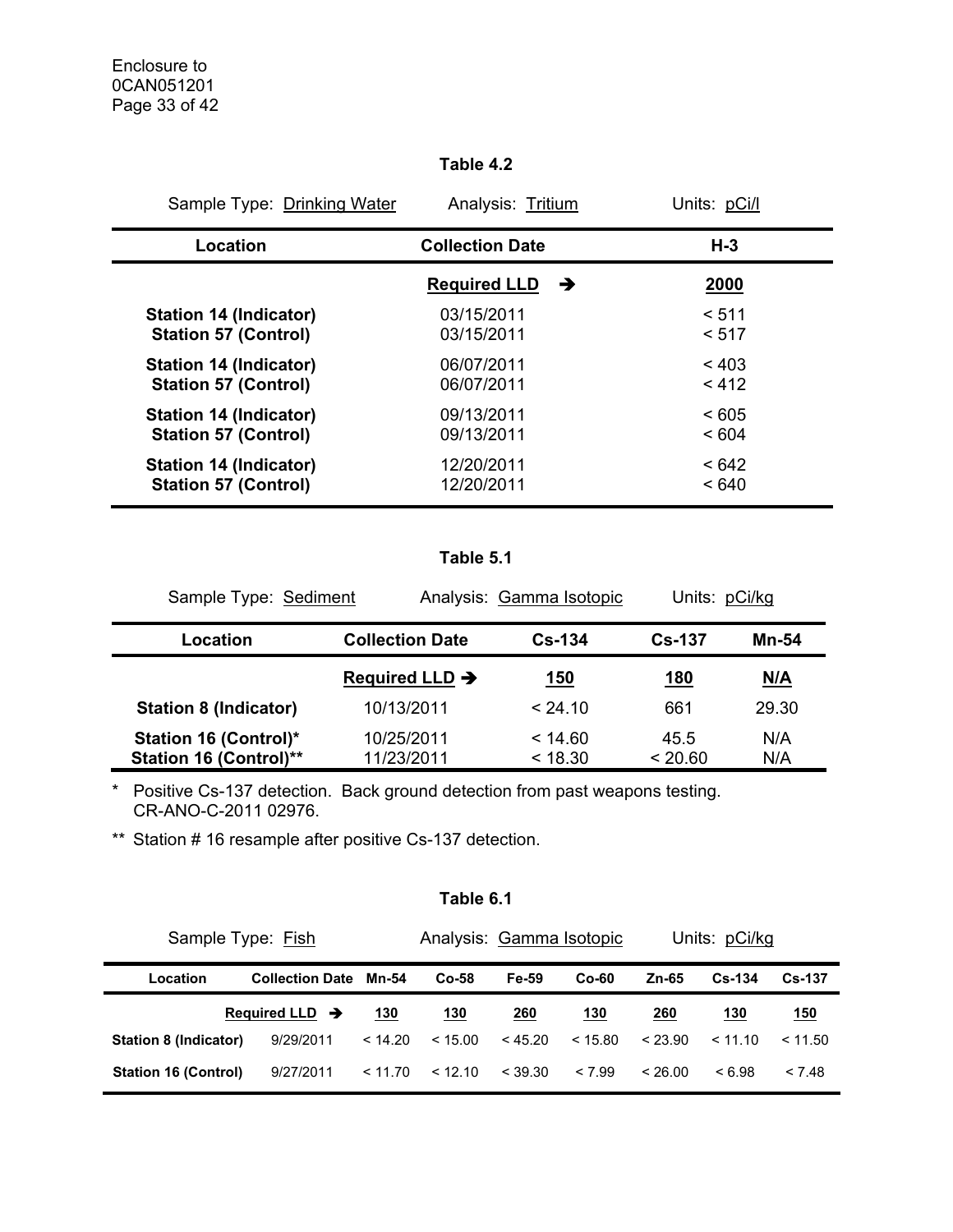# **Table 7.1**

| Sample Type: Food Products    | Analysis: Iodine-131, Gamma Isotopic |              |           | Units: pCi/kg |  |
|-------------------------------|--------------------------------------|--------------|-----------|---------------|--|
| Location                      | <b>Collection Date</b>               | <b>I-131</b> | $Cs-134$  | $Cs-137$      |  |
|                               | <b>Required LLD</b><br>→             | <u>60</u>    | <u>60</u> | <u>80</u>     |  |
| <b>Station 13 (Indicator)</b> | 06/16/2011                           | < 57.91      | < 25.78   | < 35.86       |  |
| <b>Station 55 (Control)</b>   | 06/16/2011                           | < 59.89      | < 40.59   | < 46.61       |  |
| Station 13 (Indicator)        | 07/18/2011                           | < 44.42      | $<$ 31.73 | < 35.47       |  |
| <b>Station 55 (Control)</b>   | 07/18/2011                           | $<$ 40.05    | < 38.88   | < 36.13       |  |
| <b>Station 13 (Indicator)</b> | 08/29/2011                           | < 40.40      | < 43.80   | < 36.50       |  |
| <b>Station 55 (Control)</b>   | 08/29/2011                           | < 29.90      | < 22.90   | < 26.10       |  |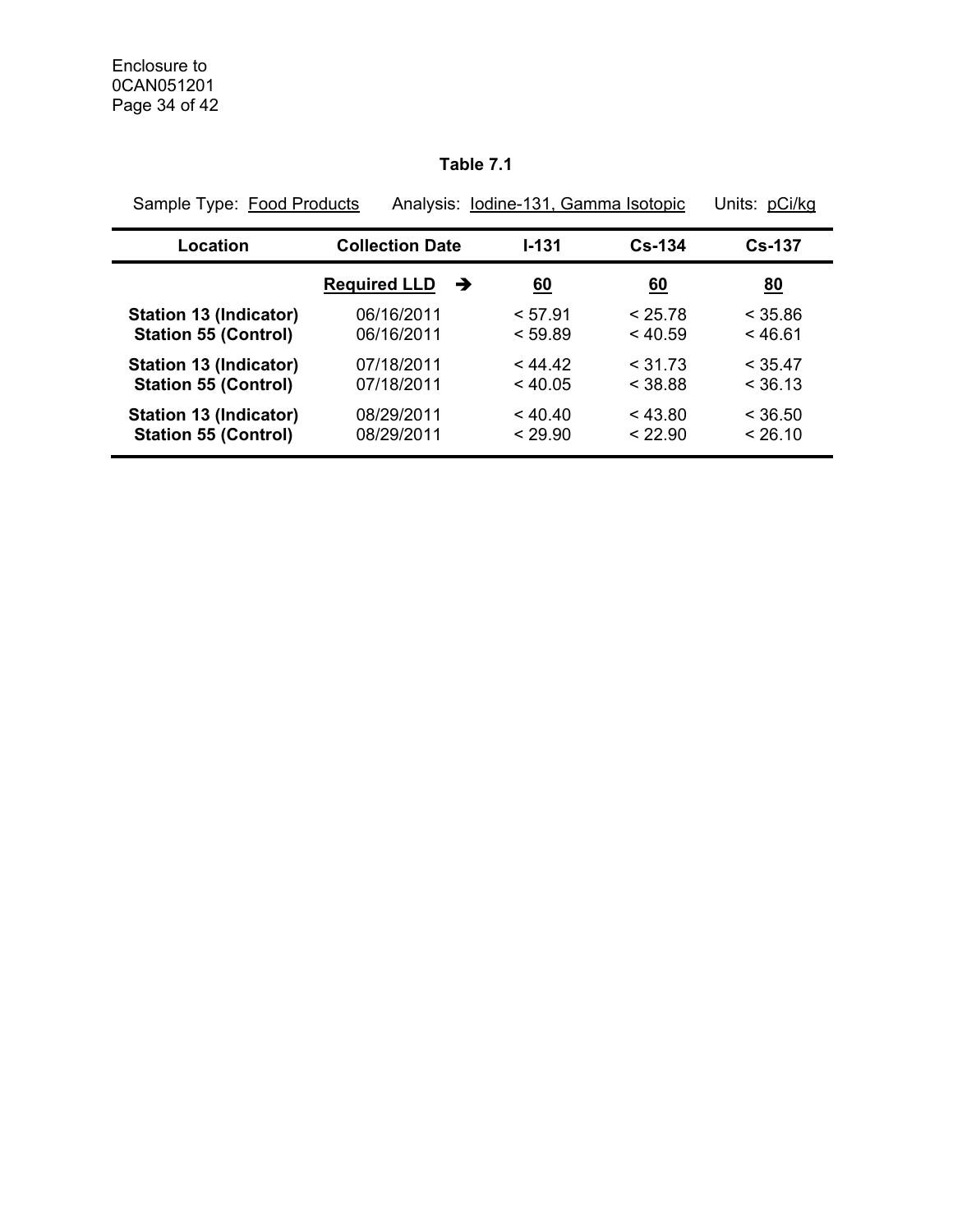|              | Sample Type:                     |               | Groundwater |         | Analysis: lodine-131, Gamma Isotopic |         |         |               |         | Units: pCi/l  |            |               |               |
|--------------|----------------------------------|---------------|-------------|---------|--------------------------------------|---------|---------|---------------|---------|---------------|------------|---------------|---------------|
| Sample #     | <b>Collection</b><br><b>Date</b> | $I-131$       | Mn-54       | $Co-58$ | Fe-59                                | $Co-60$ | $Zn-65$ | <b>Nb-95</b>  | Zr-95   | <b>Cs-134</b> | Cs-<br>137 | <b>Ba-140</b> | La-140        |
|              | <b>Required LLD</b><br>→         | 15            | 15          | 15      | 30                                   | 15      | 30      | 15            | 30      | 15            | <u>18</u>  | 60            | 15            |
| $58^{\star}$ | 02/08/2011                       | < 14.97       | < 4.99      | < 5.37  | < 9.48                               | < 4.98  | < 10.22 | < 7.29        | < 9.22  | < 4.71        | < 4.52     | < 32.78       | < 10.89       |
| 59           | 02/08/2011                       | < 11.50       | < 4.22      | < 4.66  | < 10.08                              | < 4.43  | < 8.16  | < 5.46        | < 7.57  | < 4.33        | < 4.10     | < 26.06       | < 7.83        |
| 60           | 03/07/2011                       | < 12.15       | < 8.49      | < 6.91  | < 12.77                              | < 8.81  | < 12.33 | < 8.72        | < 11.94 | < 8.24        | < 9.25     | < 42.16       | < 14.47       |
| 61           | 02/08/2011                       | < 14.91       | < 5.38      | < 4.53  | < 9.69                               | < 4.45  | < 9.29  | < 5.60        | < 8.84  | < 5.76        | < 4.78     | < 29.98       | < 11.31       |
| $58*$        | 04/19/2011                       | <b>Missed</b> | < 6.74      | < 10.03 | < 29.66                              | < 5.62  | < 12.27 | <b>Missed</b> | < 18.12 | < 4.70        | < 4.83     | <b>Missed</b> | <b>Missed</b> |
| 59           | 04/19/2011                       | <b>Missed</b> | < 4.66      | < 6.91  | < 24.96                              | < 3.70  | < 11.22 | <b>Missed</b> | < 13.33 | < 4.68        | < 4.43     | <b>Missed</b> | <b>Missed</b> |
| 60           | 04/19/2011                       | < 14.87       | < 1.06      | < 1.23  | < 3.17                               | < 1.05  | < 2.26  | < 1.98        | < 2.44  | < 1.07        | < 1.09     | < 21.05       | < 8.16        |
| 61           | 04/19/2011                       | <b>Missed</b> | < 3.89      | < 6.95  | < 26.84                              | < 3.07  | < 9.18  | <b>Missed</b> | < 14.16 | < 3.80        | < 3.09     | Missed        | <b>Missed</b> |
| $58*$        | 08/11/2011                       | < 12.60       | < 2.16      | < 1.99  | < 4.98                               | < 1.94  | < 4.50  | < 3.14        | < 5.21  | < 1.53        | < 1.99     | < 20.80       | < 6.36        |
| 59           | 07/26/2011                       | < 11.26       | < 4.01      | < 4.71  | < 8.06                               | < 3.42  | < 8.92  | < 5.68        | < 7.04  | < 4.68        | < 4.30     | < 21.28       | < 8.00        |
| 60           | 07/26/2011                       | < 12.28       | < 3.31      | < 3.20  | < 6.23                               | < 3.06  | < 5.55  | < 4.07        | < 5.34  | < 3.20        | < 2.66     | < 25.28       | < 7.82        |
| 61           | 07/26/2011                       | < 8.53        | < 2.68      | < 3.95  | < 7.38                               | < 3.55  | < 8.13  | < 5.20        | < 5.13  | < 3.74        | < 3.65     | < 18.92       | < 7.07        |
| 58*          | 11/30/2011                       | < 11.00       | < 3.63      | < 4.98  | < 11.30                              | < 4.22  | < 8.30  | < 5.12        | < 7.42  | < 4.62        | < 4.85     | < 36.00       | < 14.50       |
| 59           | 11/29/2011                       | < 14.60       | < 4.00      | < 4.58  | < 8.21                               | < 5.01  | < 9.23  | < 5.70        | < 8.08  | < 3.99        | < 5.47     | < 24.60       | < 13.20       |
| 60           | 11/29/2011                       | < 13.30       | < 4.16      | < 4.51  | < 11.60                              | < 3.81  | < 9.09  | < 5.92        | < 9.58  | < 4.09        | < 4.79     | < 26.60       | < 13.30       |
| 61           | 11/29/2011                       | < 13.10       | < 4.50      | < 5.32  | < 10.50                              | < 4.43  | < 10.10 | < 6.99        | < 8.58  | < 4.97        | < 6.28     | < 32.70       | < 11.80       |

**Table 8.1** 

\* Identifies Control Locations

**Missed** identifies missed LLDs on short lived isotopes, (CR-HQN-2011-0545 and CR-RBS-2011-5352)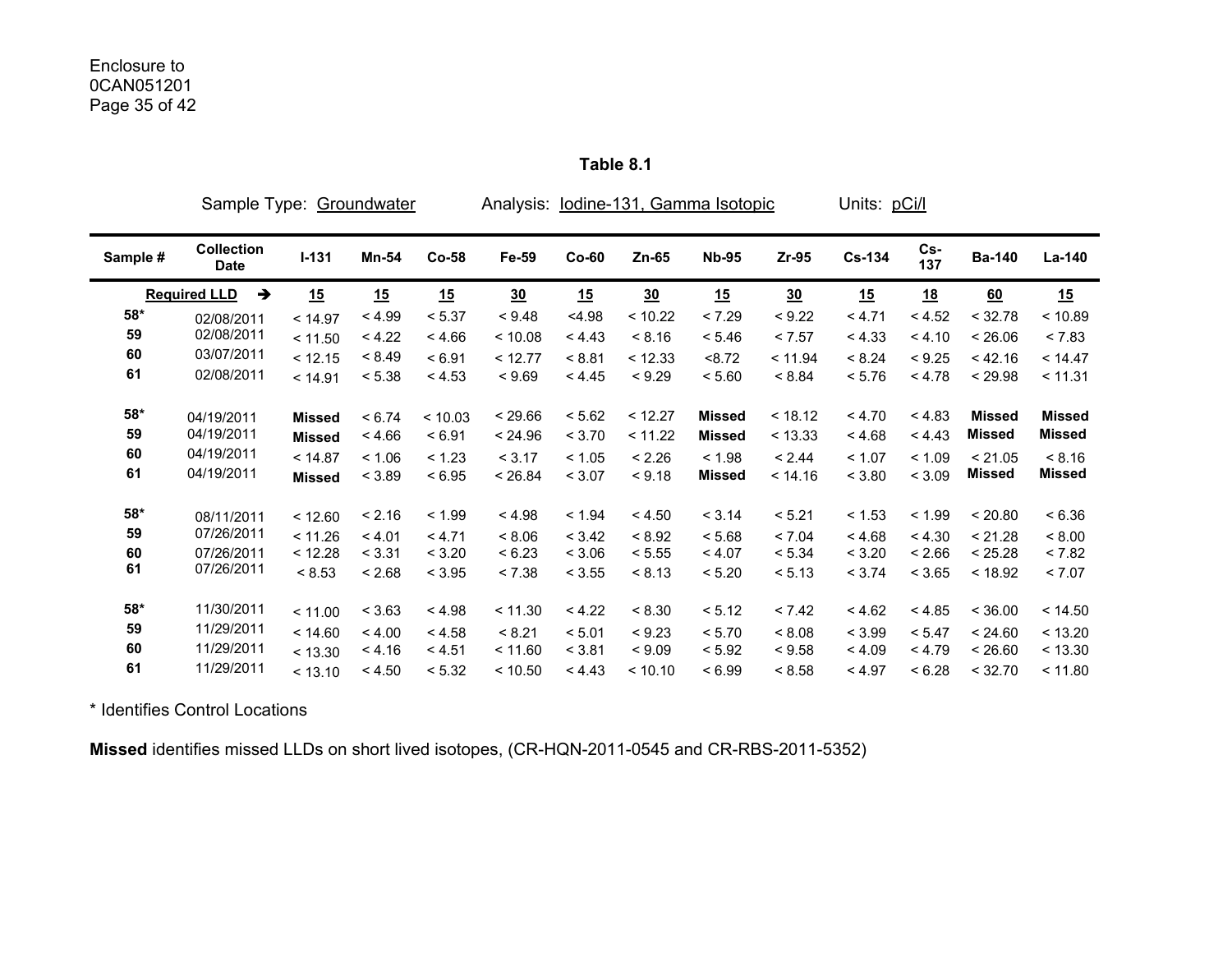# **Table 8.2**

| Sample Type: Groundwater      | Analysis: Tritium        | Units: pCi/l |
|-------------------------------|--------------------------|--------------|
| Location                      | <b>Collection Date</b>   | $H-3$        |
|                               | <b>Required LLD</b><br>→ | 3000         |
| <b>Station 58 (Control)</b>   | 03/07/2011               | < 396        |
| <b>Station 59 (Indicator</b>  | 03/08/2011               | < 391        |
| <b>Station 60 (Indicator)</b> | 03/07/2011               | < 390        |
| <b>Station 61 (Indicator)</b> | 03/08/2011               | < 420        |
| <b>Station 58 (Control)</b>   | 04/19/2011               | < 403        |
| <b>Station 59 (Indicator)</b> | 04/19/2011               | < 403        |
| <b>Station 60 (Indicator)</b> | 04/19/2011               | < 403        |
| <b>Station 61 (Indicator)</b> | 04/19/2011               | < 404        |
| <b>Station 58 (Control)</b>   | 07/27/2011               | < 717        |
| <b>Station 59 (Indicator)</b> | 07/26/2011               | < 645        |
| <b>Station 60 (Indicator)</b> | 07/26/2011               | < 651        |
| <b>Station 61 (Indicator)</b> | 07/26/2011               | < 700        |
| <b>Station 58 (Control)</b>   | 11/30/2011               | < 655        |
| <b>Station 59 (Indicator)</b> | 11/29/2011               | < 656        |
| <b>Station 60 (Indicator)</b> | 11/29/2011               | < 658        |
| <b>Station 61 (Indicator)</b> | 11/29/2011               | < 660        |
|                               |                          |              |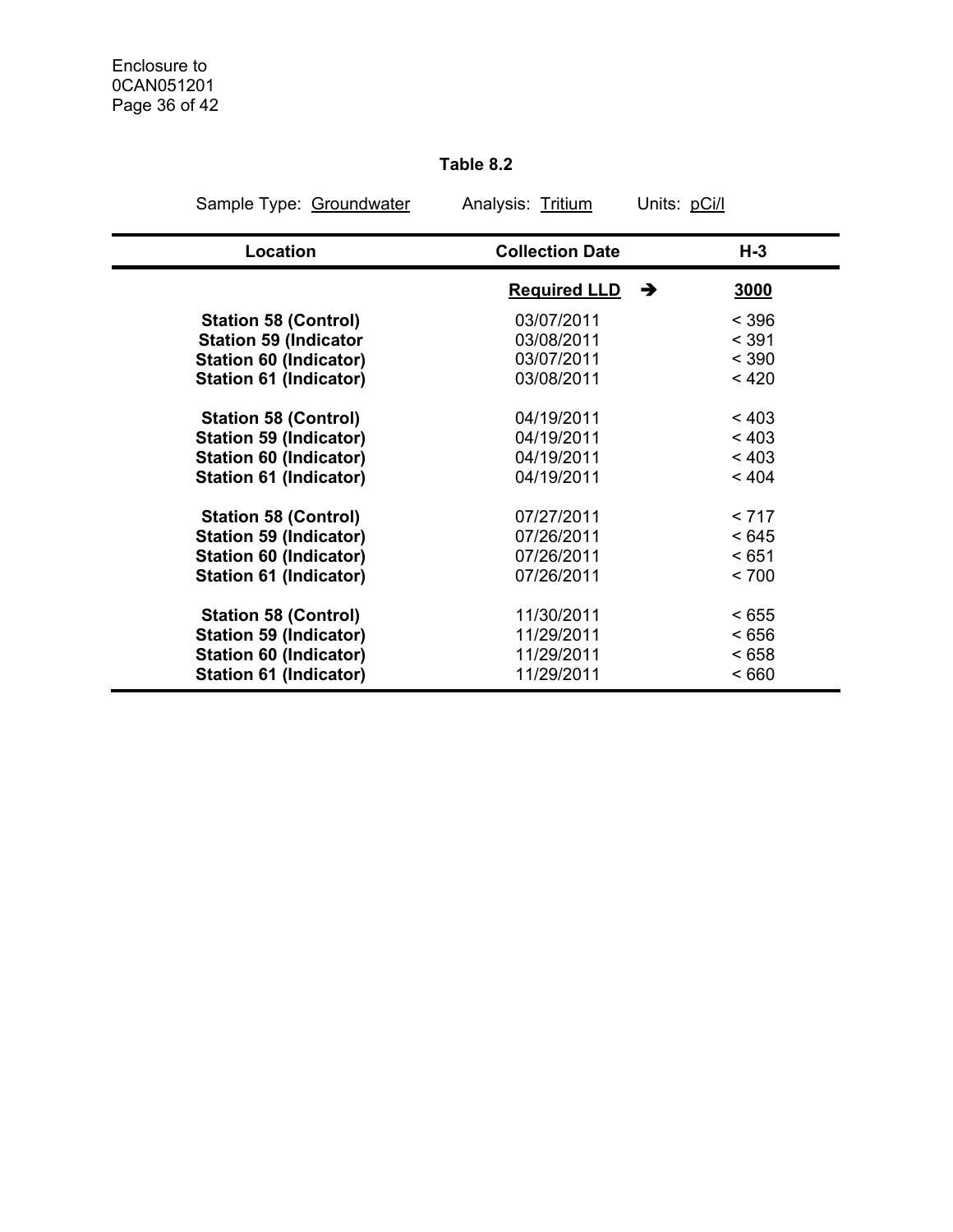## **Annual Radiological Environmental Operating Report for 2011**

## **ATTACHMENT 2**

## **INTERLABORATORY COMPARISON PROGRAM**

#### **Table 9.1**

Sample Type: Interlaboratory Comparison Analysis: Iodine-131, Gamma Isotopic Calendar Year: 2011

# 1st Quarter dated March 17, 2011

| Analytics E7481-125 |                             |                         |                                  | <b>Gross Beta in Water</b>             | Range of 0.80 to 1.25 |                                    |               |  |
|---------------------|-----------------------------|-------------------------|----------------------------------|----------------------------------------|-----------------------|------------------------------------|---------------|--|
| <b>Nuclide</b>      | <b>RBS</b><br>Mean<br>pCi/L | <b>RBS 1-s</b><br>pCi/L | <b>Ref Lab</b><br>Value<br>pCi/L | <b>Ref Lab</b><br>uncertainty<br>pCi/L | <b>Resolution</b>     | <b>RBS/Ref</b><br><b>Lab Ratio</b> | Pass/<br>Fail |  |
| <b>Cs-137</b>       | 199                         | 19                      | 247                              | 4.13                                   | 59.8                  | 0.80                               | Pass $(1)$    |  |

## 3rd Quarter dated Sept. 15, 2011

|                | Analytics E8137-125              |                              |                                              | <b>Gross Beta filter</b>                    | Range of 0.80 to 1.25 |                             |               |  |
|----------------|----------------------------------|------------------------------|----------------------------------------------|---------------------------------------------|-----------------------|-----------------------------|---------------|--|
| <b>Nuclide</b> | <b>RBS</b><br>Mean<br>pCi/filter | <b>RBS 1-s</b><br>pCi/filter | <b>Ref Lab</b><br><b>Value</b><br>pCi/filter | <b>Ref Lab</b><br>uncertainty<br>pCi/filter | <b>Resolution</b>     | <b>RBS/Ref</b><br>Lab Ratio | Pass/<br>Fail |  |
| <b>Cs-137</b>  | 84.2                             | 1.41                         | 82.1                                         | 1.37                                        | 59.9                  | 1.03                        | Pass          |  |

| Analytics E8136-125 |                             |                         |                                         | H-3 in water                           | Range of 0.80 to 1.25 |                                    |               |  |
|---------------------|-----------------------------|-------------------------|-----------------------------------------|----------------------------------------|-----------------------|------------------------------------|---------------|--|
| <b>Nuclide</b>      | <b>RBS</b><br>Mean<br>pCi/L | <b>RBS 1-s</b><br>pCi/L | <b>Ref Lab</b><br><b>Value</b><br>pCi/L | <b>Ref Lab</b><br>uncertainty<br>pCi/L | <b>Resolution</b>     | <b>RBS/Ref</b><br><b>Lab Ratio</b> | Pass/<br>Fail |  |
| $H-3$               | 9060                        | 419                     | 9010                                    | 151                                    | 59.7                  | 1.01                               | Pass          |  |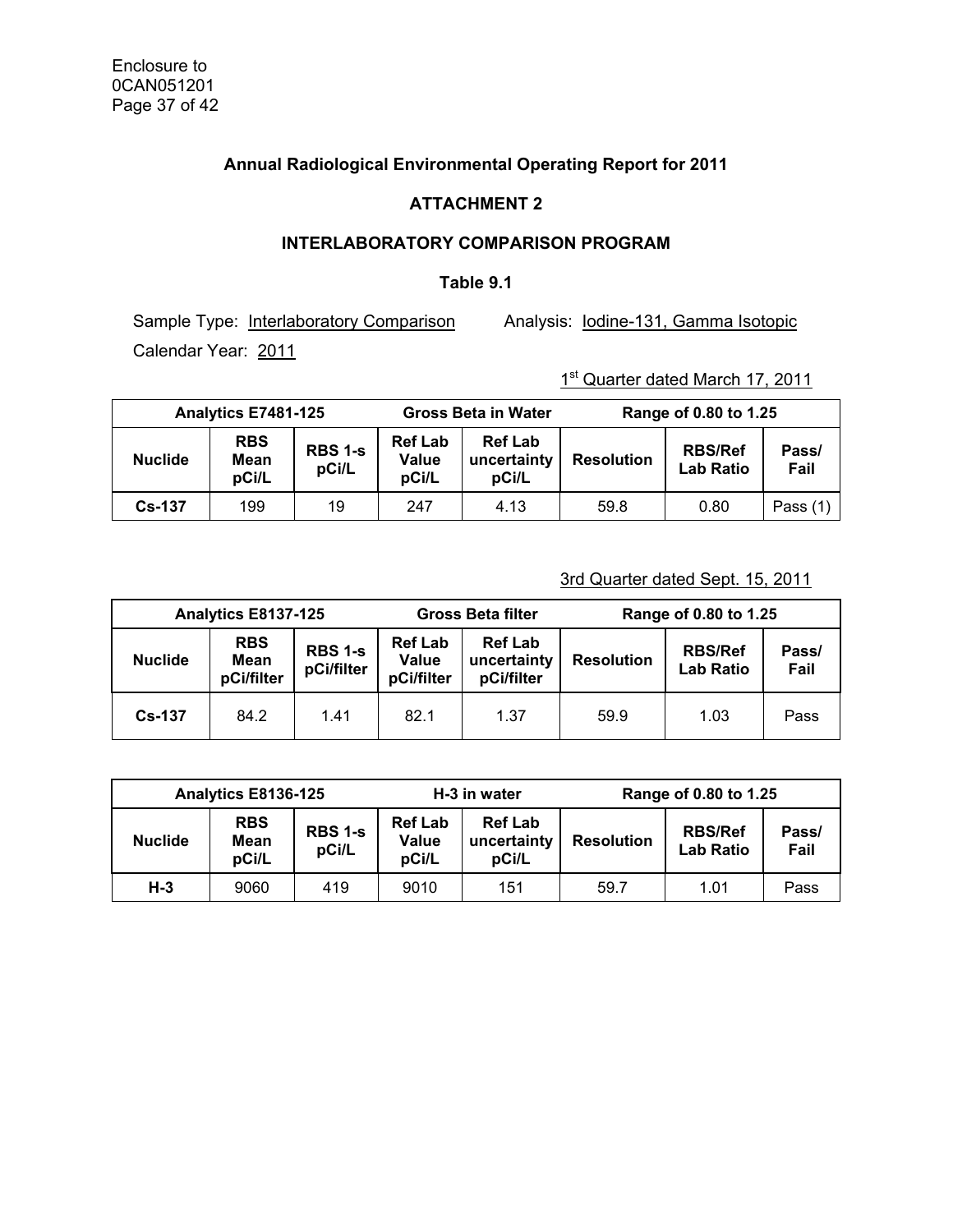Sample Type: Interlaboratory Comparison Analysis: Tritium, Gamma Isotopic

|                | Analytics E8138-125              |                       |                                       | <b>Gamma Filter</b>                         |                   | Range of 0.80 to 1.25       |               |  |
|----------------|----------------------------------|-----------------------|---------------------------------------|---------------------------------------------|-------------------|-----------------------------|---------------|--|
| <b>Nuclide</b> | <b>RBS</b><br>Mean<br>pCi/filter | RBS 1-s<br>pCi/filter | <b>Ref Lab</b><br>Value<br>pCi/filter | <b>Ref Lab</b><br>uncertainty<br>pCi/filter | <b>Resolution</b> | <b>RBS/Ref</b><br>Lab Ratio | Pass/<br>Fail |  |
| Ce-141         | 58.2                             | 2.80                  | 59.6                                  | 0.995                                       | 59.7              | 0.98                        | Pass          |  |
| $Cr-51$        | 188                              | 11.9                  | 202                                   | 3.38                                        | 59.8              | 0.93                        | Pass          |  |
| $Cs - 134$     | 94.3                             | 4.20                  | 115                                   | 1.91                                        | 60.2              | 0.82                        | Pass          |  |
| $Cs-137$       | 101                              | 4.20                  | 102                                   | 1.70                                        | 60.0              | 0.99                        | Pass          |  |
| $Co-58$        | 83.9                             | 3.90                  | 87.1                                  | 1.45                                        | 60.1              | 0.96                        | Pass          |  |
| <b>Mn-54</b>   | 134                              | 4.00                  | 135                                   | 2.25                                        | 60.0              | 0.99                        | Pass          |  |
| Fe-59          | 52.1                             | 2.60                  | 49.0                                  | 0.818                                       | 59.9              | 1.06                        | Pass          |  |
| Zn-65          | 157                              | 6.40                  | 161                                   | 2.69                                        | 59.9              | 0.97                        | Pass          |  |
| $Co-60$        | 134                              | 4.50                  | 140                                   | 2.34                                        | 59.8              | 0.95                        | Pass          |  |

| Analytics E8139-125 |                             |                         | Gamma Soil                       |                                        | Range of 0.80 to 1.25 |                                    |               |  |
|---------------------|-----------------------------|-------------------------|----------------------------------|----------------------------------------|-----------------------|------------------------------------|---------------|--|
| <b>Nuclide</b>      | <b>RBS</b><br>Mean<br>pCi/g | <b>RBS 1-s</b><br>pCi/g | <b>Ref Lab</b><br>Value<br>pCi/g | <b>Ref Lab</b><br>uncertainty<br>pCi/g | <b>Resolution</b>     | <b>RBS/Ref</b><br><b>Lab Ratio</b> | Pass/<br>Fail |  |
| Ce-141              | 0.174                       | .0110                   | 0.168                            | .00280                                 | 60                    | 1.04                               | Pass          |  |
| $Cr-51$             | 0.556                       | .0450                   | 0.569                            | .00950                                 | 59.9                  | 0.98                               | Pass          |  |
| $Cs-134$            | 0.271                       | .0110                   | 0.322                            | .00580                                 | 55.5                  | 0.84                               | Pass          |  |
| Cs-137              | 0.347                       | .0170                   | 0.375                            | .00625                                 | 60                    | 0.93                               | Pass          |  |
| Co-58               | 0.221                       | .0110                   | 0.245                            | .00409                                 | 59.9                  | 0.90                               | Pass          |  |
| Mn-54               | 0.357                       | .0100                   | 0.379                            | .00633                                 | 59.9                  | 0.94                               | Pass          |  |
| Fe-59               | 0.142                       | .00100                  | 0.138                            | .00230                                 | 60                    | 1.03                               | Pass          |  |
| $Zn-65$             | 0.423                       | .0350                   | 0.454                            | .00758                                 | 59.9                  | 0.93                               | Pass          |  |
| $Co-60$             | 0.361                       | .0180                   | 0.395                            | .00659                                 | 59.9                  | 0.91                               | Pass          |  |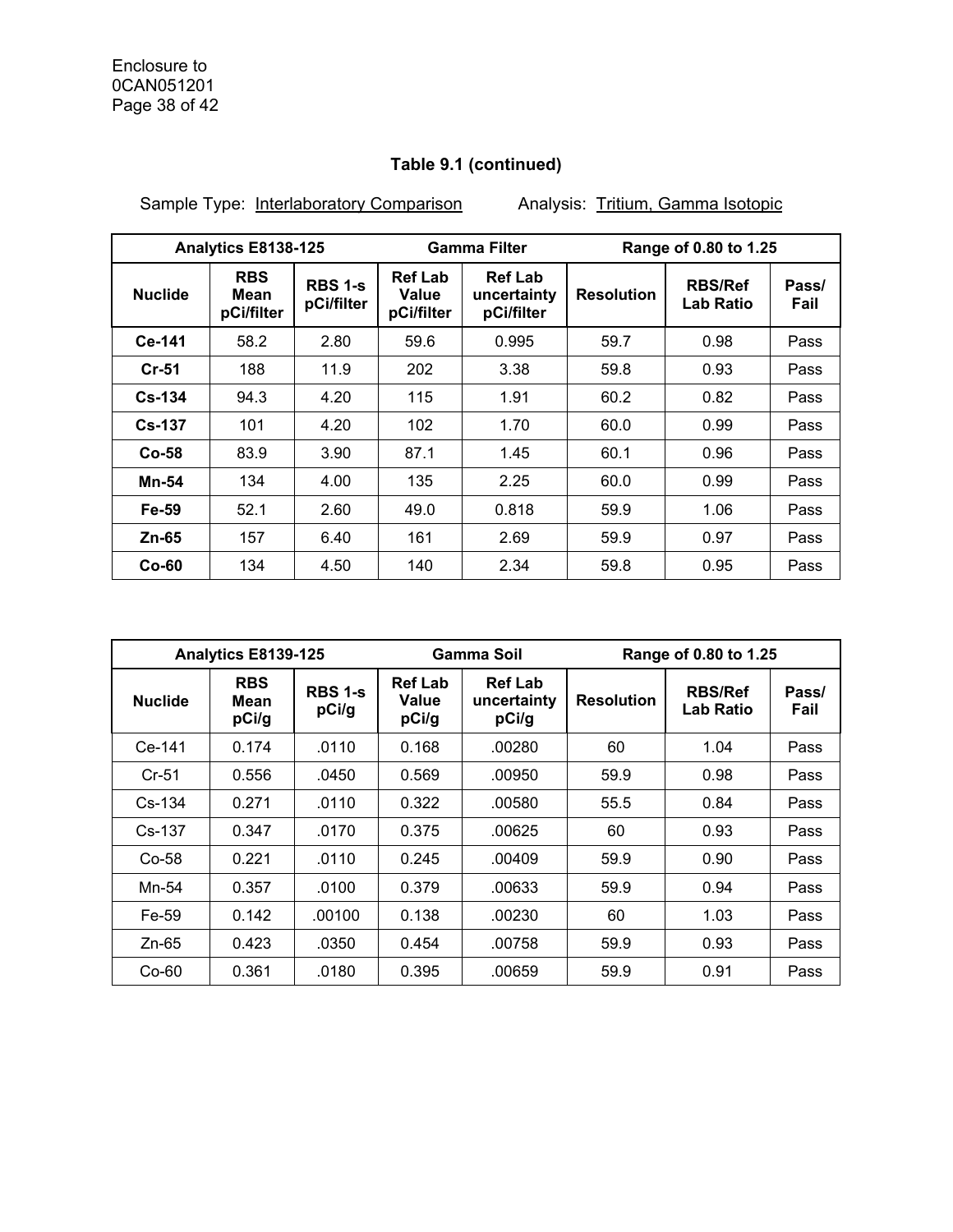Sample Type: Interlaboratory Comparison Analysis: Tritium, Gamma Isotopic

4th Quarter dated Dec. 8, 2011

| Analytics E7480-125 |                             |                         | <b>Gamma in Water</b>            |                                        | Range of 0.80 to 1.25 |                             |               |
|---------------------|-----------------------------|-------------------------|----------------------------------|----------------------------------------|-----------------------|-----------------------------|---------------|
| <b>Nuclide</b>      | <b>RBS</b><br>Mean<br>pCi/L | <b>RBS 1-s</b><br>pCi/L | <b>Ref Lab</b><br>Value<br>pCi/L | <b>Ref Lab</b><br>uncertainty<br>pCi/L | <b>Resolution</b>     | <b>RBS/Ref</b><br>Lab Ratio | Pass/<br>Fail |
| $I - 131$           | 94.0                        | 17.0                    | 88.7                             | 1.48                                   | 59.9                  | 1.06                        | Pass          |
| Ce-141              | n/a                         | n/a                     | n/a                              | n/a                                    | n/a                   | n/a                         | n/a(2)        |
| Cr-51               | 599                         | 91.0                    | 566                              | 9.45                                   | 59.9                  | 1.06                        | Pass          |
| $Cs-134$            | 164                         | 11.0                    | 171                              | 2.86                                   | 59.8                  | 0.96                        | Pass          |
| <b>Cs-137</b>       | 223                         | 17.0                    | 210                              | 3.50                                   | 60                    | 1.06                        | Pass          |
| $Co-58$             | 216                         | 15.0                    | 221                              | 3.69                                   | 59.9                  | 0.98                        | Pass          |
| Mn-54               | 255                         | 13.0                    | 241                              | 4.02                                   | 60.0                  | 1.06                        | Pass          |
| Fe-59               | 188                         | 20.0                    | 183                              | 3.06                                   | 59.8                  | 1.03                        | Pass          |
| Zn-65               | 309                         | 29.0                    | 291                              | 4.87                                   | 59.8                  | 1.06                        | Pass          |
| $Co-60$             | 284                         | 16.0                    | 270                              | 4.51                                   | 59.9                  | 1.05                        | Pass          |

| Analytics E7483-125 |                             |                         |                                  | <b>Gamma in Milk</b>                   | Range of 0.80 to 1.25 |                                    |               |
|---------------------|-----------------------------|-------------------------|----------------------------------|----------------------------------------|-----------------------|------------------------------------|---------------|
| <b>Nuclide</b>      | <b>RBS</b><br>Mean<br>pCi/L | <b>RBS 1-s</b><br>pCi/L | <b>Ref Lab</b><br>Value<br>pCi/L | <b>Ref Lab</b><br>uncertainty<br>pCi/L | <b>Resolution</b>     | <b>RBS/Ref</b><br><b>Lab Ratio</b> | Pass/<br>Fail |
| $1 - 131$           | 91.0                        | 16.0                    | 90.2                             | 1.51                                   | 59.7                  | 1.01                               | Pass          |
| Ce-141              | n/a                         | n/a                     | n/a                              | n/a                                    | n/a                   | n/a                                | n/a(2)        |
| $Cr-51$             | 532                         | 76.0                    | 566                              | 9.45                                   | 59.9                  | 0.94                               | Pass          |
| $Cs - 134$          | 160                         | 11.0                    | 171                              | 2.86                                   | 59.8                  | 0.93                               | Pass          |
| $Cs-137$            | 216                         | 10.0                    | 210                              | 3.50                                   | 60                    | 1.03                               | Pass          |
| $Co-58$             | 206                         | 13.0                    | 221                              | 3.69                                   | 59.9                  | 0.93                               | Pass          |
| Mn-54               | 237                         | 12.0                    | 241                              | 4.02                                   | 60.0                  | 0.98                               | Pass          |
| Fe-59               | 192                         | 18.0                    | 183                              | 3.06                                   | 59.8                  | 1.05                               | Pass          |
| Zn-65               | 304                         | 22.0                    | 291                              | 4.87                                   | 59.8                  | 1.04                               | Pass          |
| $Co-60$             | 265                         | 16.0                    | 270                              | 4.51                                   | 59.9                  | 0.98                               | Pass          |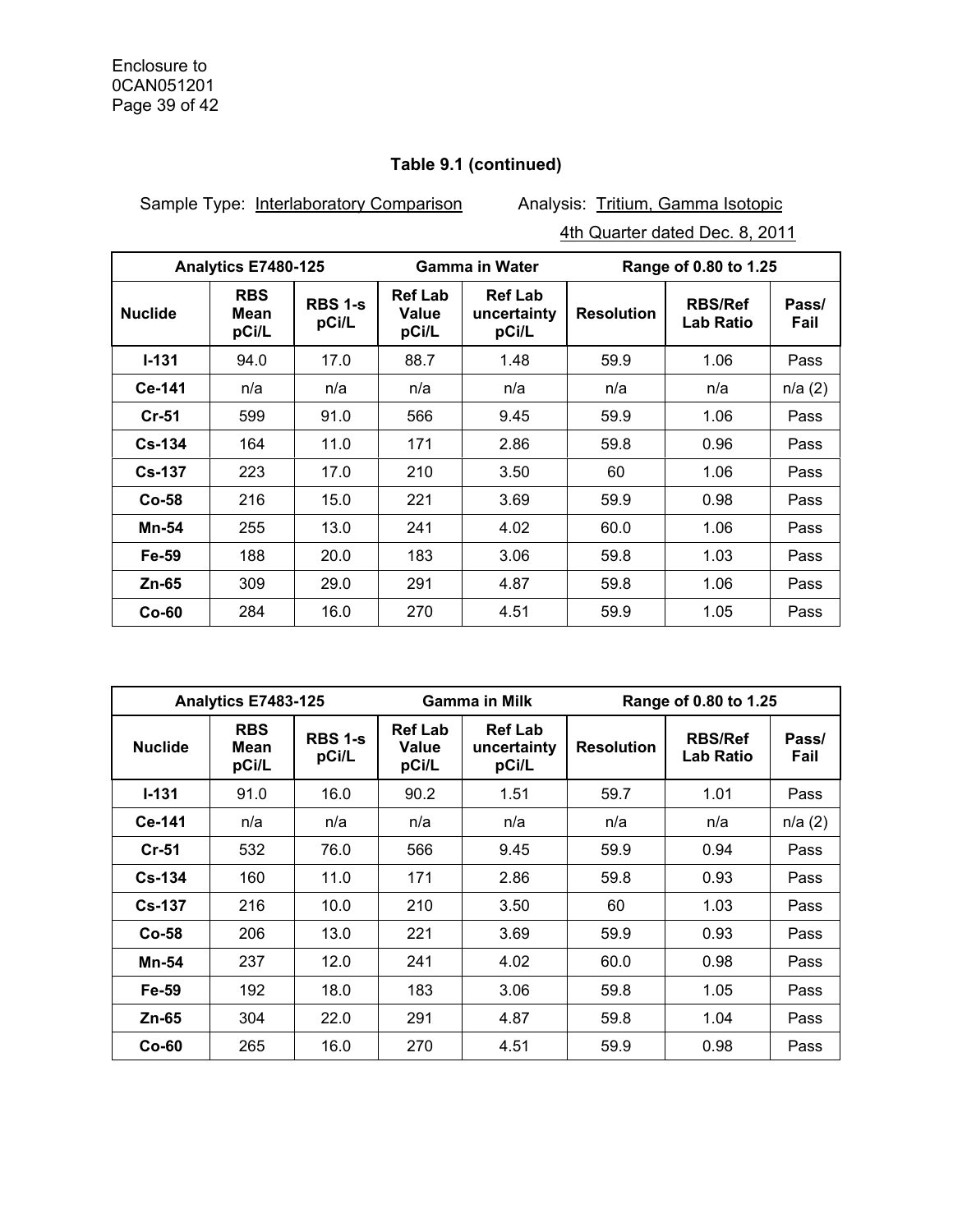| Analytics E7482-125 |                                |                            | I-131 cartridge                            |                                           | Range of 0.80 to 1.25 |                                    |               |
|---------------------|--------------------------------|----------------------------|--------------------------------------------|-------------------------------------------|-----------------------|------------------------------------|---------------|
| <b>Nuclide</b>      | <b>RBS</b><br>Mean<br>pCi/each | <b>RBS 1-s</b><br>pCi/each | <b>Ref Lab</b><br><b>Value</b><br>pCi/each | <b>Ref Lab</b><br>uncertainty<br>pCi/each | <b>Resolution</b>     | <b>RBS/Ref</b><br><b>Lab Ratio</b> | Pass/<br>Fail |
| $1 - 131$           | 90.0                           | 8.00                       | 89.7                                       | 1.50                                      | 59.8                  | 1.00                               | Pass          |

(1) Analysis result for Gross Beta in Water, Environmental cross check E-7481-125, was outside the passing ratio of agreement in the performance of the 2011 Interlaboratory Comparison Program as determined on 2/29/12. The reference lab's known value was 247 pCi/L with a passing ratio for agreement of 0.80 to 1.25 thus producing control limits of 197.6 to 308.8 pCi/L. The RBS average value was 156 pCi/L making the ratio of agreement 0.63. CR-RBS-2012-01845 was generated.

Preparation for reanalysis of the same source material was begun on 3/1/12. RBS results obtained on 3/12/12 indicate an average of 199 pCi/L, decay corrected to an assay date of  $3/17/11$ . The same ratio of agreement applies (passing  $0.80 - 1.25$ ) therefore indicating a passing result for the reanalysis with a 0.80 ratio of agreement.

Although the reanalysis passed, the reference lab, Eckert & Ziegler/Analytics (EZA), was contacted to verify that other participants did not have similar issues indicating a low bias and/or possible source problems. EZA reported that none of the other participants experienced any problems.

The most probable cause of the low sample result was sample preparation error during mixing, transfer, or evaporation of the sample. Analytics was contacted to obtain a quote for a standard of known value (Gross Beta in Water) which the RBS lab will prepare and analyze along with future samples for the analyses of Gross Beta in Water. ESP-8-068 will be revised to reflect this change.

(2) Ce-141 was unavailable at the reference lab for the mixed gamma matrix for the  $4<sup>th</sup>$  quarter milk and water.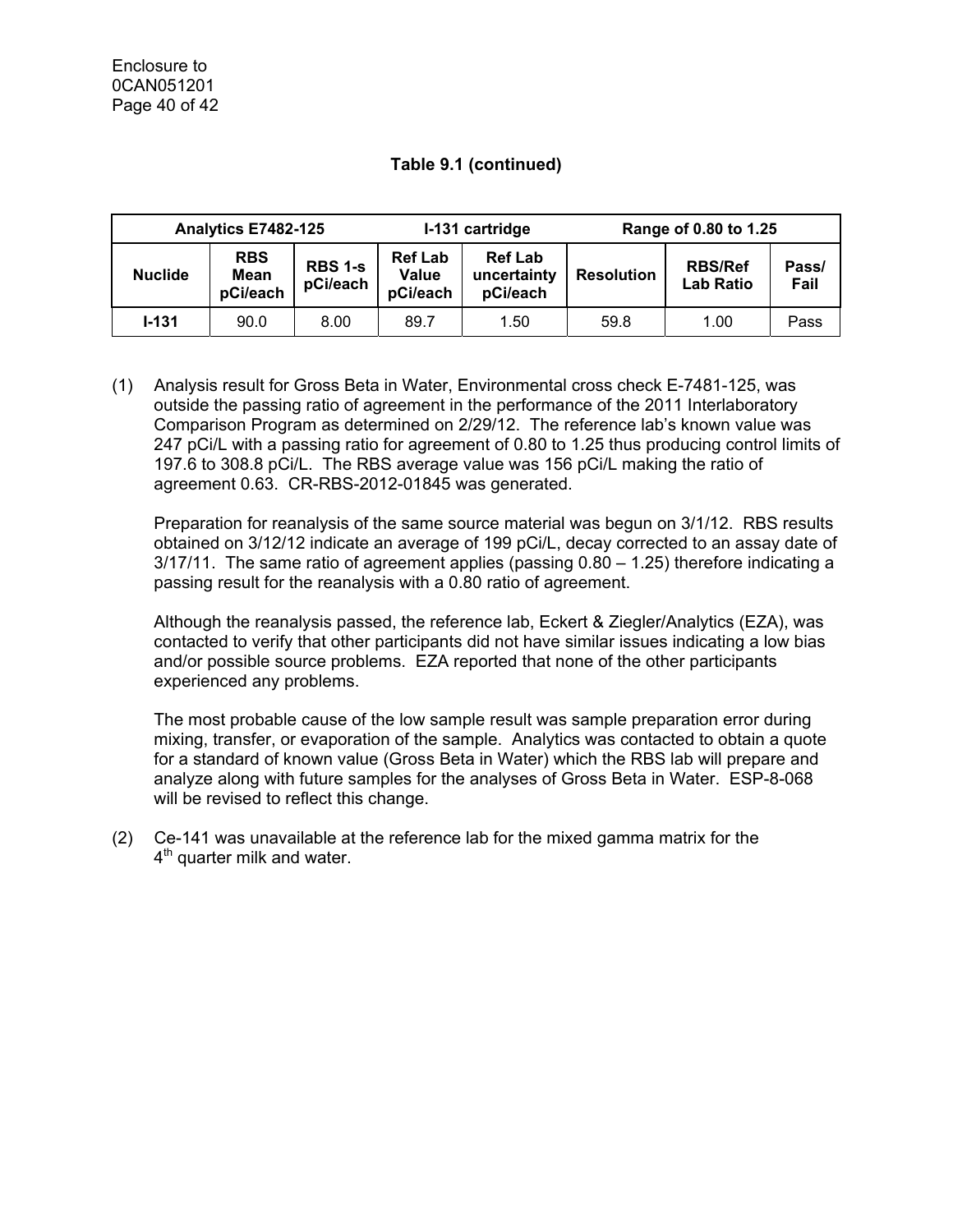# CHEMISTRY SURVEILLANCE PROGRAM RADIOCHEMISTRY QUALITY CONTROL ACCEPTANCE CRITERIA

This attachment provides criteria for comparing results of capability tests and verification measurements. The criteria are based on an empirical relationship which combines prior experience and the accuracy needs of this program.

In these criteria, the judgment limits are variable in relation to the comparison of the NRC Reference Laboratory's value to its associated uncertainty. As that ratio, referred to in this program as "Resolution", increases the acceptability of a licensee's measurement should be more selective. Conversely, poorer agreement must be considered acceptable as the resolution decreases.

| <b>RESOLUTION(1)</b> | <b>RATIO FOR AGREEMENT<sup>(2)</sup></b> |  |  |
|----------------------|------------------------------------------|--|--|
| $<$ 4                | No Comparison                            |  |  |
| 4 to 7               | $0.5$ to $2.0$                           |  |  |
| 8 to 15              | 0.6 to 1.66                              |  |  |
| 16 to 50             | 0.75 to 1.33                             |  |  |
| 51 to 200            | 0.80 to 1.25                             |  |  |
| > 200                | 0.85 to 1.18                             |  |  |

- $(1)$  Resolution = (NRC Reference Value/Reference Uncertainty)
- $(2)$  Ratio = (Licensee Value/NRC Reference Value)